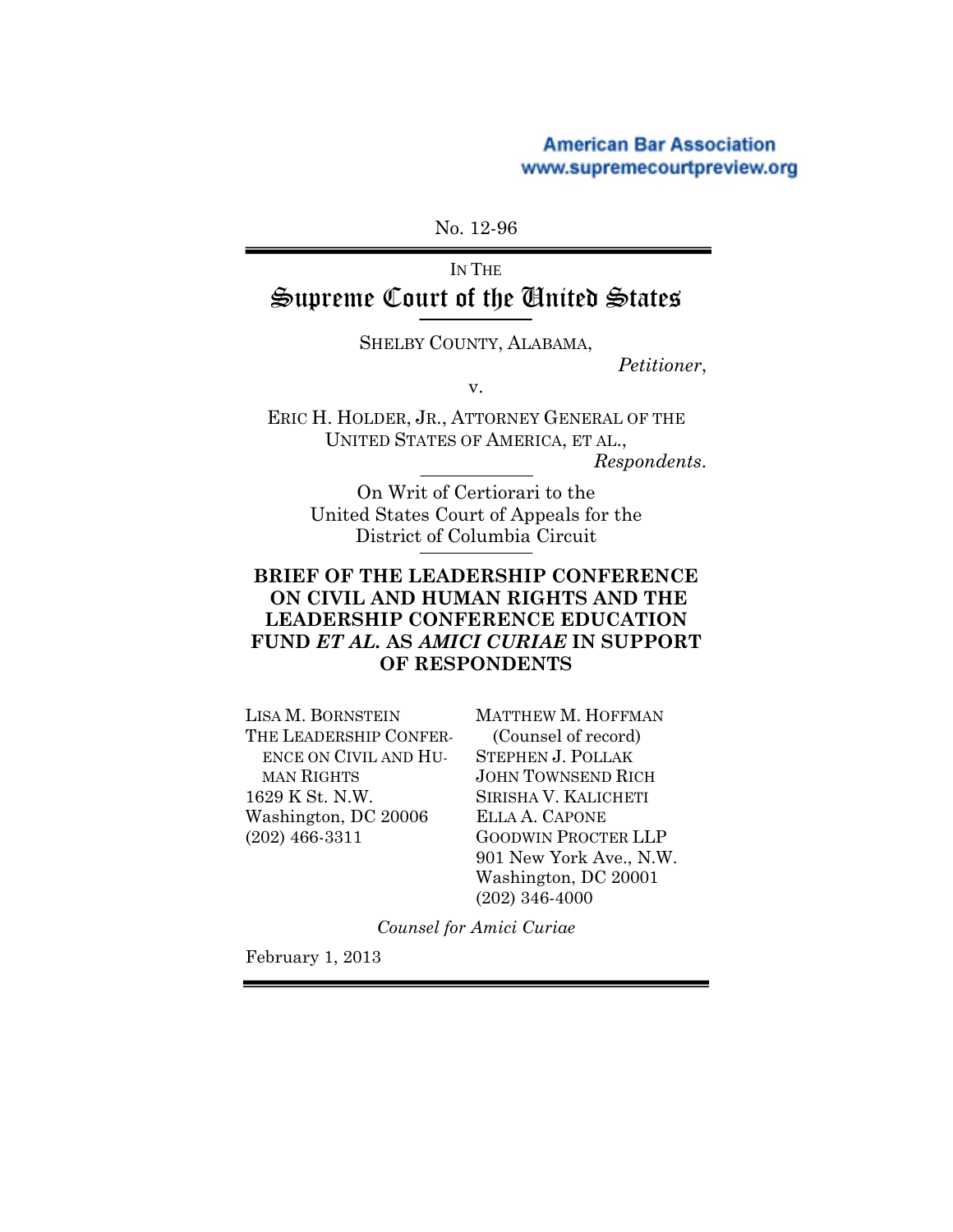# **TABLE OF CONTENTS**

| I. |         | There Is Real and Substantial Risk That<br>the Progress Made in Combatting Voting<br>Discrimination Since 1965 Will Be Eroded                                                     |  |
|----|---------|-----------------------------------------------------------------------------------------------------------------------------------------------------------------------------------|--|
|    | $A_{-}$ | History Shows That Gains In Minority<br>Political Participation Can Be Reversed<br>When Remedial Laws Are Invalidated 7                                                           |  |
|    | B.      | Recent Court Decisions Show That<br>Without the Protection of $\S$ 5 Many<br>Covered Jurisdictions Would Adopt<br>Practices That Abridge Minority Voting                          |  |
|    |         | II. Congress's Decision To Reauthorize $\S$ 5 and<br>To Retain the Existing Coverage Formula<br>Are Amply Supported by the Legislative<br>Record and Are Entitled to Deference 20 |  |
|    |         | A. Congress Reasonably Concluded on an<br>Extensive Record That Discriminatory<br>Voting Practices Still Continue in the                                                          |  |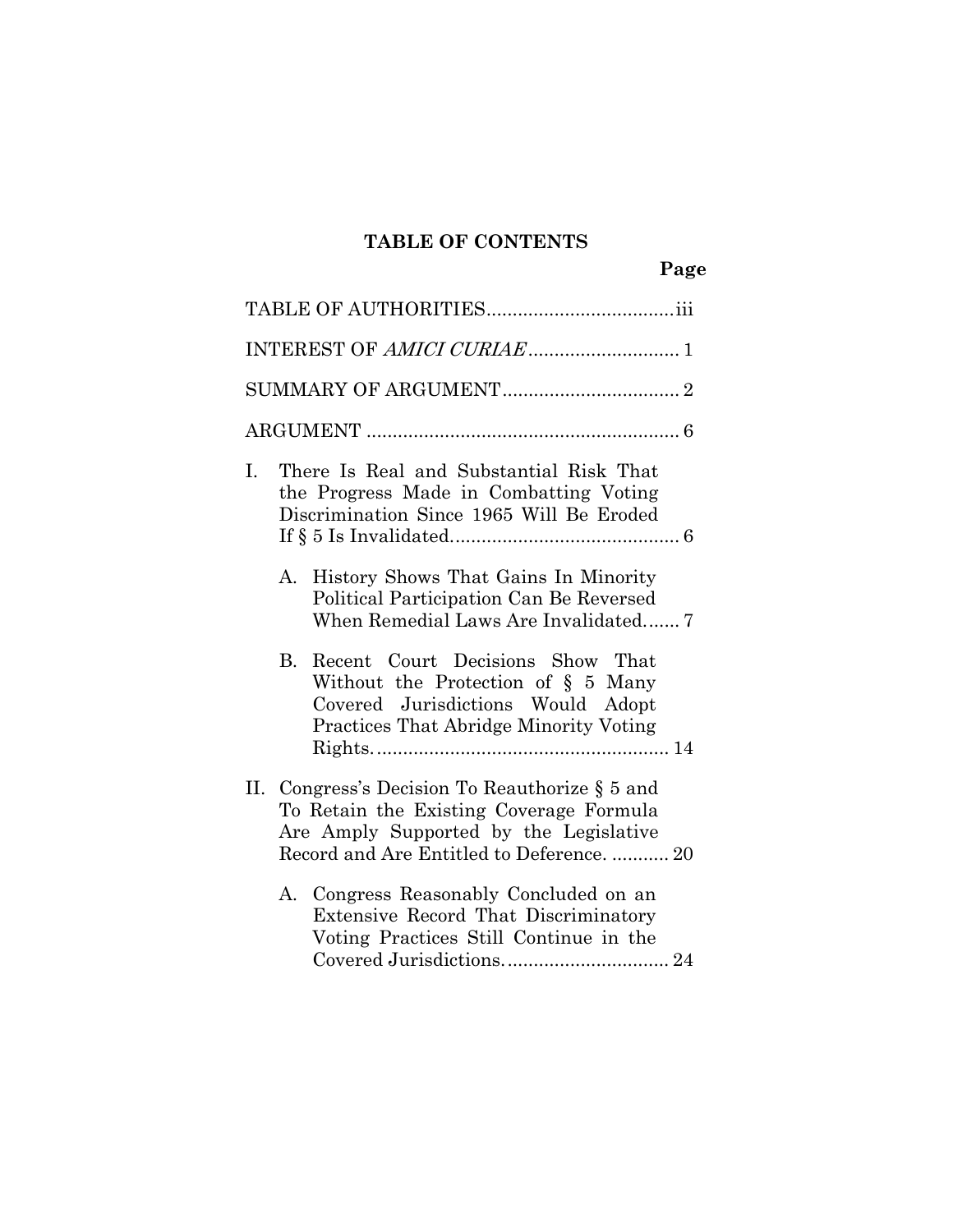|  | B. Congress's Decision To Retain the<br>Existing Coverage Formula Was                                    |  |  |
|--|----------------------------------------------------------------------------------------------------------|--|--|
|  | III. The Coverage of § 5 Will Likely Be Reduced<br>Over Time Through the Application of the              |  |  |
|  |                                                                                                          |  |  |
|  | APPENDIX A: The Leadership Conference on Civil<br>and Human Rights Participating<br>Member Organizations |  |  |
|  | PPENDIX B: Additional Amici Curiae                                                                       |  |  |

ii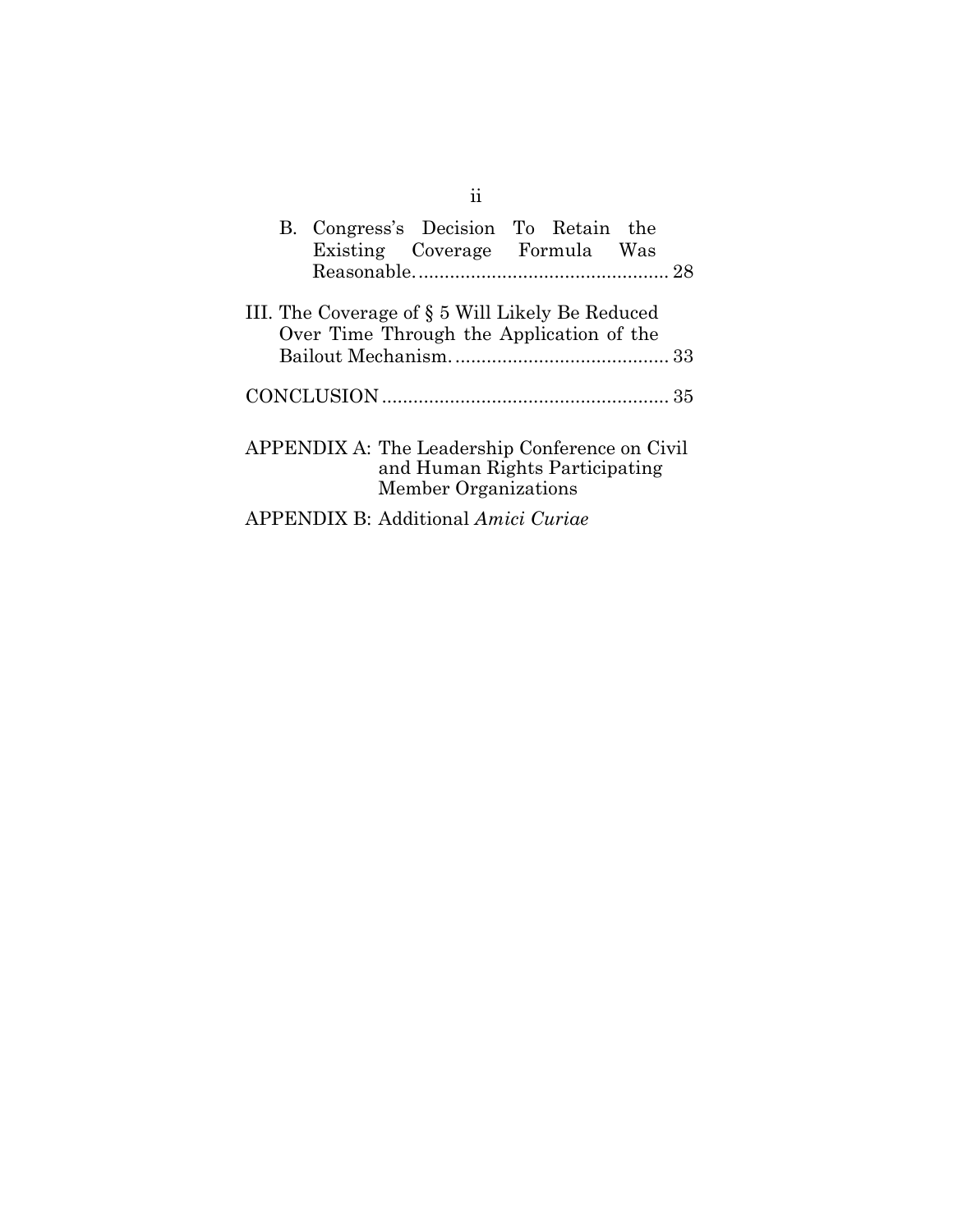# **TABLE OF AUTHORITIES**

## **Cases: Page**

| City of Boerne v. Flores, 521 U.S. 507 (1997) 22                                                      |
|-------------------------------------------------------------------------------------------------------|
| Crawford v. Marion County Election Board,                                                             |
| Florida v. United States, No. 11-1428, 2012<br>U.S. Dist LEXIS 115647 (D.D.C. Aug. 16,                |
| <i>Jeffers v. Clinton</i> , 740 F. Supp. 585, 626-27                                                  |
| New York Trust Co. v. Eisner, 256 U.S. 345                                                            |
| Northwest Austin Municipal Utility District<br>Number One v. Holder, 577 U.S. 193                     |
| South Carolina v. United States, No. 12-203,<br>2012 U.S. Dist LEXIS 146187 (D.D.C.                   |
| <i>Texas v. Holder</i> , No. 12-cv-128, 2012 U.S. Dist<br>LEXIS 127119 (D.D.C. Aug. 30, 2012)  15, 16 |
| Texas v. United States, No. 11-1303, 2012 U.S.<br>Dist. LEXIS 121685 (D.D.C. 2012) 19, 20             |
| Turner Broad. Sys., Inc. v. FCC, 520 U.S. 180                                                         |
| United States v. Cruikshank, 92 U.S. 542                                                              |
| United States v. Reese, 92 U.S. 214 (1876)10, 11, 12                                                  |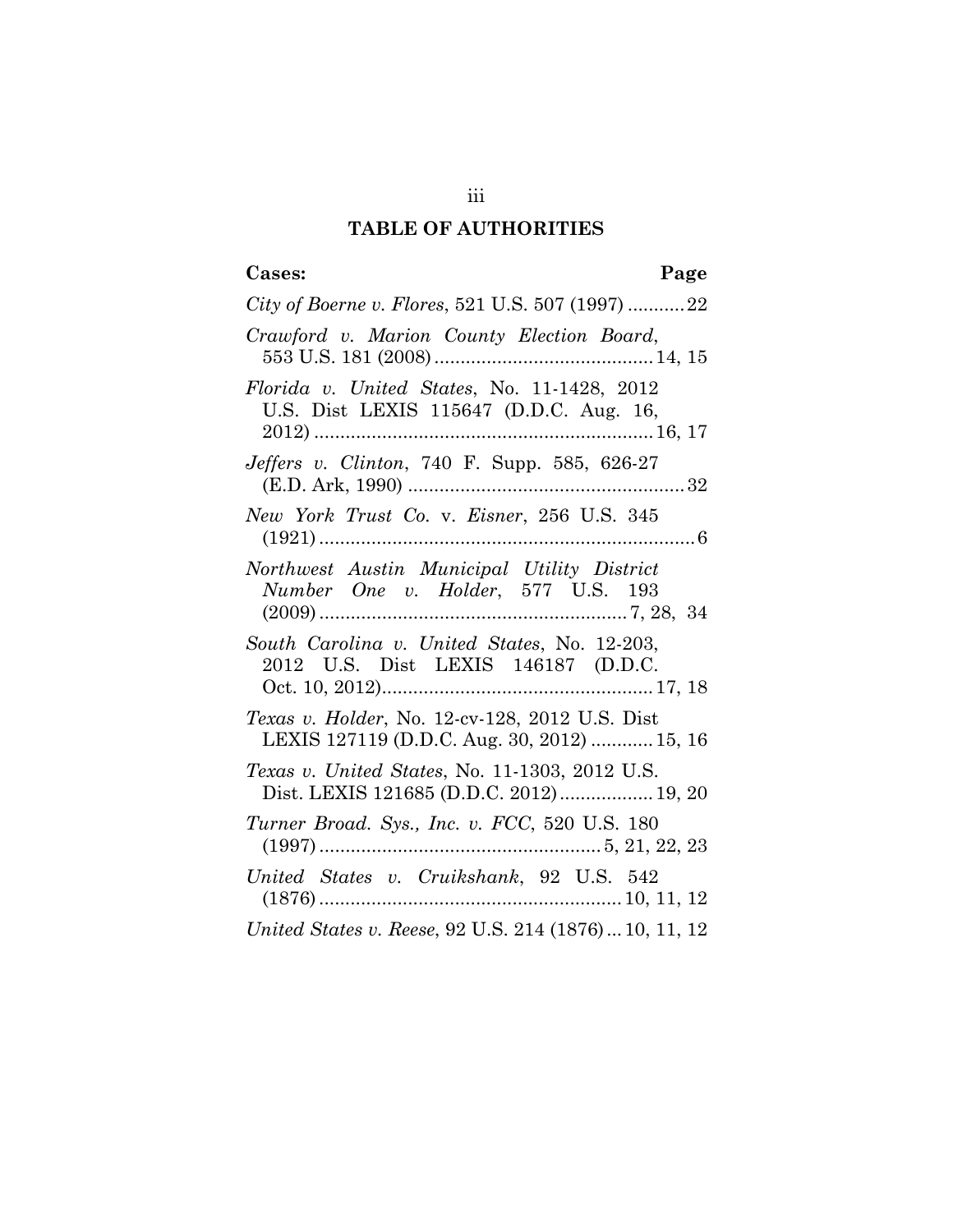# **Constitutional Provisions**

#### **Statutes:**

| Fannie Lou Hamer, Rosa Parks, and Coretta<br>Scott King Voting Rights Act<br>Reauthorization and Amendments Act of<br>2006, Pub L. No. 109-246, 120 Stat. 577<br>$(2006)$ : |
|-----------------------------------------------------------------------------------------------------------------------------------------------------------------------------|
|                                                                                                                                                                             |
|                                                                                                                                                                             |

Voting Rights Act of 1965, Pub L. No. 89-110, 79 Stat. 437, as amended:

| $\S 2, 42 \text{ U.S.C.} \S 1973 \dots$ |  |
|-----------------------------------------|--|
|                                         |  |
|                                         |  |
|                                         |  |
|                                         |  |

# **Legislative History:**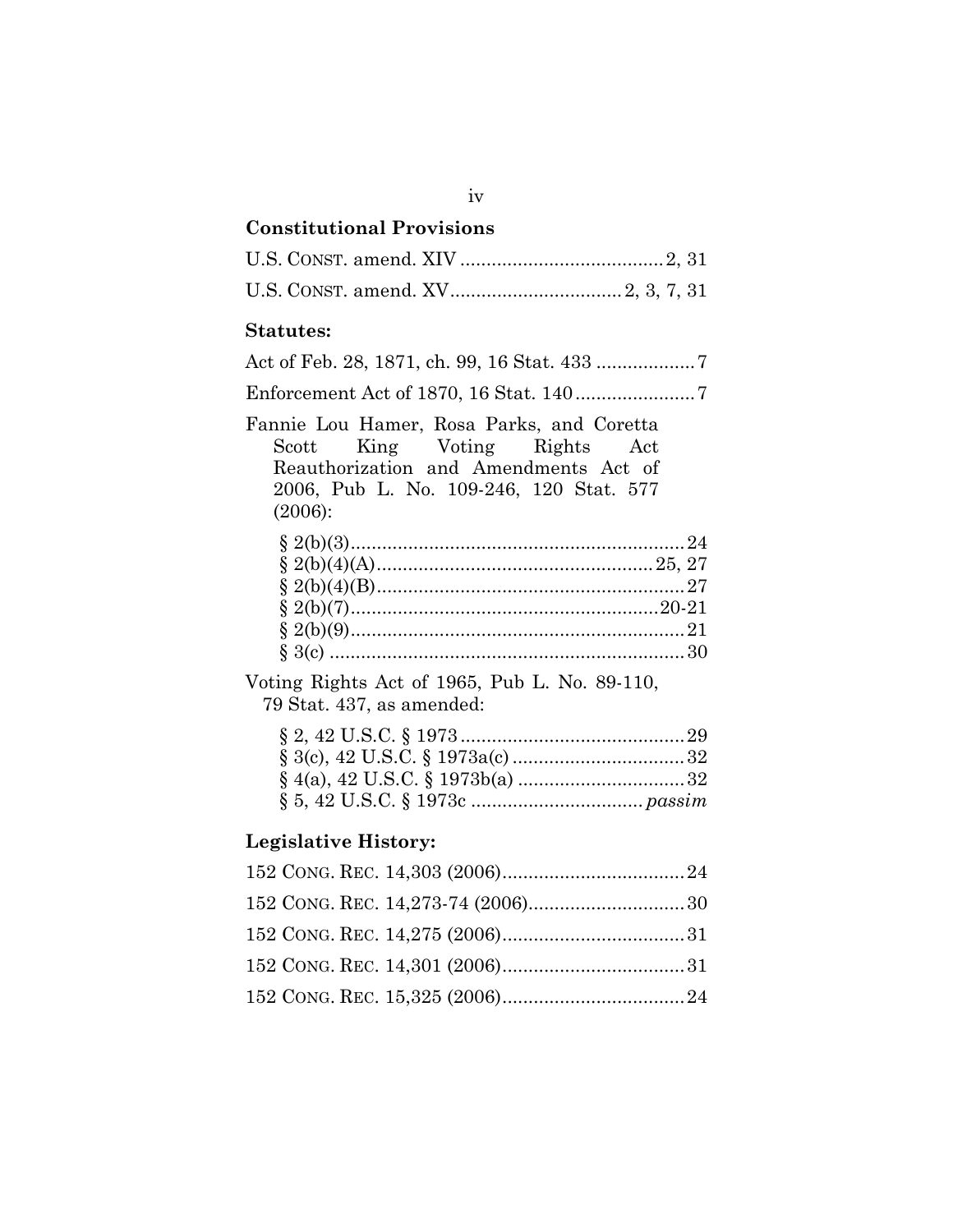| Extension of the Voting Rights Act: Hearings<br>Before the Subcomm. on Civil and Constitu-<br>tional Rights of the H. Comm. on the Judici-                                                                                                  |
|---------------------------------------------------------------------------------------------------------------------------------------------------------------------------------------------------------------------------------------------|
|                                                                                                                                                                                                                                             |
|                                                                                                                                                                                                                                             |
| To Examine the Impact and Effectiveness of the<br>Voting Rights Act: Hearing Before the Sub-<br>comm. on the Constitution of the House<br>Comm, on the Judiciary, 109th Cong. $(2006)$ 29<br>Voting Rights Act: An Examination of the Scope |
| and Criteria for Coverage Under the Special<br>Provisions of the Act: Hearing Before the Sub-<br>comm. on the Constitution of the H. Comm.<br>On the Judiciary, 109th Cong. (2005) 34-35                                                    |
| <b>Other Authorities:</b>                                                                                                                                                                                                                   |
| Travis Crum, Note, The Voting Rights Act's Se-<br>cret Weapon: Pocket Trigger Litigation and<br>Dynamic Preclearance, 119 YALE L.J. 1992                                                                                                    |
| ERIC FONER, RECONSTRUCTION: AMERICA'S UN-<br>FINISHED REVOLUTION (1988) 8, 9, 11, 12                                                                                                                                                        |
| WILLIAM GILLETTE, RETREAT FROM RECON-                                                                                                                                                                                                       |

BERNARD GROFMAN ET AL., MINORITY REPRE-SENTATION AND THE QUEST FOR VOTING EQUALITY (1992) ................................................. 7, 10

v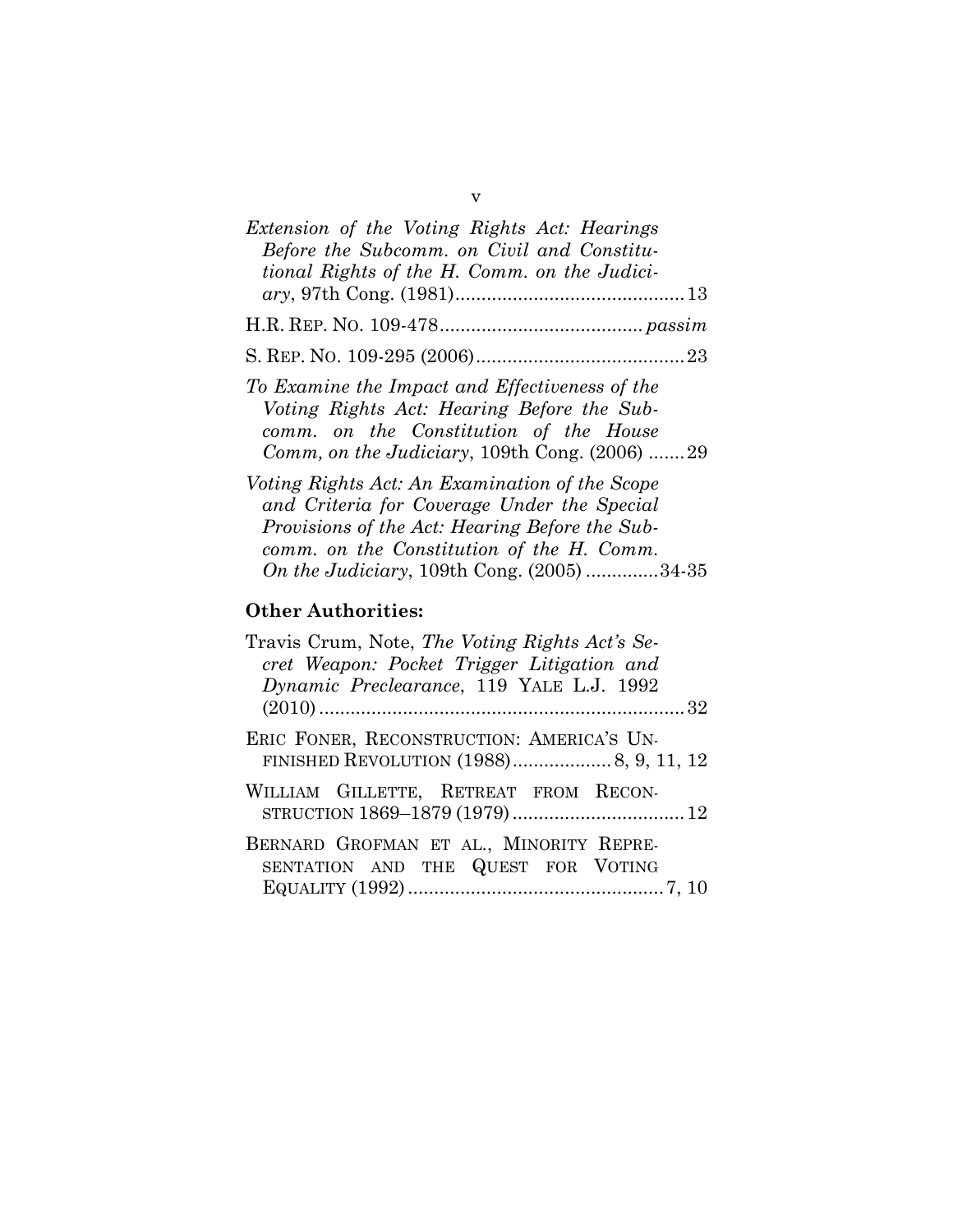| J. Gerald Hebert, An Assessment of the Bailout<br>Provisions of The Voting Rights Act, in VOT-<br>ING RIGHTS ACT REAUTHORIZATION OF 2006:<br>PERSPECTIVES ON DEMOCRACY, PARTICIPA-<br>TION, AND POWER 257 (Ana Henderson ed., |
|-------------------------------------------------------------------------------------------------------------------------------------------------------------------------------------------------------------------------------|
|                                                                                                                                                                                                                               |
| LEEANNA KEITH, THE COLFAX MASSACRE                                                                                                                                                                                            |
| MICHAEL J. KLARMAN, FROM JIM CROW TO CIVIL<br>RIGHTS: THE SUPREME COURT AND THE<br>STRUGGLE FOR RACIAL EQUALITY (2004)8, 10                                                                                                   |
| CHARLES LANE, THE DAY FREEDOM DIED: THE<br>COLFAX MASSACRE, THE SUPREME COURT, AND<br>THE BETRAYAL OF RECONSTRUCTION (2008)11                                                                                                 |
| 1 GEORGE SANTAYANA, THE LIFE OF REASON; OR,<br>THE PHASES OF HUMAN PROGRESS (1905) 6                                                                                                                                          |
| RICHARD M. VALELLY, THE TWO RECONSTRUC-<br>TIONS: THE STRUGGLE FOR BLACK ENFRAN-                                                                                                                                              |
| 2 CHARLES WARREN, THE SUPREME COURT IN<br>UNITED STATES HISTORY (1922)  12                                                                                                                                                    |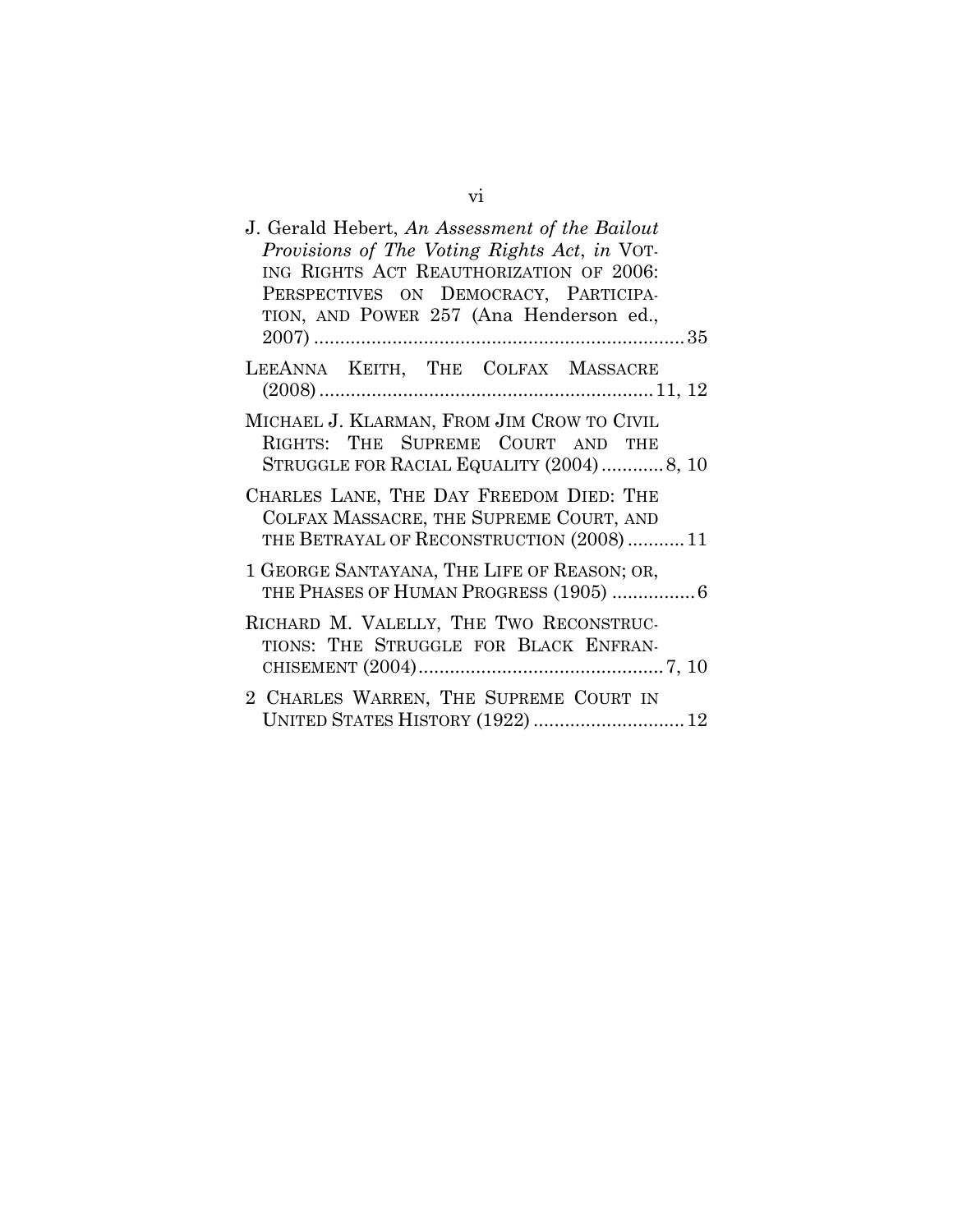#### **INTEREST OF** *AMICI CURIAE*

The Leadership Conference on Civil and Human Rights ("The Leadership Conference") is a coalition of over 200 organizations committed to the protection of civil and human rights in the United States.1 It is the nation's oldest, largest, and most diverse civil and human rights coalition. The Leadership Conference was founded in 1950 by three legendary leaders of the civil rights movement—A. Philip Randolph, of the Brotherhood of Sleeping Car Porters; Roy Wilkins, of the NAACP; and Arnold Aronson, of the National Jewish Community Relations Advisory Council. Its member organizations represent people of all races and ethnicities.2 One of the missions of The Leadership Conference is to promote effective civil rights legislation and policy. The Leadership Conference was in the vanguard of the movement to secure passage of the Civil Rights Acts of 1957, 1960 and 1964, the Voting Rights Act of 1965 and the Fair Housing Act of 1968. It also played a leading role in gathering evidence to submit to Congress and coordinating the efforts of the civil rights community in connection with the 2006 amendments to the Voting Rights Act that are at issue in this case.

<sup>1</sup> The parties have consented to the filing of this brief in letters on file with the Clerk. No counsel for a party authored this brief in whole or in part, and no such counsel or party made a monetary contribution intended to fund the preparation or submission of this brief. No person other than *amici curiae*, their members, or their counsel made a monetary contribution to its preparation or submission.

<sup>2</sup> See Appendix A for a list of The Leadership Conference's member organizations.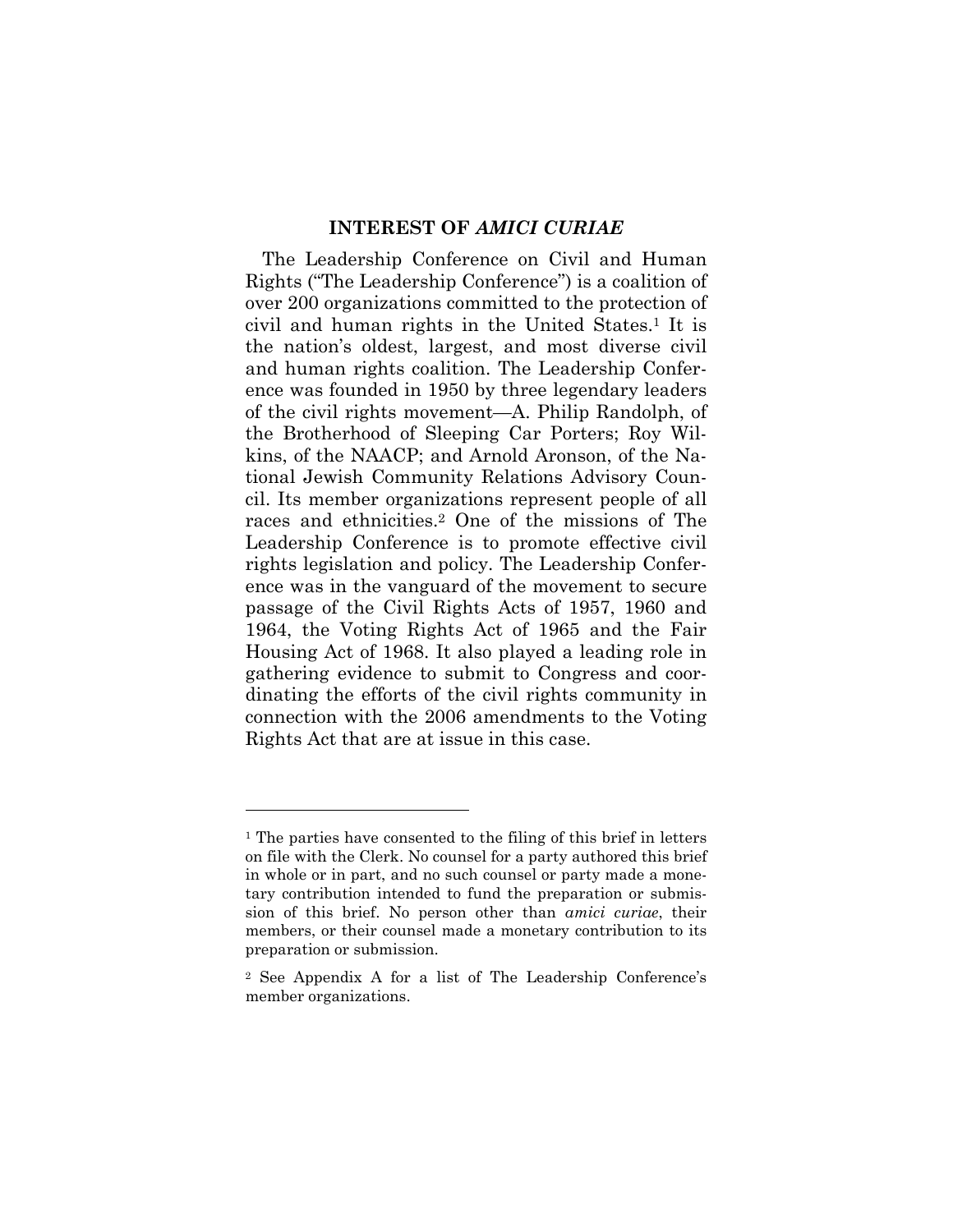The Leadership Conference Education Fund ("The Education Fund") is the research, education, and communications arm of The Leadership Conference. It focuses on documenting discrimination in American society, monitoring efforts to enforce civil rights legislation, and fostering better public understanding of issues of prejudice. The Education Fund has published studies and reports on many subjects, including voting rights.

The Leadership Conference and The Education Fund believe that a vital national interest is at stake in this case. That national interest is the right of all citizens to vote free from discrimination and to choose leaders that represent their interests and, by doing so, to promote the influence of the United States throughout the world as a viable and vibrant democracy.

Several other organizations also join as signatories to this brief. These organizations are identified and their interests set forth in Appendix B.

#### **SUMMARY OF ARGUMENT**

Congress's decision in 2006 to reauthorize § 5 of the Voting Rights Act for 25 years and to maintain the existing coverage formula was a reasonable and appropriate exercise of its enforcement authority under the Fourteenth and Fifteenth Amendments. The jurisdictions covered by § 5 are places where discriminatory voting practices have historically been severe. While many of these jurisdictions have made substantial progress toward eliminating discriminatory voting practices, the legislative record amassed by Congress—as well as more recent history—shows that these gains are fragile and that discriminatory practices still persist. This Court should not take the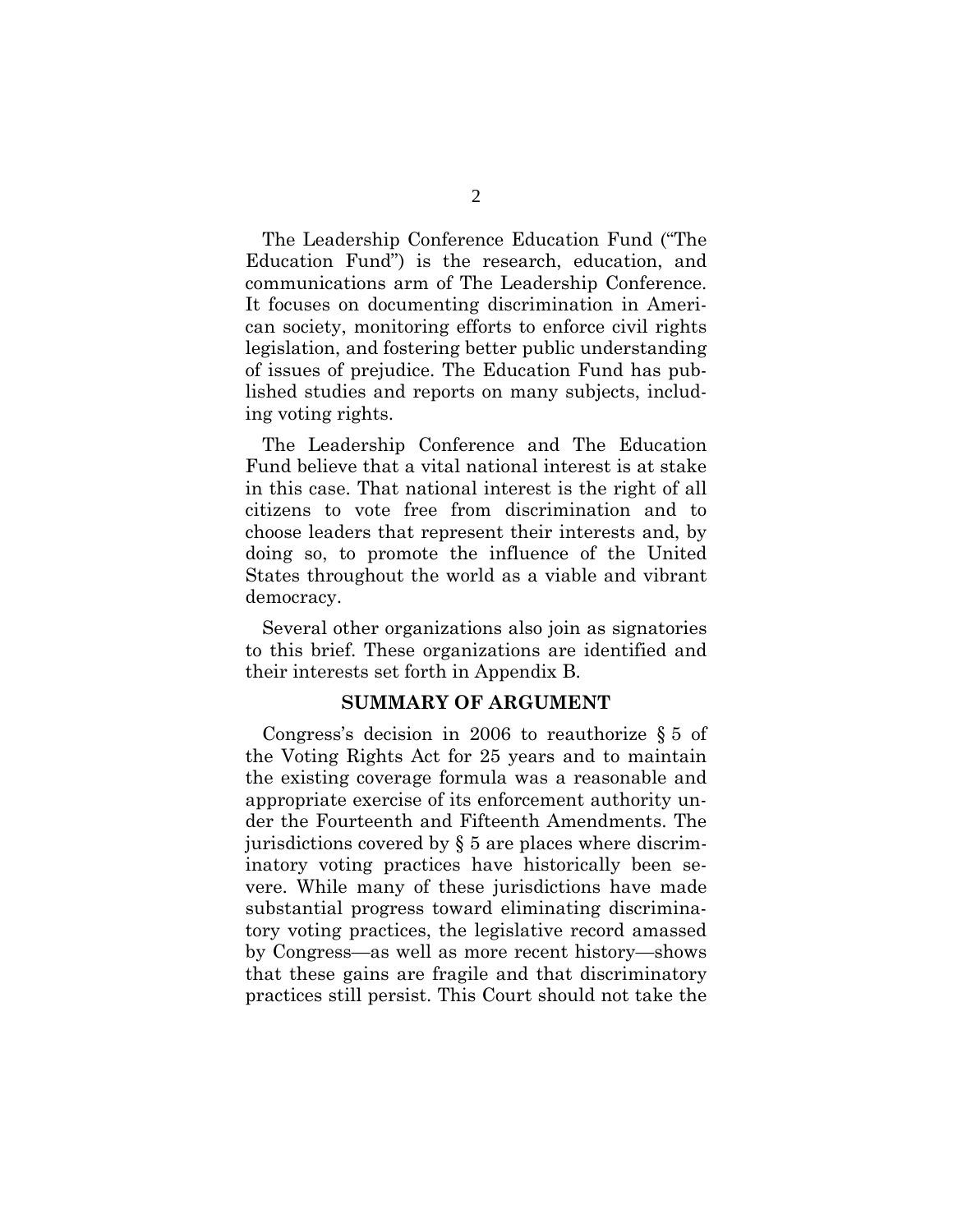extraordinary step of second-guessing Congress's determination that  $\S 5$  is still needed, given the fundamental nature of the right to vote, the careful deliberation that Congress gave to the matter, and the extensive factual findings on which Congress's judgment rests.

We make three key points below.

1. If § 5 were to be invalidated, there is a real and substantial risk that the progress made in the covered jurisdictions since 1965 would be rolled back. American history offers a valuable lesson here. Following the Civil War, Congress enacted legislation designed to protect African Americans' right to vote, and federal authorities aggressively enforced these laws. These efforts led to substantial gains in African-American voter registration and political participation throughout the South. But those gains were quickly wiped out once Reconstruction ended. Decisions of this Court invalidating or narrowly construing federal laws designed to protect African-American voting rights played a major role in this reversal. With no effective federal statutory protection for minority voting rights, states and local jurisdictions implemented a wide variety of discriminatory laws and practices that effectively nullified the Fifteenth Amendment's guarantees for generations.

Recent court decisions show that there is a risk that similar retrenchment would occur in the covered jurisdictions if § 5 were not in place. Relying on § 5, federal courts have blocked enforcement of new laws in Texas, Florida, and South Carolina that had the potential to disproportionately prevent minority voters from casting ballots. These included a strict new voter identification law in Texas and new restrictions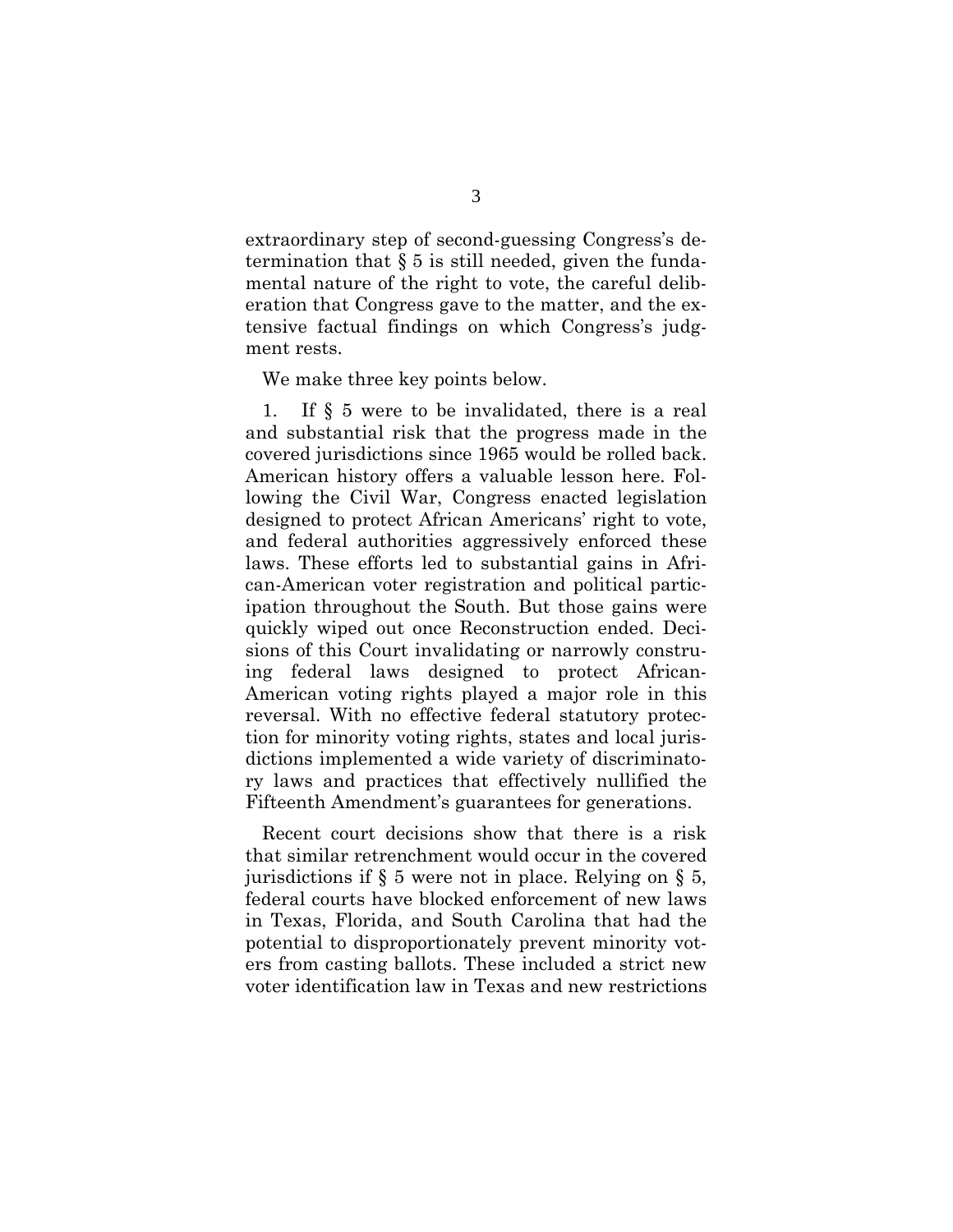on early voting in Florida. A court also blocked South Carolina's new voter ID law from taking effect in the 2012 election because of likely discriminatory impact on African-American voters. While the court allowed the law to be enforced in future elections, it did so in reliance on a finding that the State had adopted ameliorative provisions that would reduce discriminatory impact in future elections, with two judge noting that § 5 had played an instrumental role in persuading the State to adopt these provisions and construe them broadly. A court also refused to preclear Texas's new Congressional, State Senate, and State House redistricting plans, specifically concluding that both the Congressional plan and the Senate plan were enacted with a discriminatory intent. Thus § 5 played a critical role in protecting minority voting rights in the most recent election cycle. If § 5 were not in place, covered jurisdictions would find it much easier to implement discriminatory voting practices, and there is a significant risk that the gains of the last five decades would be eroded, just as the gains of the Reconstruction era were lost once the statutory scheme to protect those rights was no longer in force.

2. Congress's determinations that § 5 is still needed to preserve and continue the progress of the last four decades and that the existing coverage formula remains appropriate are amply supported by the legislative record and are entitled to the highest degree of deference from this Court. Petitioner Shelby County challenges the conclusions that Congress drew from the record and urges the Court to reweigh the evidence and draw its own conclusions. But that is not the proper role of this Court. As this Court has held and the Court of Appeals properly recognized, "[t]he Constitution gives to Congress the role of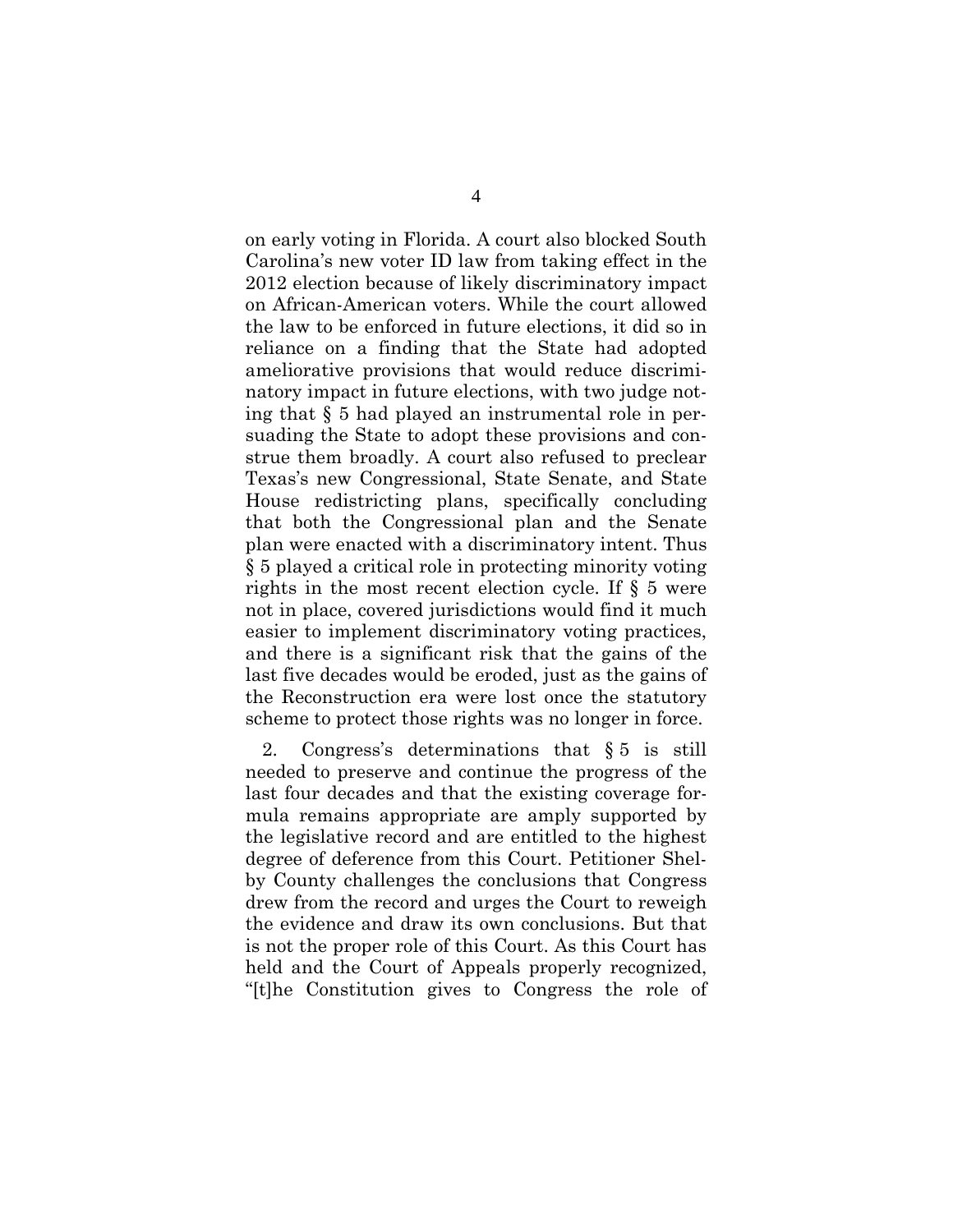weighing conflicting evidence in the legislative process." *Turner Broad. Sys., Inc. v. FCC*, 520 U.S. 180, 199 (1997). The Court does not reweigh the evidence *de novo*, but instead looks simply to whether Congress has drawn reasonable inferences based on substantial evidence. Here, Congress amassed a substantial legislative record and reasonably concluded from that evidence that the protections of § 5 are still necessary and that the existing coverage formula remains appropriate. Those findings are entitled to deference. The Court should reject Shelby County's invitation to substitute its own judgment for the considered judgment of Congress.

3. To the extent that the coverage formula is overinclusive or underinclusive, Congress intended that adjustments would be made on a case-by-case basis through the bailout and bail-in mechanisms. Congress anticipated that jurisdictions with "clean" records would avail themselves of bailout, and in fact, the number of bailouts has increased dramatically since 2006. Obtaining a bailout is not a difficult or expensive procedure, and since 1982, when the bailout procedure was liberalized, no application for a bailout has been rejected. There is every reason to expect that the number of bailouts will continue to climb, which will naturally reduce the reach of § 5 in the manner that Congress intended.

In sum, striking down the 2006 reauthorization and invalidating § 5 wholesale, as Shelby County now urges, could have far-reaching consequences for minority voters. Without the continued protection of § 5, there is a significant risk of "backsliding" by covered jurisdictions and a likelihood that millions of minority voters will face new barriers to the exercise of their most fundamental political right. The Court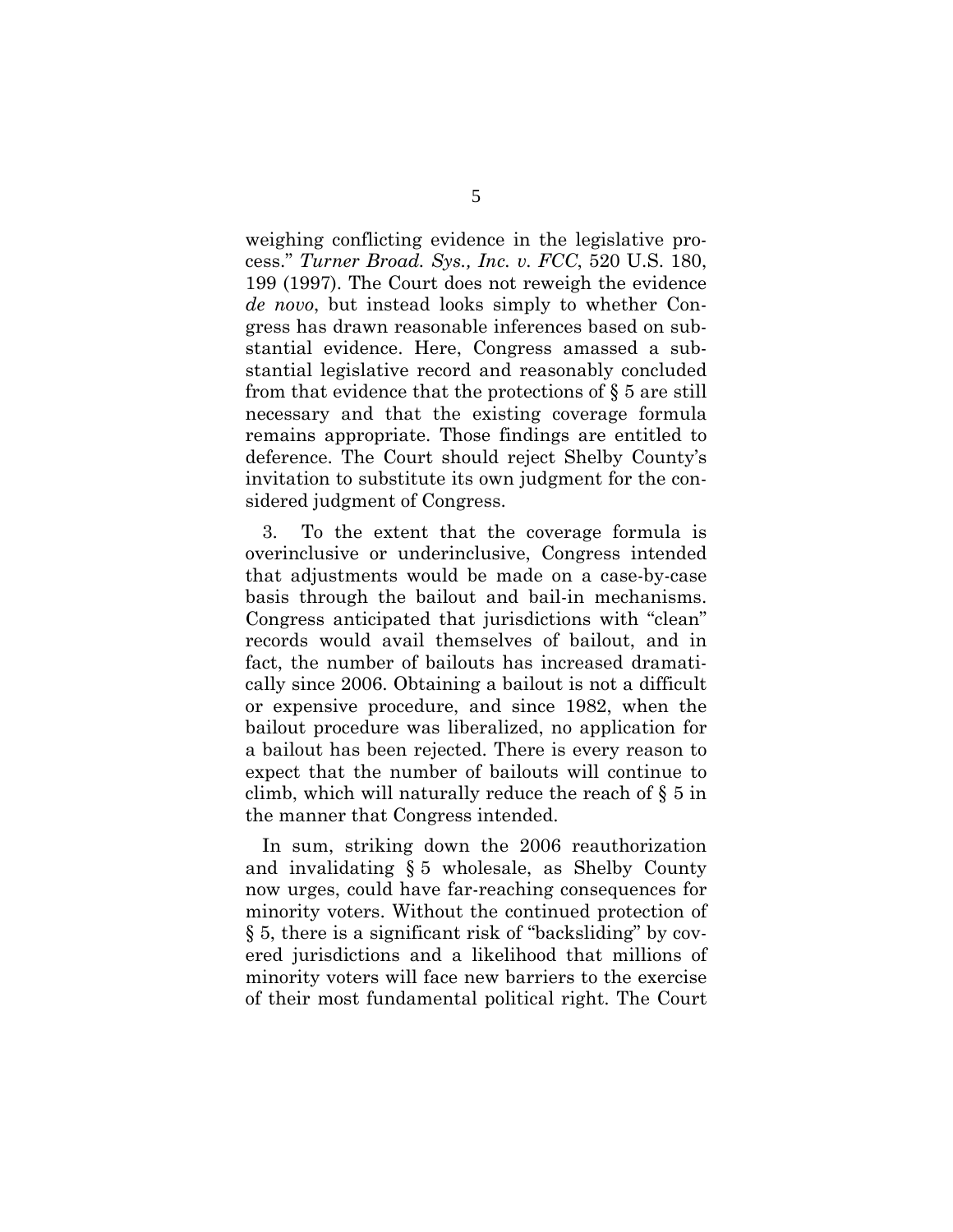should not allow this to happen. It should respect the judgment of Congress as to the both the continued need for the protections of § 5 and the appropriateness of the existing coverage formula.

## **ARGUMENT**

# **I. There Is Real and Substantial Risk That the Progress Made in Combatting Voting Discrimination Since 1965 Will Be Eroded If § 5 Is Invalidated.**

As this Court has observed, "a page of history is worth a volume of logic." *New York Trust Co. v. Eisner*, 256 U.S. 345, 349 (1921).3 With that adage in mind, it is instructive to consider the history of Congress's first efforts to protect minority voting rights in the post-Civil War period, the role this Court played by invalidating those laws, and the consequences that ensued.

That history shows that even very substantial gains in minority political participation can be rolled back. This Court's decisions in the 1870s to invalidate federal voting rights legislation paved the way for Southern states to enact laws that effectively barred African Americans from exercising their right to vote for many generations. If this Court were to invalidate § 5, there is a very real and substantial risk that this history would repeat itself. The Court should not allow that to happen.

<sup>3</sup> *Cf.* 1 GEORGE SANTAYANA, THE LIFE OF REASON; OR, THE PHAS-ES OF HUMAN PROGRESS 284 (1905) ("Those who cannot remember the past are condemned to repeat it.").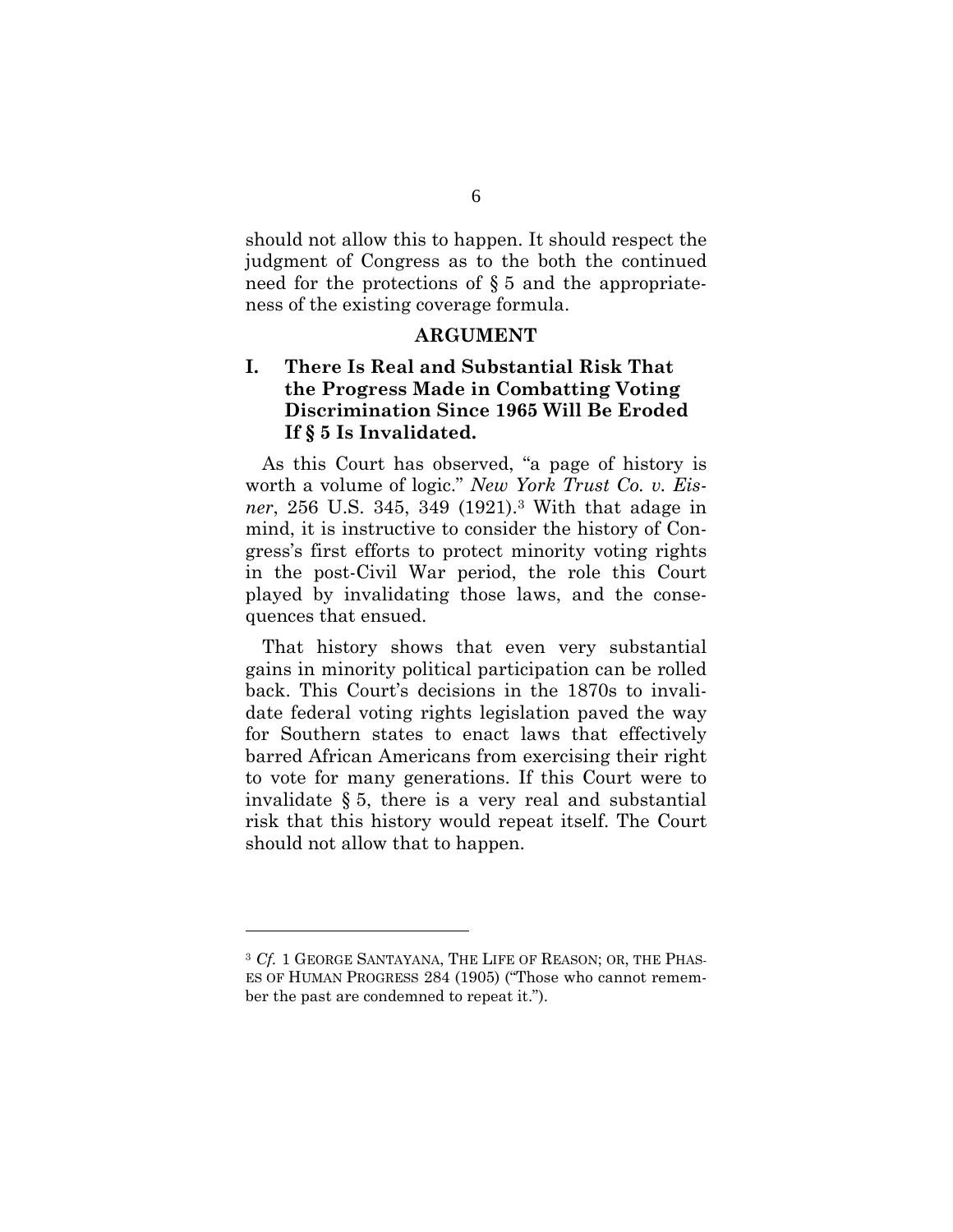# **A. History Shows That Gains In Minority Political Participation Can Be Reversed When Remedial Laws Are Invalidated.**

As this Court noted in *Northwest Austin Municipal Utility District Number One v. Holder*, 557 U.S. 193 (2009), the United States has made extraordinary progress in combatting voting discrimination since 1965, improvements which are "due in significant part to the Voting Rights Act itself" and which "stand as a monument to its success." *Id.* at 202. These gains include dramatic improvements in minority voter registration and turnout, as well as the fact that minority candidates have been elected to office at "unprecedented levels." *Id.*

But there were also extraordinary advances in minority voter registration and political participation in the South in the decade following the Civil War. These gains resulted from aggressive federal efforts to secure and protect African Americans' right to vote. By 1868, more than 700,000 African Americans had been registered to vote under the supervision of federal troops.4 As a result, 75% to 95% of eligible African-American men were registered to vote in the South during the early years of Reconstruction.5

The Fifteenth Amendment was ratified in 1870. Shortly afterward, Congress enacted the Enforcement Act of 1870, 16 Stat. 140, which prohibited discrimination in voter registration and prescribed criminal penalties for obstructing voting rights. The

<sup>4</sup> BERNARD GROFMAN ET AL., MINORITY REPRESENTATION AND THE QUEST FOR VOTING EQUALITY 5 (1992).

<sup>5</sup> RICHARD M. VALELLY, THE TWO RECONSTRUCTIONS: THE STRUGGLE FOR BLACK ENFRANCHISEMENT 33 (2004).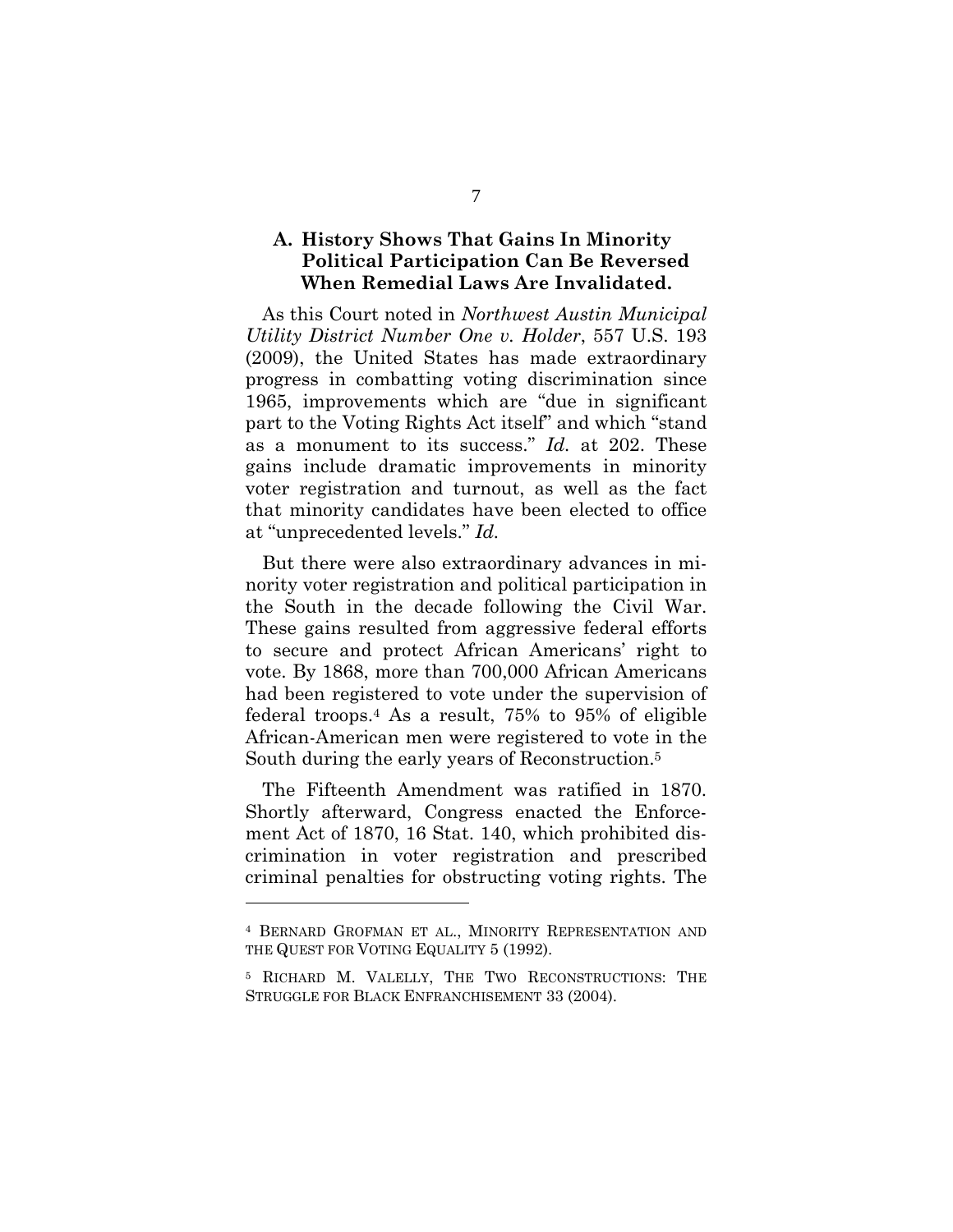Act was amended in 1871 to permit federal courts to appoint election supervisors to oversee federal elections and voting registration. Act of Feb. 28, 1871, ch. 99, 16 Stat. 433.

The combination of large numbers of African-American voters and the adoption of new legal mechanisms to protect their rights had a remarkable impact on minority political participation. Substantial numbers of African Americans were elected to political office at all levels of government in the early 1870s. By the end of Reconstruction, 18 African Americans had served in Southern states in such statewide offices as lieutenant governor, treasurer, superintendent of education or secretary of state, and by 1875 there were eight African Americans serving in Congress, representing six different states.6 More than 600 African Americans also served in state legislatures—the large majority of them former slaves.7 African Americans made up nearly half of the lower-house delegates in Mississippi and Louisiana and were a majority in South Carolina, which also had an African-American justice on its Supreme Court.8 In the words of Professor Eric Foner, a leading historian of the Reconstruction period, this represented "a stunning departure in American politics."9 And "[a]n equally remarkable

<sup>6</sup> ERIC FONER, RECONSTRUCTION: AMERICA'S UNFINISHED REVO-LUTION 1863-1877, at 353, 538 (1988).

<sup>7</sup> *Id.* at 355.

<sup>8</sup> MICHAEL J. KLARMAN, FROM JIM CROW TO CIVIL RIGHTS: THE SUPREME COURT AND THE STRUGGLE FOR RACIAL EQUALITY 29 (2004).

<sup>9</sup> FONER, *supra*, at 355.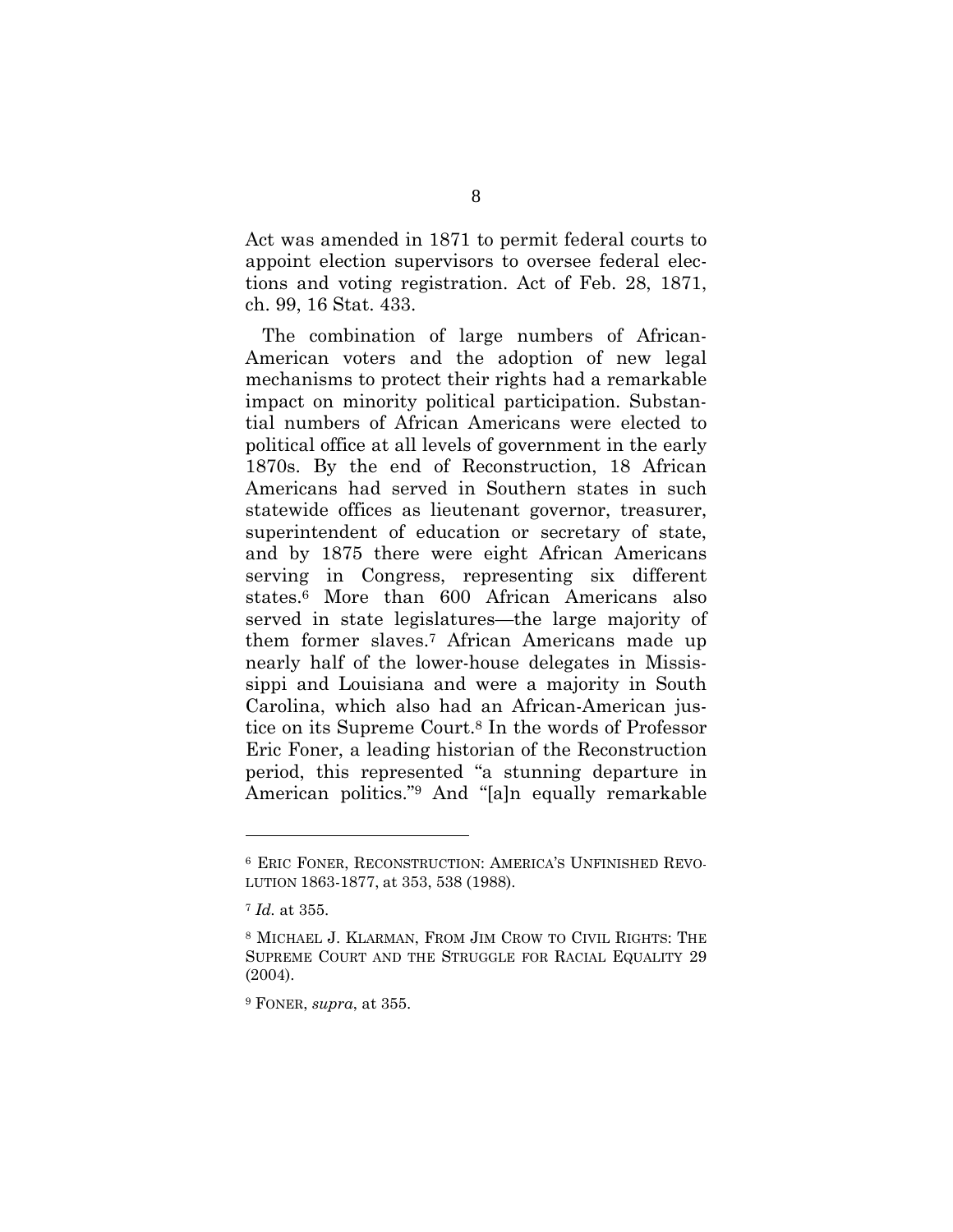transformation occurred at the local level, where the decisions of public officials directly affected daily life and the distribution of power."10 According to Professor Foner, "[i]n virtually every county with a sizable black population, blacks served in at least some local office during Reconstruction."11

But these gains proved short-lived. Reconstruction ended in 1877, following a compromise between Democrats and Republicans that resolved the disputed presidential election of 1876. Southern jurisdictions then began implementing a wide variety of measures to nullify African-American voting rights. Many of the early measures involved racial gerrymandering techniques designed to dilute African-American voting strength and prevent the election of African Americans' preferred candidates.12 In the 1890s, state efforts to disenfranchise African-American voters became more brazen. Beginning with Mississippi in 1890, several Southern states

l

"Throughout the South, . . . districts were gerrymandered to reduce Republican voting strength. Mississippi Redeemers concentrated the bulk of the black population in a 'shoestring' Congressional district running the length of the Mississippi River, leaving five others with white majorities. Alabama parceled out portions of its black belt into six separate districts to dilute the black vote. Cities from Richmond to Montgomery redrew ward lines to ensure Democratic control. Wilmington's black wards, containing four fifths of the city's population, elected only one third of its aldermen."

<sup>10</sup> *Id.*

<sup>11</sup> *Id.* at 356.

<sup>12</sup> *See id.* at 590: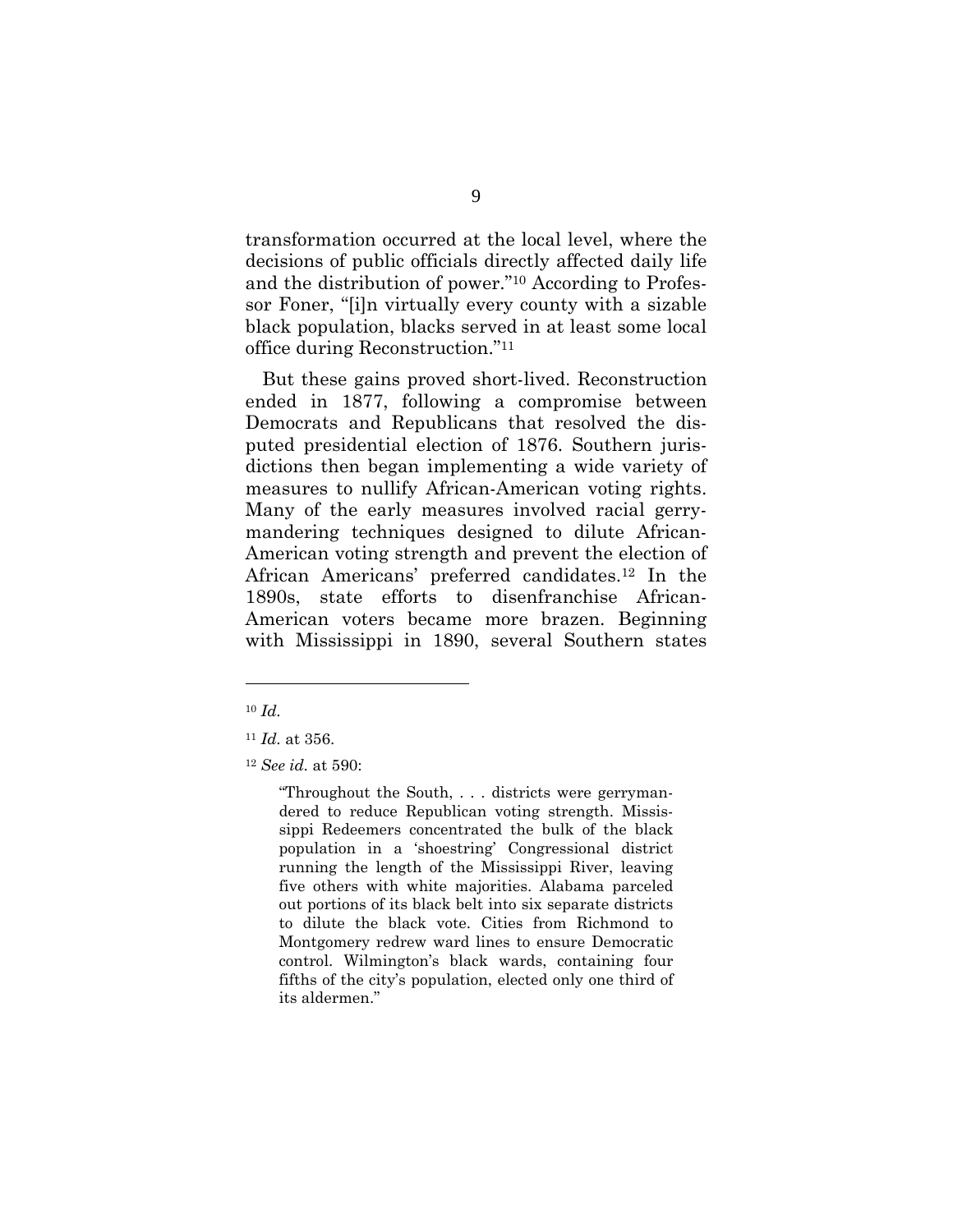rewrote their constitutions and enacted laws adopting literacy tests, poll taxes, "good character" requirements, white primaries and other similar measures intended to exclude African Americans from the electorate.13 As a result, the gains in minority political participation during Reconstruction were quickly erased.14

This Court's decisions in *United States v. Reese*, 92 U.S. 214 (1876), and *United States v. Cruikshank*, 92 U.S. 542 (1876), played a significant role in this reversal. In *Reese*, voting inspectors in Kentucky were indicted under the Enforcement Act for refusing to accept the vote of an African-American citizen. *See*  92 U.S. at 238–39 (Hunt, J., dissenting). The Court affirmed the dismissal of the indictment, holding that key provisions of the Enforcement Act were unconstitutional. *Id.* at 218–20.

In *Cruikshank*, decided the same day as *Reese*, the Court reversed the convictions of three Louisiana men under the Enforcement Act for conspiracy to de-

<sup>13</sup> *See* GROFMAN ET AL., *supra*, at 8–9.

<sup>14</sup> For example, in the 1880 presidential election, African-American turnout in the South ranged from a low of 42% in Georgia to a high of 84% in Florida. VALELLY, *supra*, at 128. By the 1900 election, turnout had been reduced to the single digits in five southern states, and was well on its way to virtual extinction throughout the region. *Id.* By the mid-1890s, the number of African Americans in the Mississippi legislature had been reduced to zero (down from 64 in 1873), and just one African-American legislator remained in South Carolina. KLARMAN, *supra*, at 32. Similarly, local office-holding by African Americans all but disappeared. *Id.*; *see also* VALELLY, *supra*, at 52 (number of African-American legislators in the South fell by nearly 80% between the end of Reconstruction and 1890).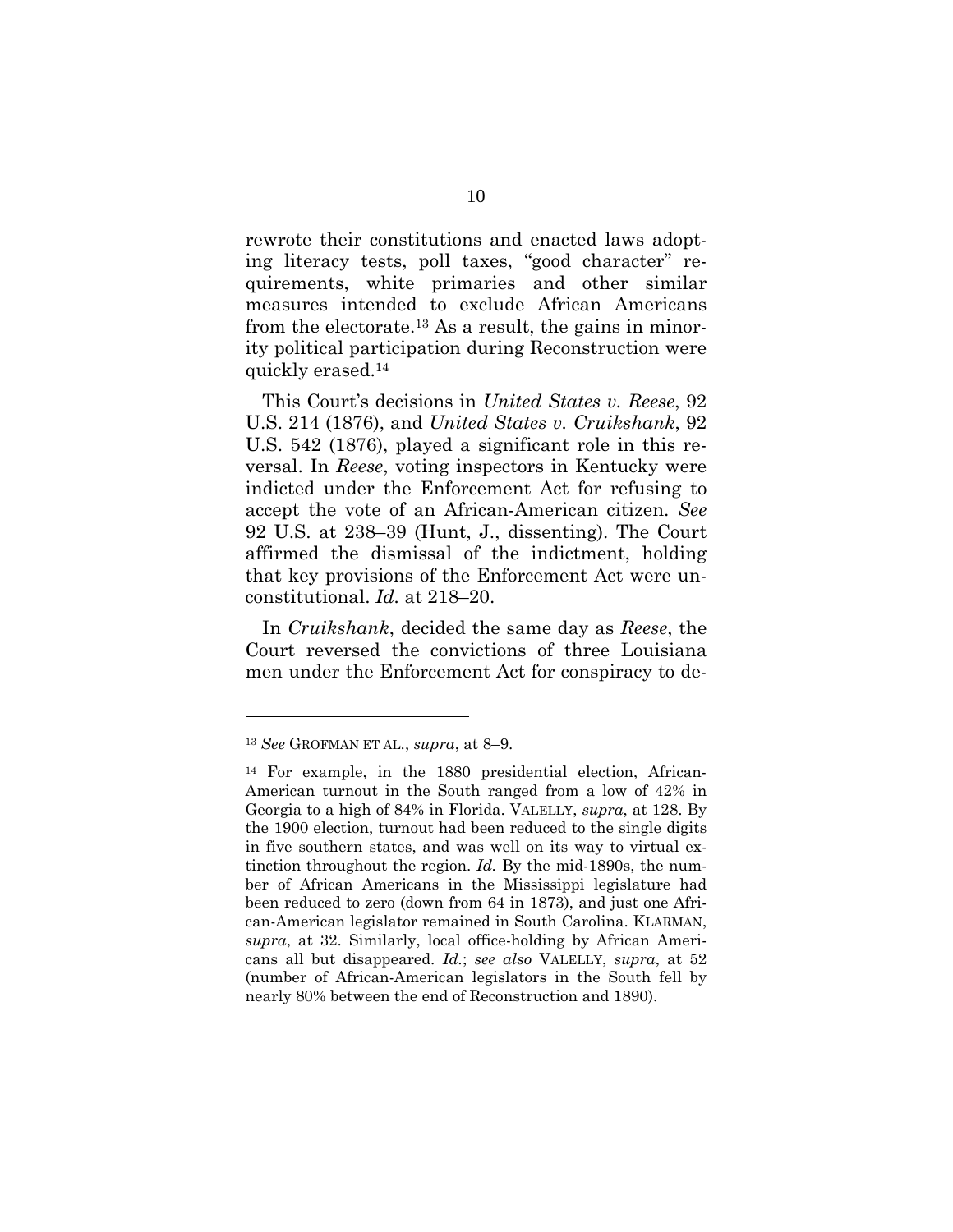ny African Americans a variety of civil rights, including the right to vote. This case arose out of a disputed election that escalated into an armed conflict—the notorious "Colfax Massacre" of 1873—in which whites seeking to expel African-American and Republican officeholders stormed a courthouse in Grant Parish, Louisiana, killing more than 100 African Americans who had gathered to defend the courthouse.15 In reversing the convictions, the Court concluded that many of the rights referred to in the indictment—including the right of peaceable assembly, the right to bear arms, and the rights of life and personal liberty—were not granted or protected by the federal Constitution.  $92$  U.S. at  $551-54$ . With respect to the convictions for hindering African Americans in the exercise of their voting rights, the Court concluded that the indictment had not alleged a racial motive: "We may suspect that race was the cause of the hostility; but it is not so averred." *Id.* at 556.

Historians have long agreed that these decisions gutted the federal statutory scheme for the protection of African-American voting rights. In 1923, Supreme Court historian Charles Warren observed:

"The practical effect of these decisions was to leave the Federal statutes almost wholly ineffective to protect the negro, in view of the construction of the Amendments adopted by the Court,

<sup>15</sup> *See generally* FONER, *supra*, at 437. For more detailed accounts of the Colfax Massacre and its aftermath, see CHARLES LANE, THE DAY FREEDOM DIED: THE COLFAX MASSACRE, THE SUPREME COURT, AND THE BETRAYAL OF RECONSTRUCTION (2008); LEANNA KEITH, THE COLFAX MASSACRE: THE UNTOLD STORY OF BLACK POWER, WHITE TERROR, AND THE DEATH OF RE-CONSTRUCTION (2008).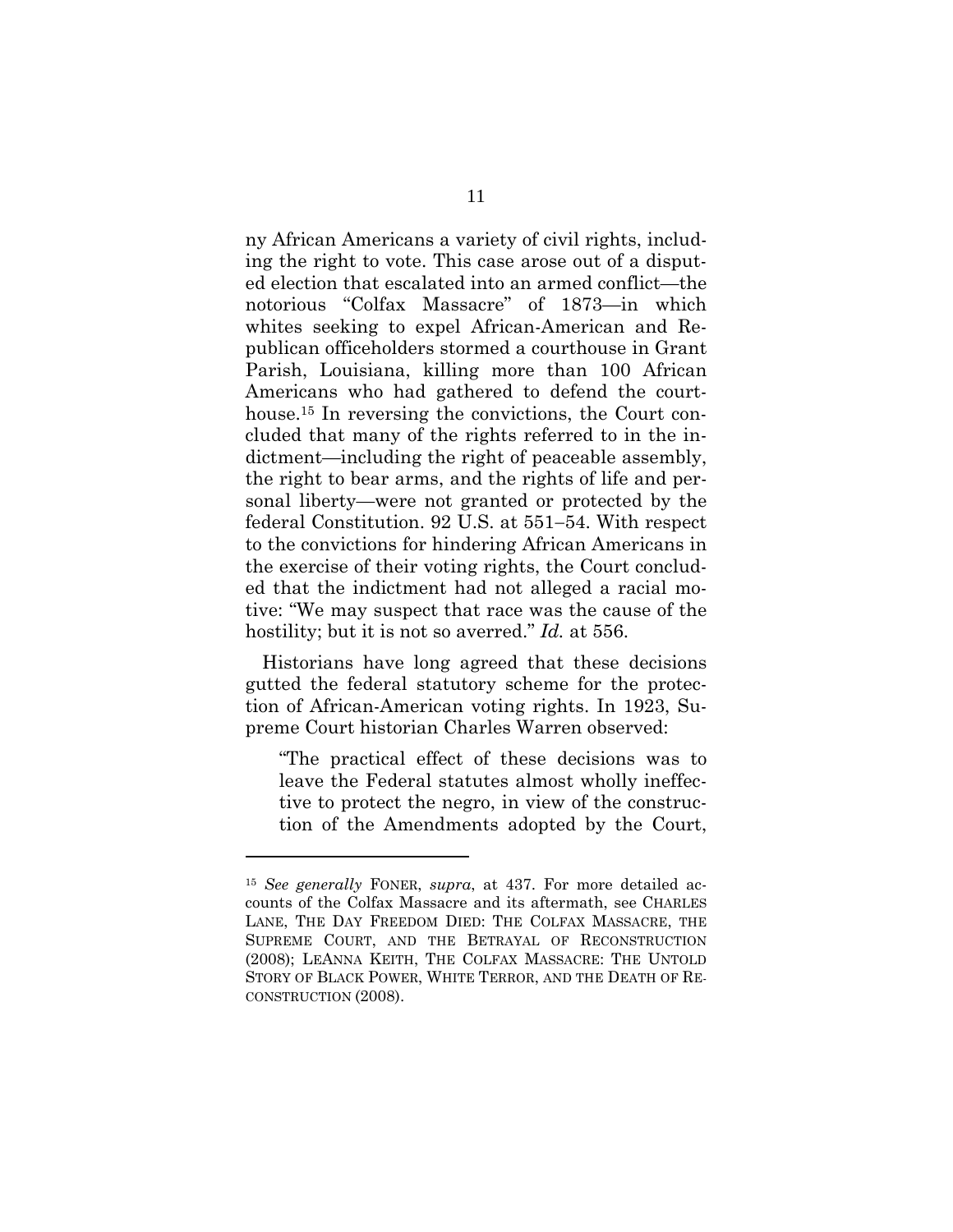the lack of adequate legislation in the Southern States, and the extremely limited number of rights which the Court deemed inherent in a citizen of the United States, *as such*, under the Constitution."<sup>16</sup>

Professor Foner describes *Cruikshank* as "devastating," noting that it "rendered national prosecution of crimes committed against blacks virtually impossible, and gave a green light to acts of terror where local officials either could not or would not enforce the law."17 Professor William Gillette likewise notes that *Reese* "made future enforcement [of voting rights] vastly more difficult, and in some cases clearly impossible."18 And another history notes that the two decisions "limited the likelihood of intervention to prevent systematic abuses," and that "[i]n combination with the withdrawal of troops . . . this bar to oversight empowered mass intimidations and manipulations at the polls."19 In short, the Court's failure to protect African-American voting rights played a significant role in the retrenchment that followed the end of Reconstruction.

The advances in minority political participation in the United States over the last four decades are undoubtedly more solid than the gains that were made in the post-Civil War era. But the history of the post-

<sup>16 2</sup> CHARLES WARREN, THE SUPREME COURT IN UNITED STATES HISTORY 604 (1922).

<sup>17</sup> FONER, *supra*, at 530–31.

<sup>18</sup> WILLIAM GILLETTE, RETREAT FROM RECONSTRUCTION 1869- 1879, at 295 (1979).

<sup>19</sup> KEITH, *supra*, at 158.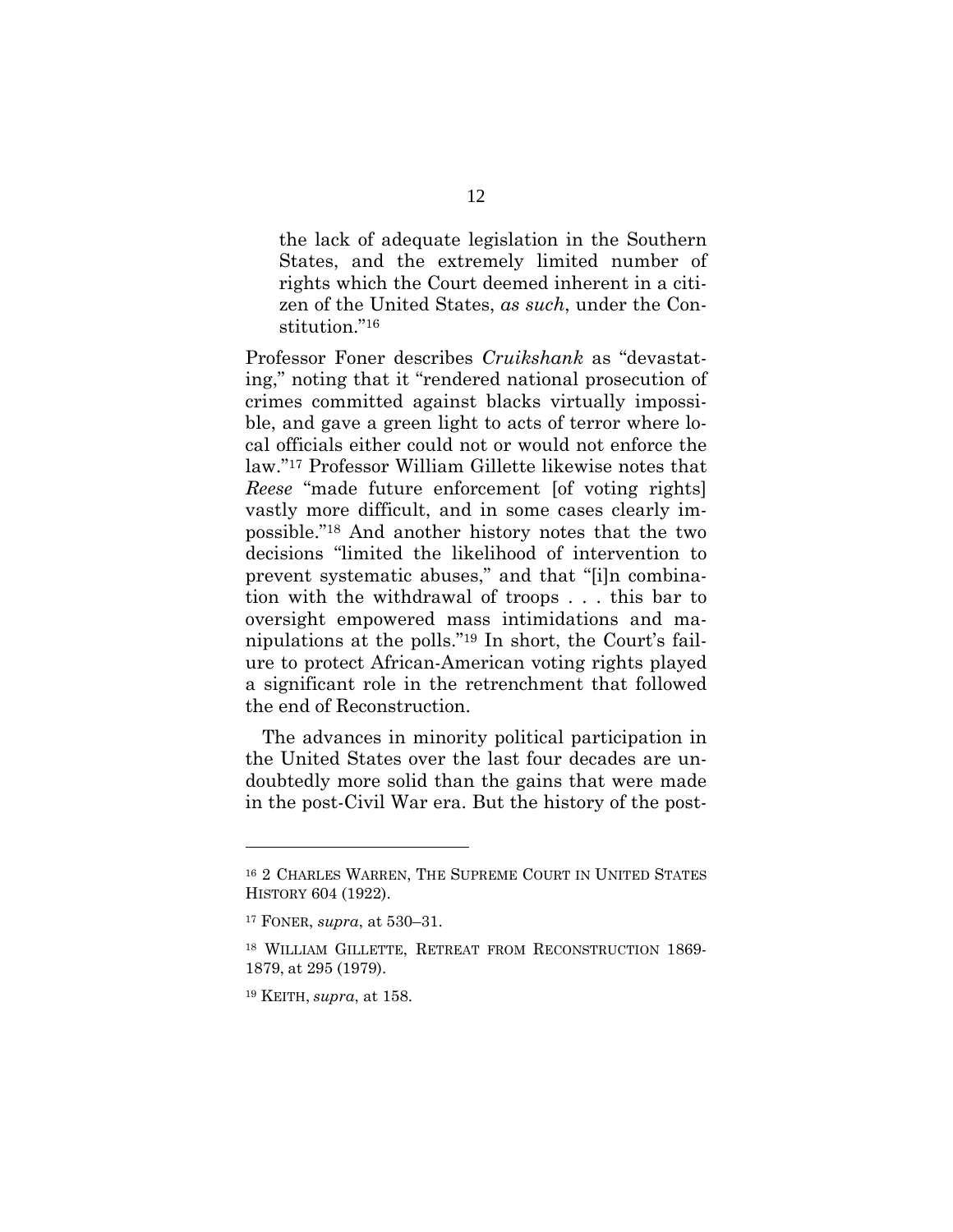Reconstruction period serves as a warning that the clock of progress can be turned back if the political and judicial branches of government fail to exercise sufficient vigilance to protect minority voting rights. The comments of another prominent historian, Professor C. Vann Woodward, at the hearings on the 1982 reauthorization of the Voting Rights Act are pertinent in this regard. Asked why the history of Reconstruction is relevant, Professor Woodward replied:

 "[I]t makes evident and clear that revolutions and advances in popular rights and democratic rights can be reversed; that history can move backward; that enormous gains can be lost and jeopardized, eroded, or diluted, and abridged in spite of the enormous cost that those advances have made.

 "The first reconstruction cost us our greatest bloodshed and tragedy. It would seem that if anything has been paid for at a higher price, it was these advances. And yet, they were eroded and lost, and only a century later they were restored.

 "My history teaches me that if it can happen once, it can happen again."20

<sup>20</sup> *Extension of the Voting Rights Act: Hearings Before the Subcomm. on Civil and Constitutional Rights of the H. Comm. on the Judiciary*, 97th Cong. 2027 (1981).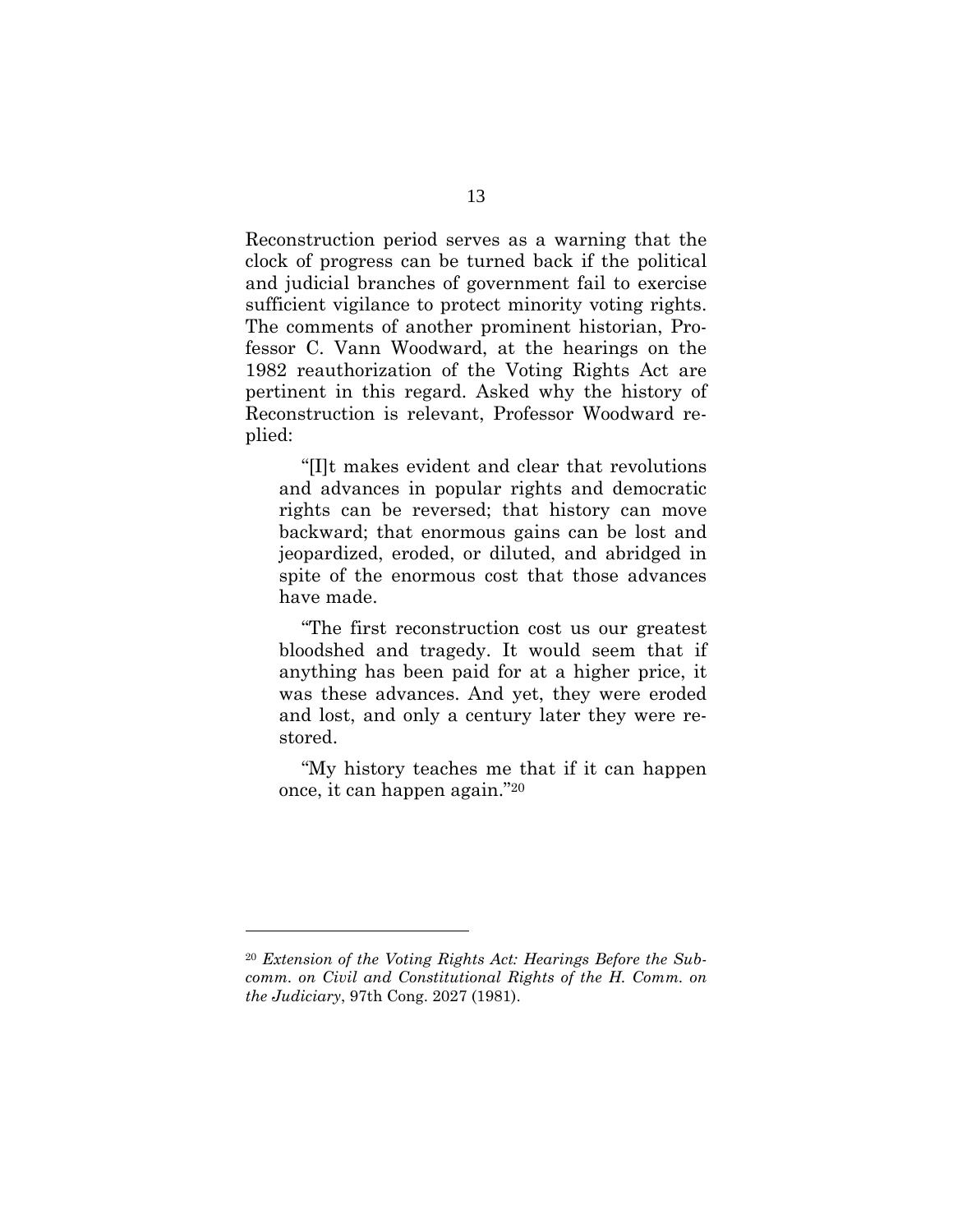# **B. Recent Court Decisions Show That Without the Protection of § 5 Many Covered Jurisdictions Would Adopt Practices That Abridge Minority Voting Rights.**

Professor Woodward's warning that history can repeat itself is as valid today as it was in 1982. Section 5 continues to play a critical role both in encouraging states to safeguard the interests of minority voters and in preventing discriminatory laws from ever taking effect. If § 5 were not in place, there is a substantial risk that many covered jurisdictions would implement discriminatory practices that would erode the gains that minority voters have made since 1965.

Recent court decisions in preclearance cases show that covered jurisdictions continue to engage in both "first generation" type discriminatory tactics imposing direct barriers on registration and the right to vote—and "second generation" tactics—limiting the ability of minority voters to elect their preferred candidates.21 In the former category, Texas enacted a new law in 2011 requiring voters to show photo identification in order to cast a ballot. While several states have enacted photo ID laws in recent years, and the Court has upheld the constitutionality of an Indiana photo ID law, *Crawford v. Marion County Election Board*, 553 U.S. 181 (2008), the Texas law

<sup>21</sup> The term "second generation" is a misnomer. As the Court of Appeals noted, these tactics are "in fact decades-old forms of gamesmanship." Pet. App. 28a. As noted above (*supra* n.12), these types of dilutive mechanisms were among the first discriminatory practices to be adopted after Reconstruction. Such tactics are just as pernicious as direct barriers because they prevent minority voters from having an equal and fair opportunity to participate in the political process.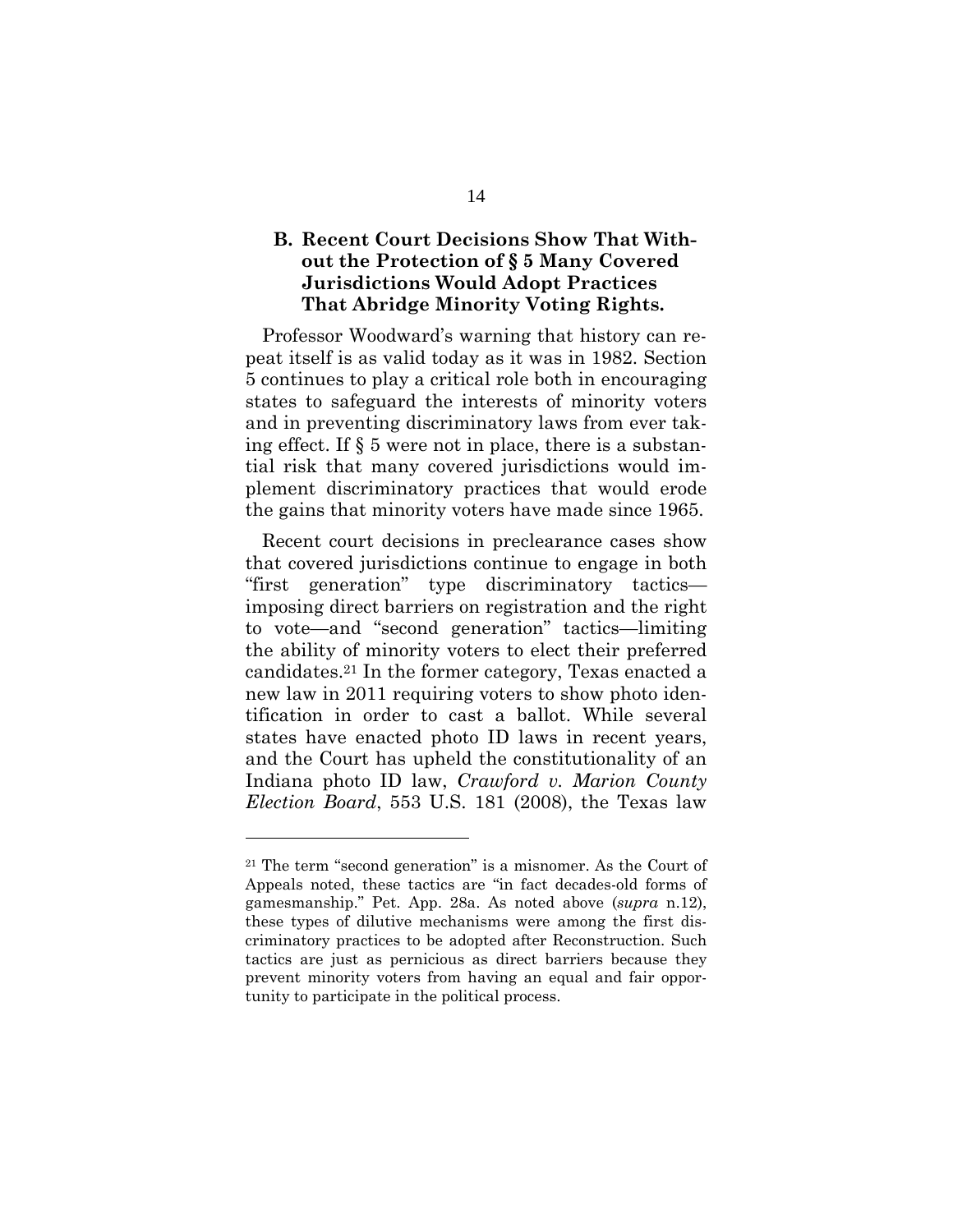was extraordinarily onerous. The three-judge court reviewing the Texas statute noted that it was "far stricter" than either the Indiana law at issue in *Crawford* or a Georgia law that was precleared by the Justice Department. *Texas v. Holder*, No. 12-cv-128, 2012 U.S. Dist LEXIS 127119, at \*47 (D.D.C. Aug. 30, 2012). First, while the Georgia and Indiana laws generally permitted voters to use expired IDs, the Texas law would have prohibited voters from using any ID that had expired more than 60 days previously. *Id.* at \*47. Second, while the Texas law would have ostensibly allowed voters to obtain a free photo ID at a local office of the Texas Department of Public Safety ("DPS"), the burdens involved in obtaining a free ID would have been much heavier than in Indiana or Georgia. To obtain a photo ID, a voter would have been required to present one of a limited number of government issued documents, the cheapest of which (a certified birth certificate) cost \$22 significantly more than the comparable cost in Indiana. *Id.* at \*47-48. Moreover, 81 of Texas's 254 counties had no DPS office, and 34 additional counties had offices that were open two days a week or less. *Id.* at  $*15-16$ ,  $*48-49$ . In some towns with large Hispanic or African-American populations, the nearest DPS office is 100 to 125 miles away. *Id.* at  $*81-82$ . And unlike the Indiana law, the Texas law did not enable indigent persons without valid photo ID to cast provisional ballots. *Id.* at \*97.

Examining these features, the court concluded that Texas had "enacted a voter ID law that—at least to our knowledge—is the most stringent in the country." *Id.* at \*96. It held that the law would weigh heavily on Texas's poorest residents, and that because the undisputed evidence showed that racial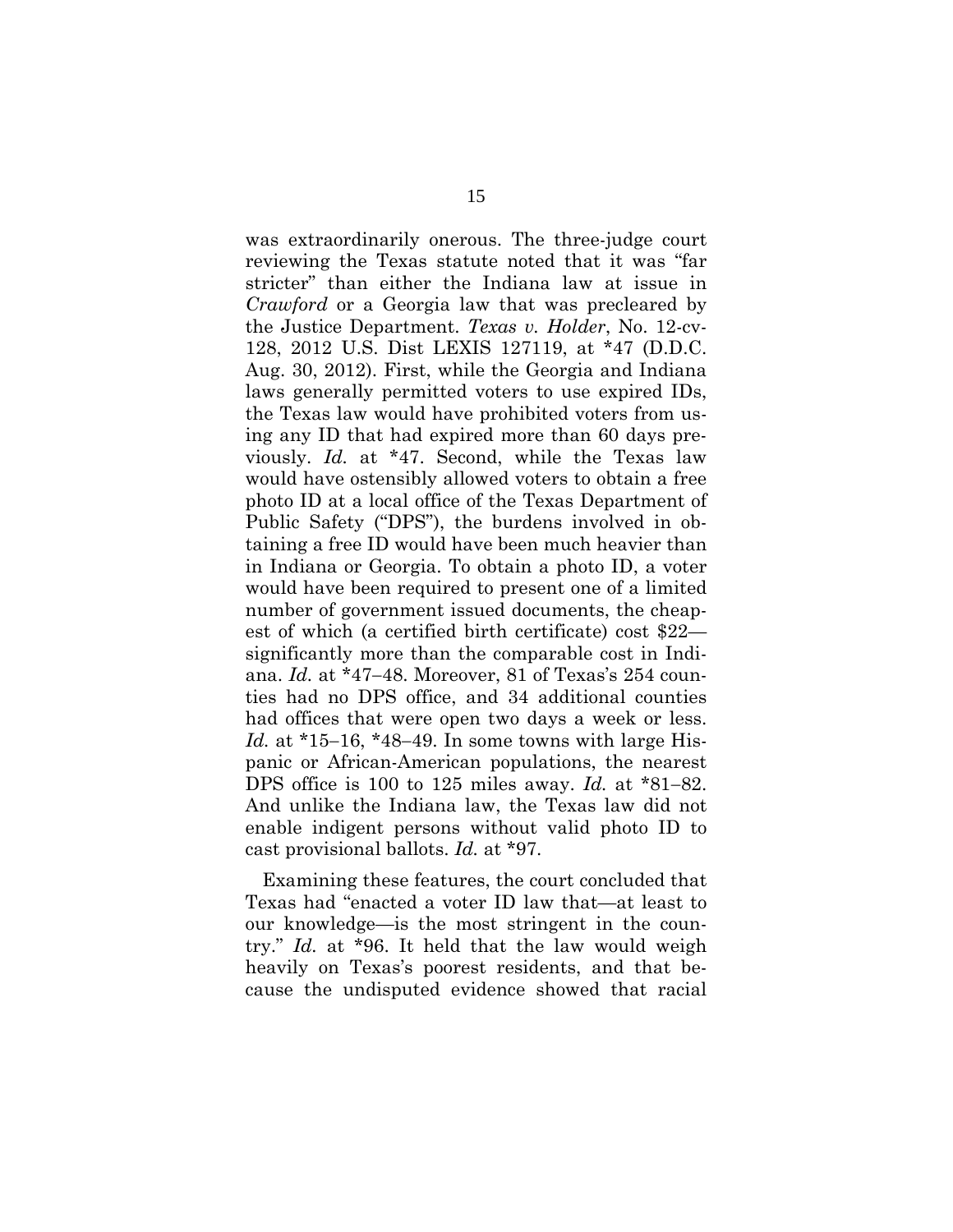minorities were disproportionately likely to live in poverty, the law would likely have a discriminatory effect. *Id.* at \*43. The court explained:

 "Based on the record evidence before us, it is virtually certain that these burdens will disproportionately affect racial minorities. Simply put, many Hispanics and African Americans who voted in the last election will, because of the burdens imposed by SB 14, likely be unable to vote in the next election. This is retrogression." *Id. at \**86.

Because the court resolved the case based on the Texas law's discriminatory effect, it did not reach the discriminatory purpose prong of § 5. *Id.* at *\**95. But it noted that the legislature had "[i]gnor[ed] warnings that [the bill], as written would disenfranchise minorities" and tabled or defeated amendments that would have ameliorated these problems. *Id.* at  $*96 - 97.$ 

Florida (which has five covered counties) provides another example of an effort to limit access to the ballot. In 2011, Florida enacted a law that would have decreased the number of early voting days (from 12 to 8) and offered election officials the discretion to reduce the number of daily hours available for early voting (from 12 to 6). *Florida v. United States*, No. 11-1428, 2012 U.S. Dist LEXIS 115647, at \*5,  $*24-28$  (D.D.C. Aug. 16, 2012). A three-judge court denied Florida's preclearance request, finding that "minority voters will be disproportionately affected by the changes in early voting procedures because they disproportionately use early in-person voting." *Id*. at \*6. The court further found that if early voting were limited to six hours per day, as permitted by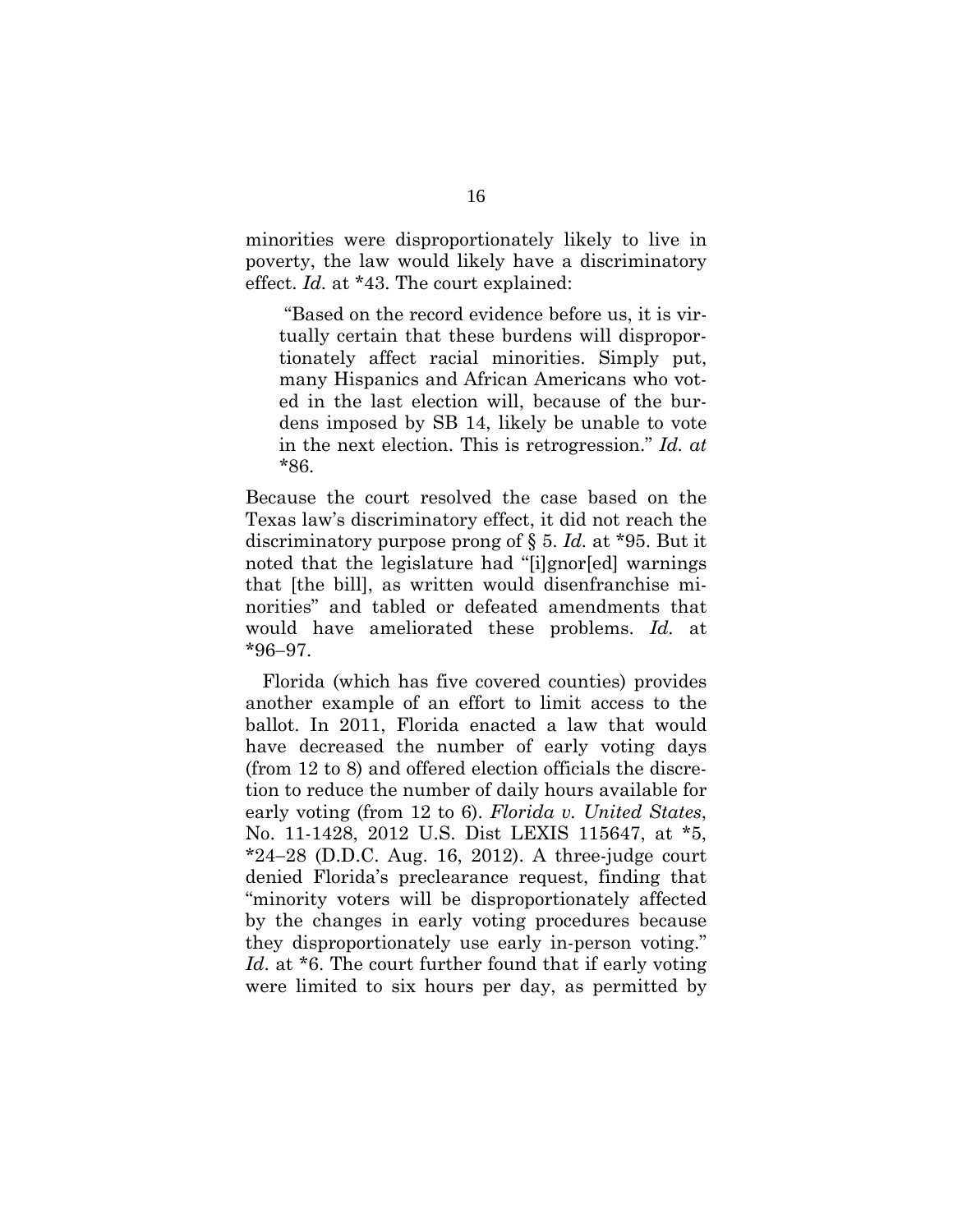the new law, "it is likely that early voting would start after the workday starts and would end before the workday ends, making it even more inaccessible to many minority voters who have inflexible work schedules." *Id.* at \*91. It explained that "[t]his dramatic reduction in a form of voting disproportionately used by African-Americans would be analogous to . . . closing polling places in disproportionately African-American precincts" and would impose a burden that would dissuade African Americans from voting *Id.* at \*91-92.

 In the Texas and Florida cases, § 5 was used to block changes that could have limited minority voters' access to the ballot. But § 5 also plays an important role in shaping legislation so as to reduce discriminatory impact. For example, South Carolina, like Texas, enacted a photo ID law in 2011. *South Carolina v. United States*, No. 12-203, 2012 U.S. Dist LEXIS 146187, at  $*8-9$  (D.D.C. Oct. 10, 2012). The South Carolina law, however, is less restrictive than the Texas law. Most notably, it contains a "reasonable impediment" provision which allows voters with a non-photo voter registration card to vote simply by signing an affidavit stating the reason for not having obtained a photo ID.  $Id.$  at \*11–12. During the course of the preclearance litigation, State officials provided authoritative interpretations that this provision would be interpreted expansively so that only the veracity, not the reasonableness, of the voter's stated reasons would be subject to challenge. *Id.* at \*15-21.

 Relying on these interpretations, the court found that the law was not discriminatory in purpose or effect and granted preclearance. *Id.* at \*55. It also concluded, however, that without the reasonable impediment provision the law might have a discrimina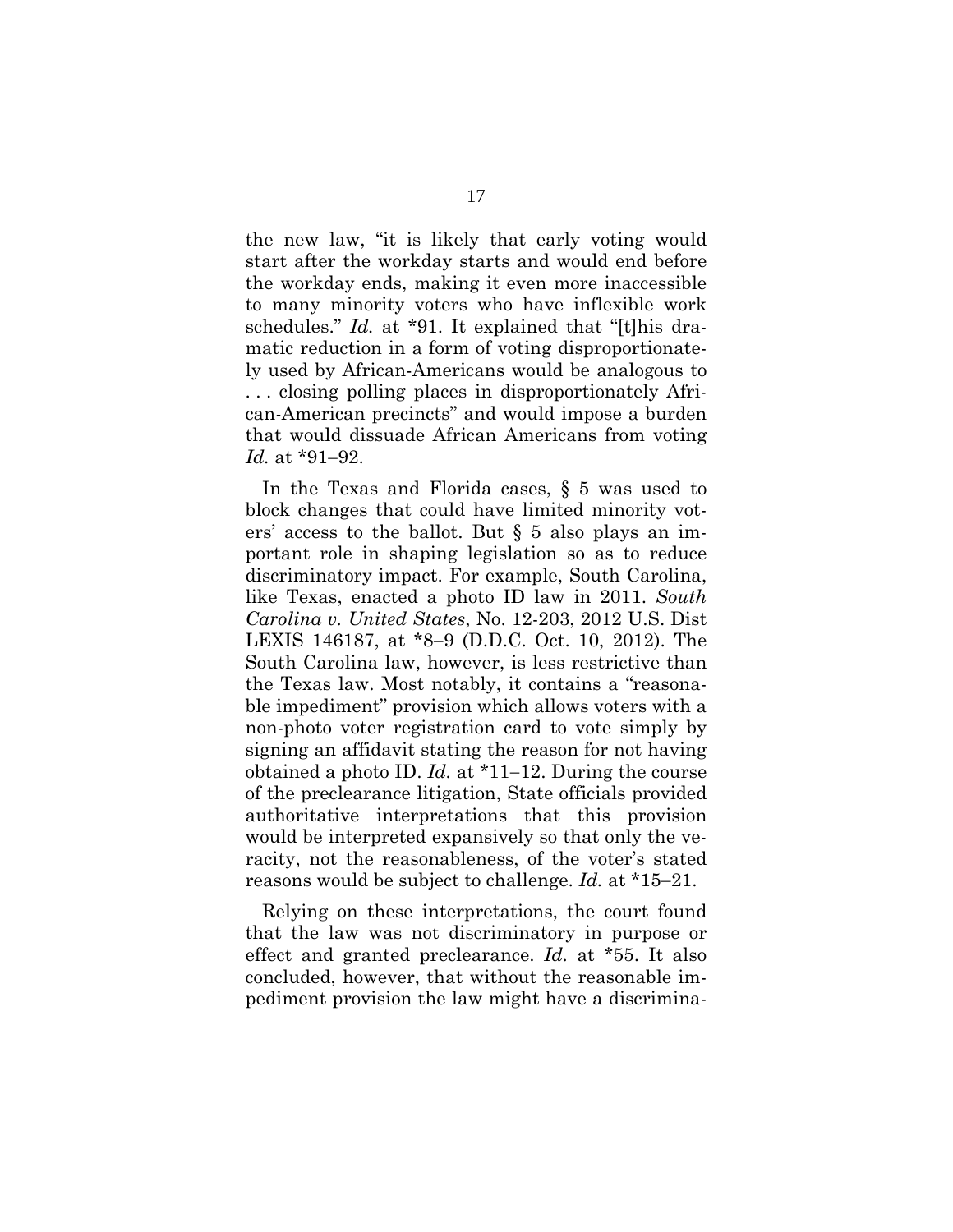tory impact on African-American voters, who disproportionately lack the required forms of photo ID. *Id.* at \*59–60. Because the court concluded that it would not be possible to implement the law in the time remaining before the 2012 election, it blocked enforcement of the law in 2012, explaining that "there is too much of a risk to African-American voters for us to roll the dice in such a fashion." *Id.* at \*60. It further noted that if State officials were to narrow their interpretation of the law in the future, that change would require preclearance. *Id.* at \*65–66.

 Two judges noted in a concurring opinion that § 5 played a critical role in persuading the legislature to adopt the reasonable impediment provision and encouraging state officials to construe it broadly:

"[O]ne cannot doubt the vital function that Section 5 of the Voting Rights Act has played here. Without the review process under the Voting Rights Act, South Carolina's voter photo ID law certainly would have been more restrictive. Several legislators have commented that they were seeking to structure a law that could be precleared. . . . The key ameliorative provisions were added during that legislative process and were shaped by the need for pre-clearance. And the evolving interpretation of these key provisions of Act R54, particularly the reasonable impediment provision, subsequently presented to this Court were driven by South Carolina officials' efforts to satisfy the requirements of the Voting Rights Act." *Id.* at \*70-71 (Bates, J., concurring).

 Another Texas case provides an egregious illustration of dilutive tactics designed to prevent minority voters from electing their preferred candidates. In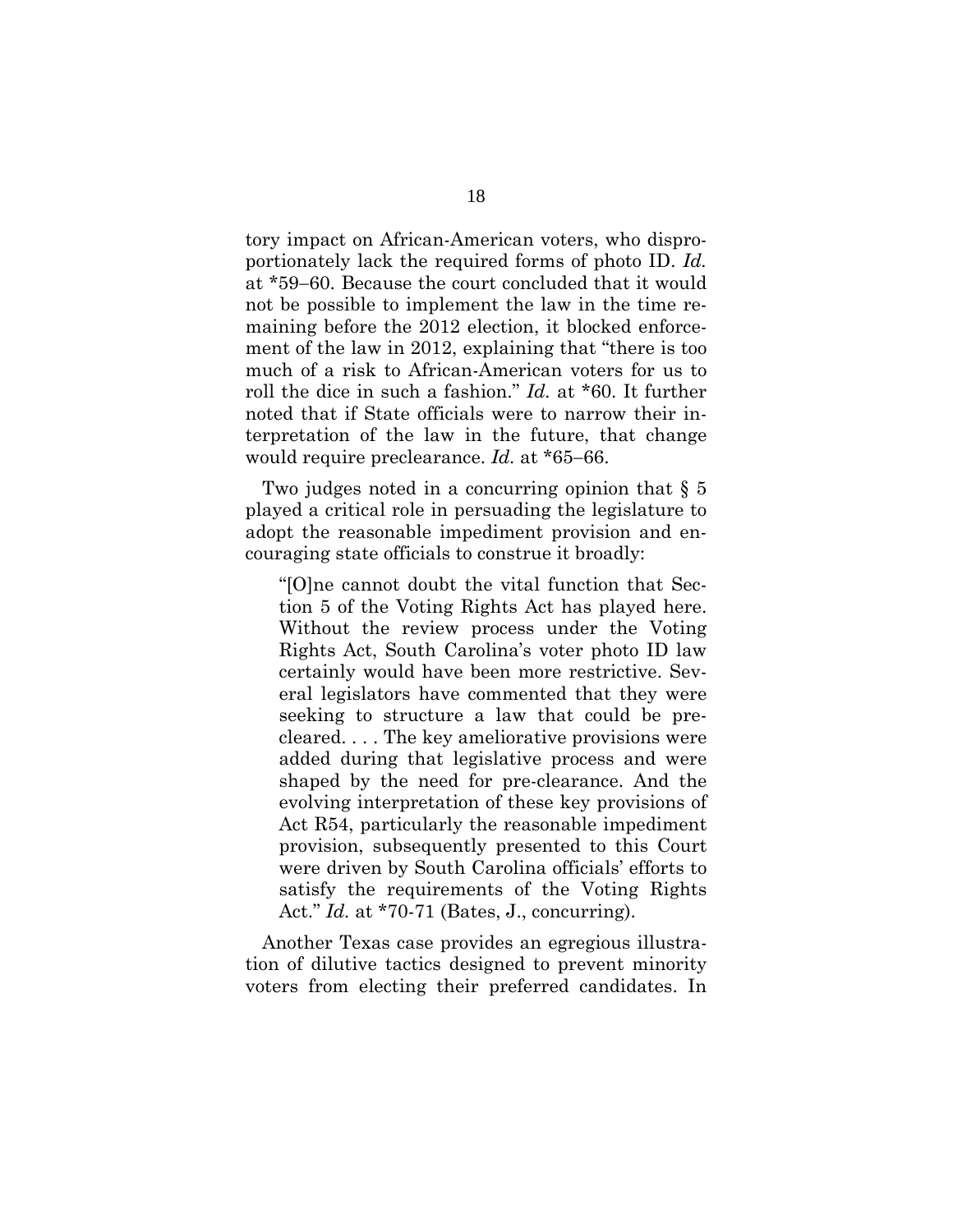*Texas v. United States*, No. 11-1303, 2012 U.S. Dist. LEXIS 121685 (D.D.C. Aug. 28, 2012), the court declined to preclear Texas's redistricting plans for Congress, the State Senate, and the State House of Representatives. The court did not rely only on § 5's discriminatory effects prong, but also expressly found that some of the plans were enacted with discriminatory purpose.

The court held that the Congressional plan would have a retrogressive effect and that it was enacted with discriminatory purpose. *Id.* at \*53, \*76-77. It noted that "substantial surgery" had been conducted to remove the district offices of incumbent minority representatives from their new districts while no such surgery was performed on the districts of Anglo incumbents, that the "economic guts" of districts represented by minorities had also been removed, and that Texas had not offered a convincing explanation for these actions. *Id.* at \*74-77. It also found that African-American and Hispanic members had been excluded from the process of drafting the new maps and that that there were procedural and substantive departures from the normal decision-making process. *Id.* at \*77–79. It further noted Texas's "history of failures to comply with the VRA" in prior redistricting. *Id.* at \*77.

With respect to the State Senate plan, the court concluded that the state had deliberately "cracked" an existing district by dividing politically cohesive and geographically concentrated African-American and Hispanic communities among three separate districts—again with no credible explanation for such action. *Id.* at \*84–94. Finally, the court found that the State House plan would abridge minority voting rights in at least four districts. *Id.* at \*94. Although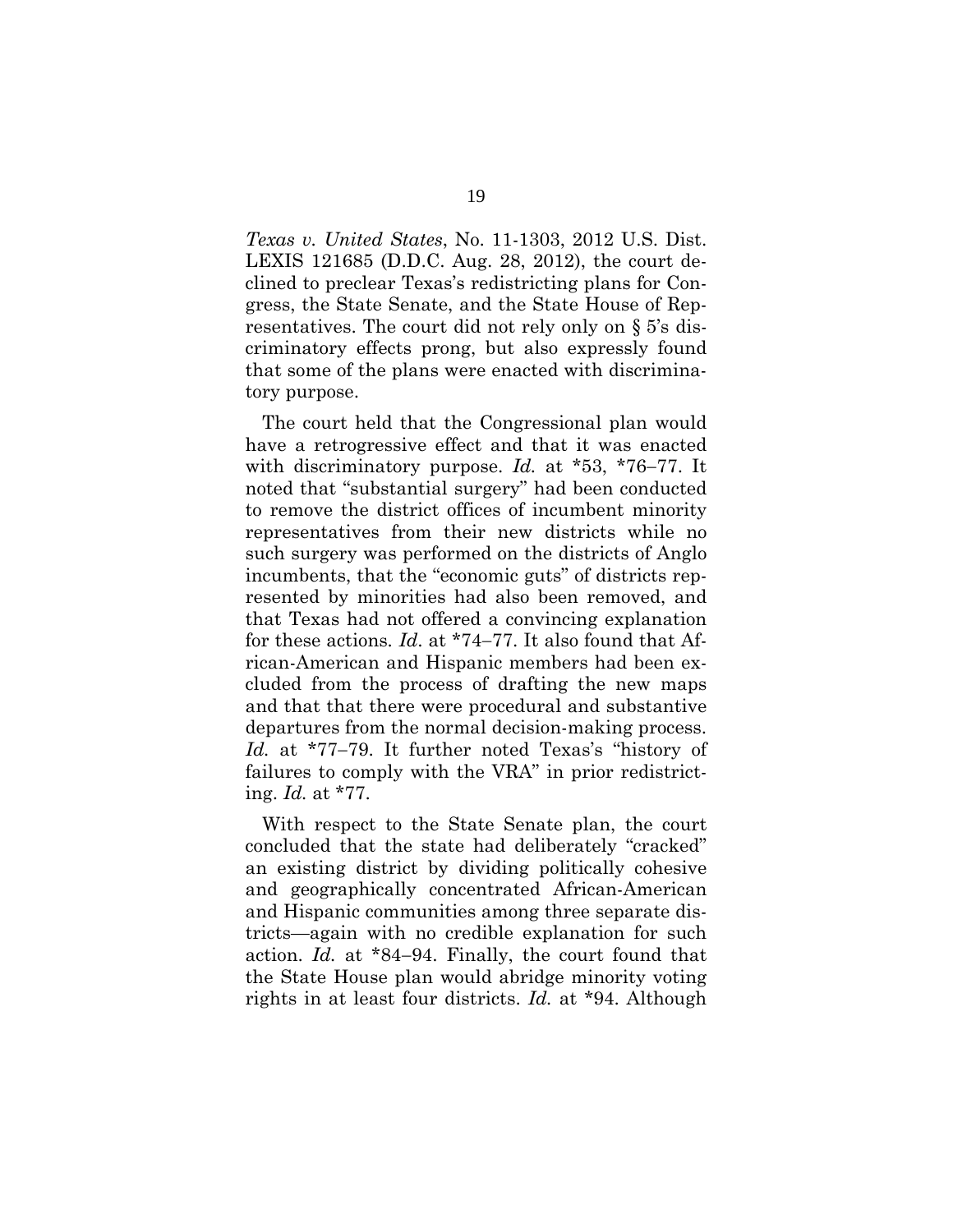the court did not reach the issue of discriminatory intent with respect to the House plan, it cited troubling evidence that mapmakers had specifically sought to manipulate the Hispanic vote and to "crack" districts along racial lines to dilute minority voting power. *Id.* at  $*129-30$ .

These decisions demonstrate that notwithstanding the many years that have elapsed since the Voting Rights Act was first enacted, covered jurisdictions continue to engage in practices that have the effect and in some cases the purpose—of denying minority voters access to the ballot and an equal chance to elect their preferred candidates. During the 2012 election cycle, § 5 was instrumental in blocking discriminatory voting changes in covered jurisdictions from taking effect and persuading state officials to adopt ameliorative measures to reduce discriminatory impact. Without the safeguards provided by § 5, it is likely that these discriminatory changes (and potentially others) would be implemented, and the progress made in the covered jurisdictions since 1965 would begin to erode, just as it did in the post-Reconstruction era. As history shows, the clock of progress has been turned back before, and this Court should not let it happen again.

# **II. Congress's Decision To Reauthorize § 5 and To Retain the Existing Coverage Formula Are Amply Supported by the Legislative Record and Are Entitled to Deference.**

In reauthorizing § 5, Congress concluded that, despite significant progress toward achieving political equality for minority voters in the covered jurisdictions, "40 years has not been a sufficient amount of time to eliminate the vestiges of discrimination fol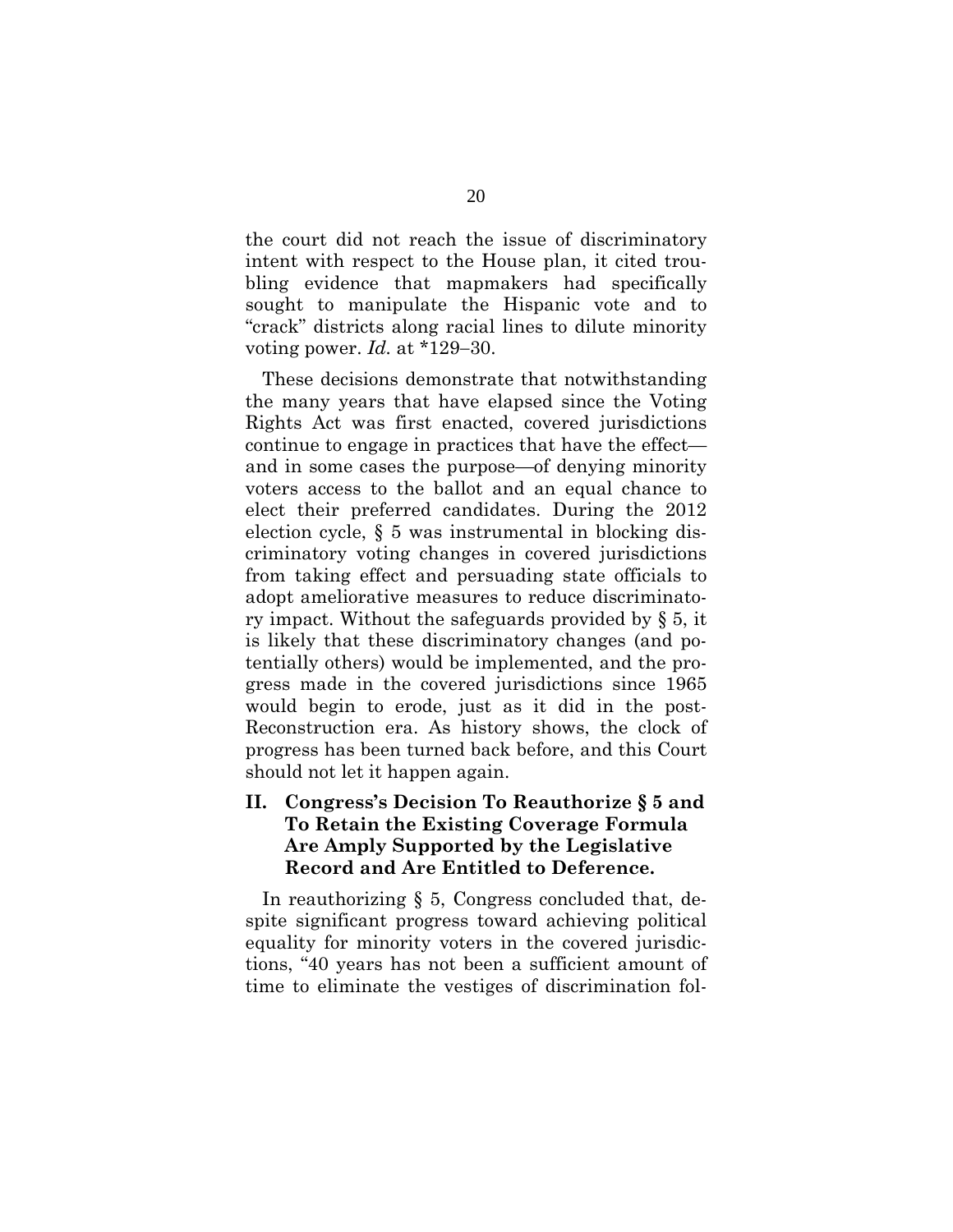lowing nearly 100 years of disregard for the dictates of the 15th amendment and to ensure that the right of all citizens to vote is protected as guaranteed by the Constitution." Pub. L. No. 109-246, § 2(b)(7), 120 Stat. 577 (2006). It further found that, without continuation of § 5, minority voters "will be deprived of the opportunity to exercise their right to vote, or will have their votes diluted, undermining the significant gains made by minorities in the last 40 years." *Id.*  $§$  2(b)(9).

Congress amassed a substantial legislative record to support these conclusions. Shelby County now asks the Court to reexamine that record and draw its own conclusions about whether voting discrimination still exists in the covered jurisdictions and whether the coverage formula remains reasonable. This argument fundamentally misapprehends the role of this Court in reviewing Congressional determinations.

*Turner Broadcasting System, Inc. v. FCC*, 520 U.S. 180 (1997) illustrates the level of deference that is appropriate in this case.22 In *Turner*, the Court affirmed the constitutionality of the "must-carry" provisions of the Cable Television Consumer Protection and Competition Act against a First Amendment challenge. The Court explained:

"In reviewing the constitutionality of a statute, courts must accord substantial deference to the predictive judgments of Congress. Our sole obligation is to assure that, in formulating its judgments, Congress has drawn reasonable infer-

<sup>22</sup> The Court of Appeals repeatedly cited *Turner. See* Pet. App. 21a, 35a, 44a, 47a.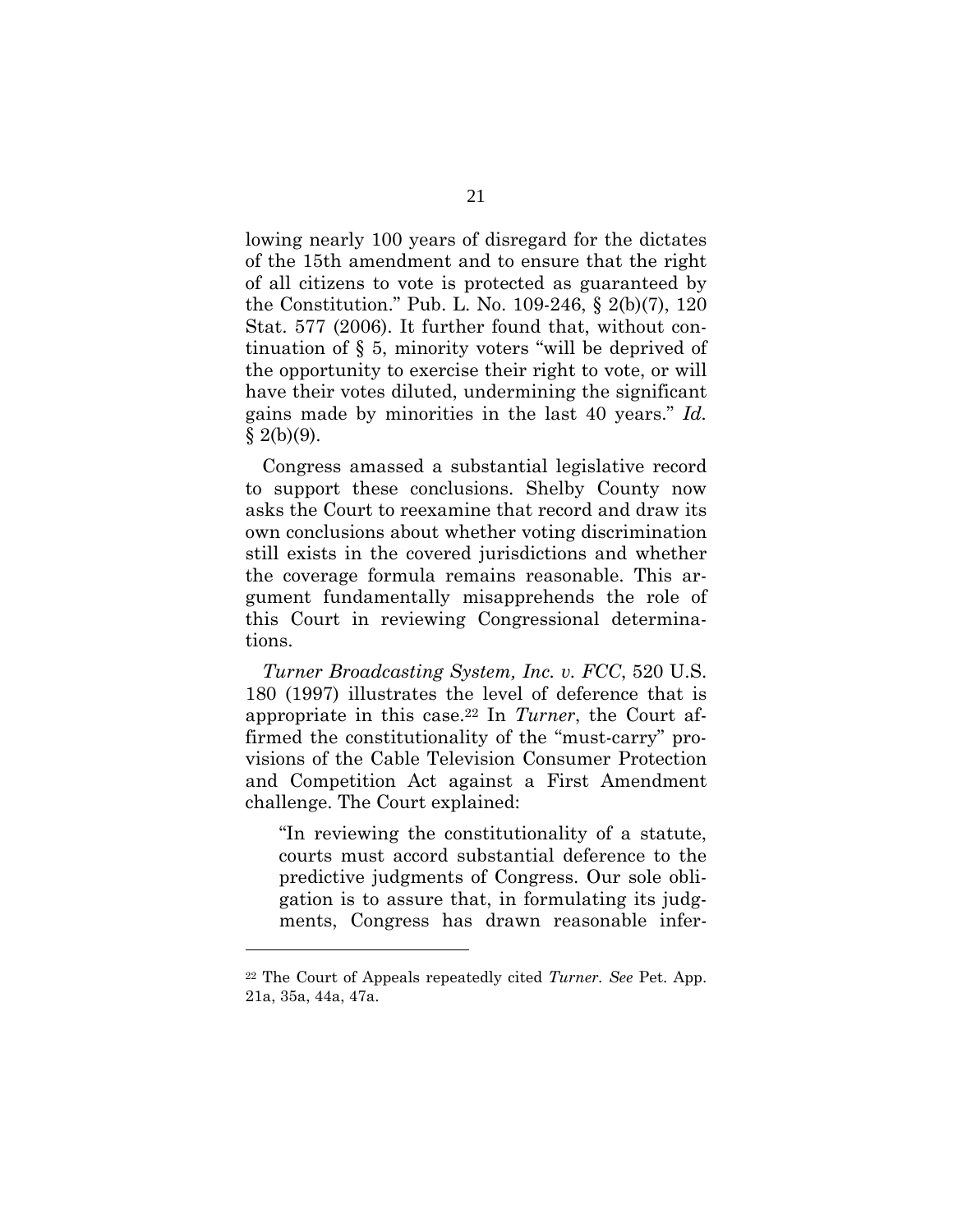ences based on substantial evidence. . . . [S]ubstantiality is to be measured in this context by a standard more deferential than we accord to judgments of an administrative agency. We owe Congress' findings deference in part because the institution is far better equipped than the judiciary to amass and evaluate the vast amounts of data bearing upon legislative questions. . . . This is not the sum of the matter, however. We owe Congress' findings an additional measure of deference out of respect for its authority to exercise the legislative power. Even in the realm of First Amendment questions where Congress must base its conclusions upon substantial evidence, deference must be accorded to its findings as to the harm to be avoided and to the remedial measures adopted for that end, lest we infringe on traditional legislative authority to make predictive judgments when enacting nationwide regulatory policy." *Id.* at 195–96 (citations and internal quotation marks omitted).

The Court emphasized that "[t]he Constitution gives to Congress the role of weighing conflicting evidence in the legislative process," *id.* at 199, and that the Court is not to "reweigh the evidence *de novo*, or to replace Congress' factual predictions with [its] own." *Id.* at 211 (citation and internal quotation marks omitted).23

<sup>23</sup> *See also City of Boerne v. Flores*, 521 U.S. 507, 531 (1997) ("Judicial deference, in most cases, is based not on the state of the legislative record Congress compiles but 'on due regard for the decision of the body constitutionally appointed to decide.'" (quoting *Oregon v. Mitchell*, 400 U.S. 112, 207 (1970) (opinion of Harlan, J.)).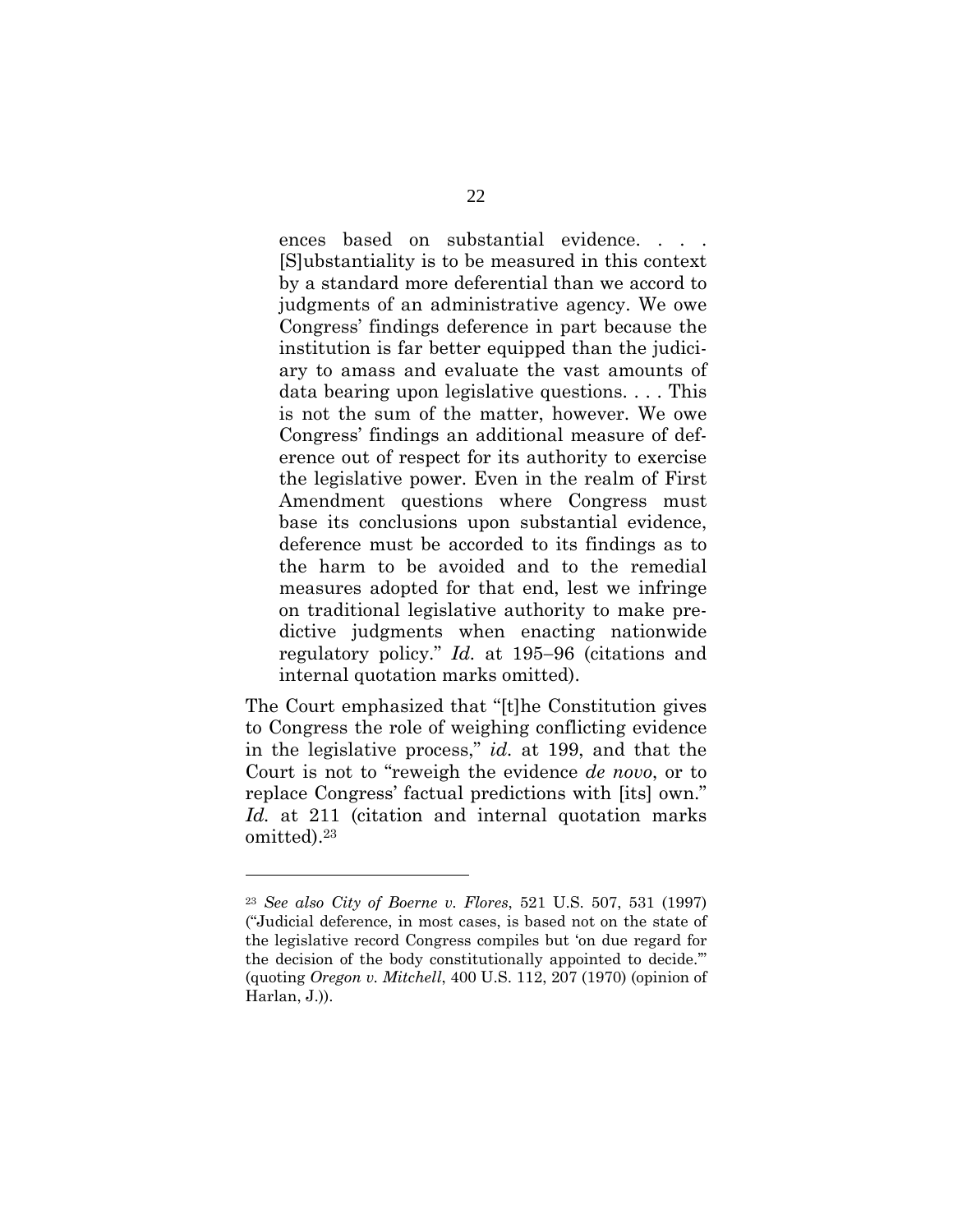This case, like *Turner,* involves a constitutional challenge to a statutory scheme that is based on specific Congressional findings. Congress undertook an extensive effort to collect evidence and solicit the views of potentially affected parties (including both supporters and critics of  $\S$  5). Before the bill was introduced, the House held ten oversight hearings, at which it heard testimony from 39 witnesses, including "State and local elected officials, scholars, attorneys, and other representatives from the voting and civil rights community," as well as receiving written testimony from the Department of Justice, governmental and non-governmental organizations and private citizens. H.R. REP. NO. 109-478, at 5 (2006). It then held two additional legislative hearings and received oral and written testimony from another seven witnesses. *Id.* The Senate held another ten hearings on the bill, and heard testimony from some 40 witnesses. S. REP. NO. 109-295, at 2 (2006). The views that Shelby County expresses here—that § 5 is no longer needed and that the coverage formula should be changed—were heard and considered in the legislative process. But when Congress ultimately weighed the evidence, it did not agree. It found that voting discrimination continues in the covered jurisdictions and that the coverage formula remains appropriate. There is an ample legislative record to support these conclusions. Under *Turner*, the Court should defer to Congress's judgment.

 It is also significant that the decision to reauthorize § 5 and retain the coverage formula received overwhelming bipartisan support in both houses of Congress—including broad support from the elected representatives of covered jurisdictions. The House of Representatives passed the 2006 Act by a vote of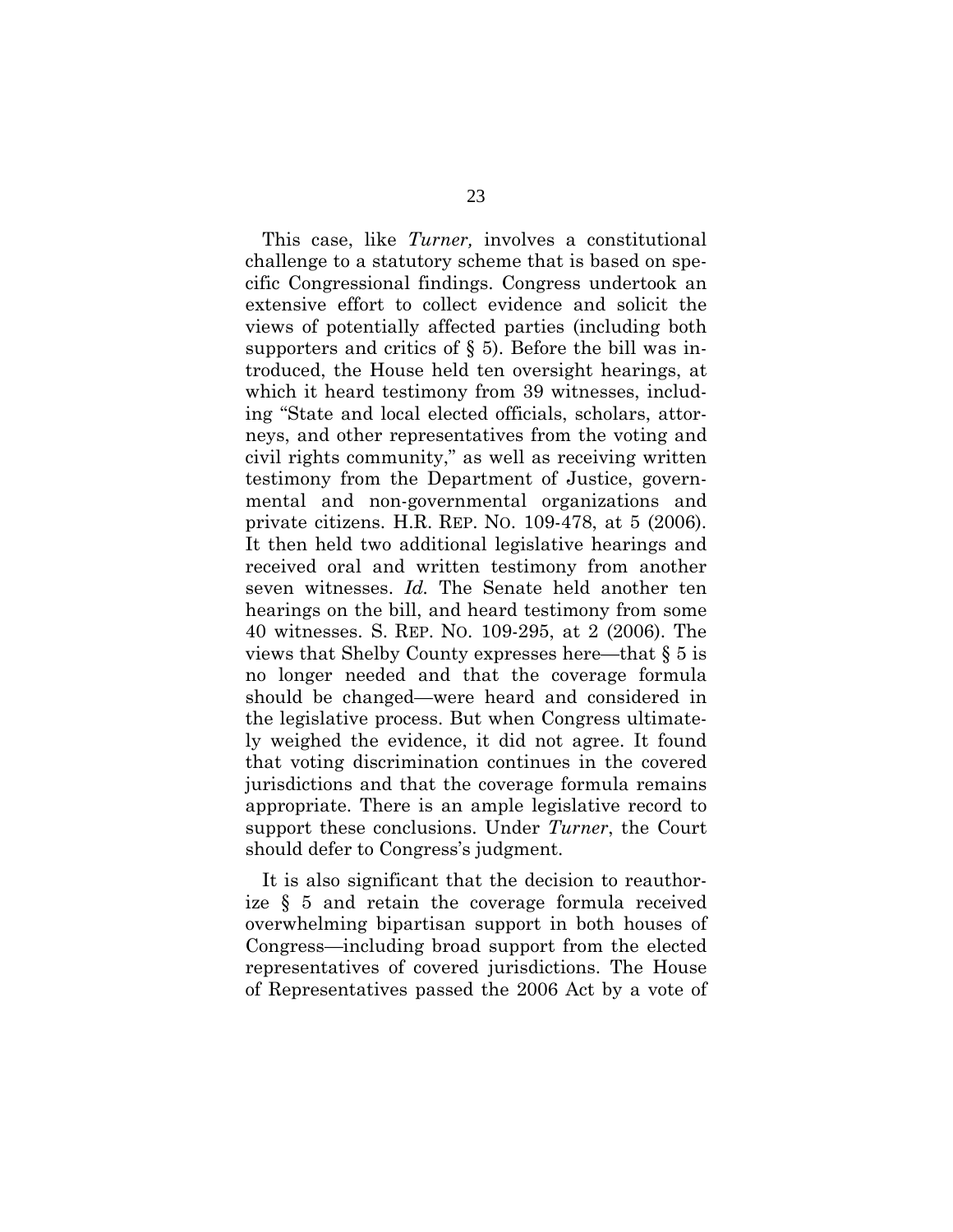390–33, while the Senate vote was unanimous, 98– 0.24 The Act was then signed into law by President George W. Bush—himself the former governor of a covered state. Members of Congress are elected representatives who are intimately familiar with voting patterns and electoral practices in the states and districts they represent. As such, they are uniquely qualified to make decisions about the extent of ongoing voting discrimination. Their judgments as to the continued need for § 5 and the proper coverage formula should be accorded the highest deference.

# **A. Congress Reasonably Concluded on an Extensive Record That Discriminatory Voting Practices Still Continue in the Covered Jurisdictions.**

While Shelby County argues that Congress did not build a record to support its conclusion that  $\S$  5 is still needed in the covered jurisdictions, Congress in fact made specific findings regarding the continued need for § 5 based on an extensive legislative record. Congress's conclusion that voting discrimination continues to be a serious problem in covered jurisdictions is reasonable and entitled to deference.

1. Congress found that "continued evidence of racially polarized voting in each of the jurisdictions covered by [§ 5] demonstrates that racial and language minorities remain politically vulnerable, warranting the continued protection of the Voting Rights Act of 1965." Pub. L. No. 109-246, § 2(b)(3). The

<sup>24 152</sup> CONG. REC. 14,303 (2006) (House vote); 152 CONG. REC. 15,325 (2006) (Senate vote). Shelby County's representative in the House, Rep. Bachus, voted for the reauthorization, as did both Alabama senators, Sen. Shelby and Sen. Sessions.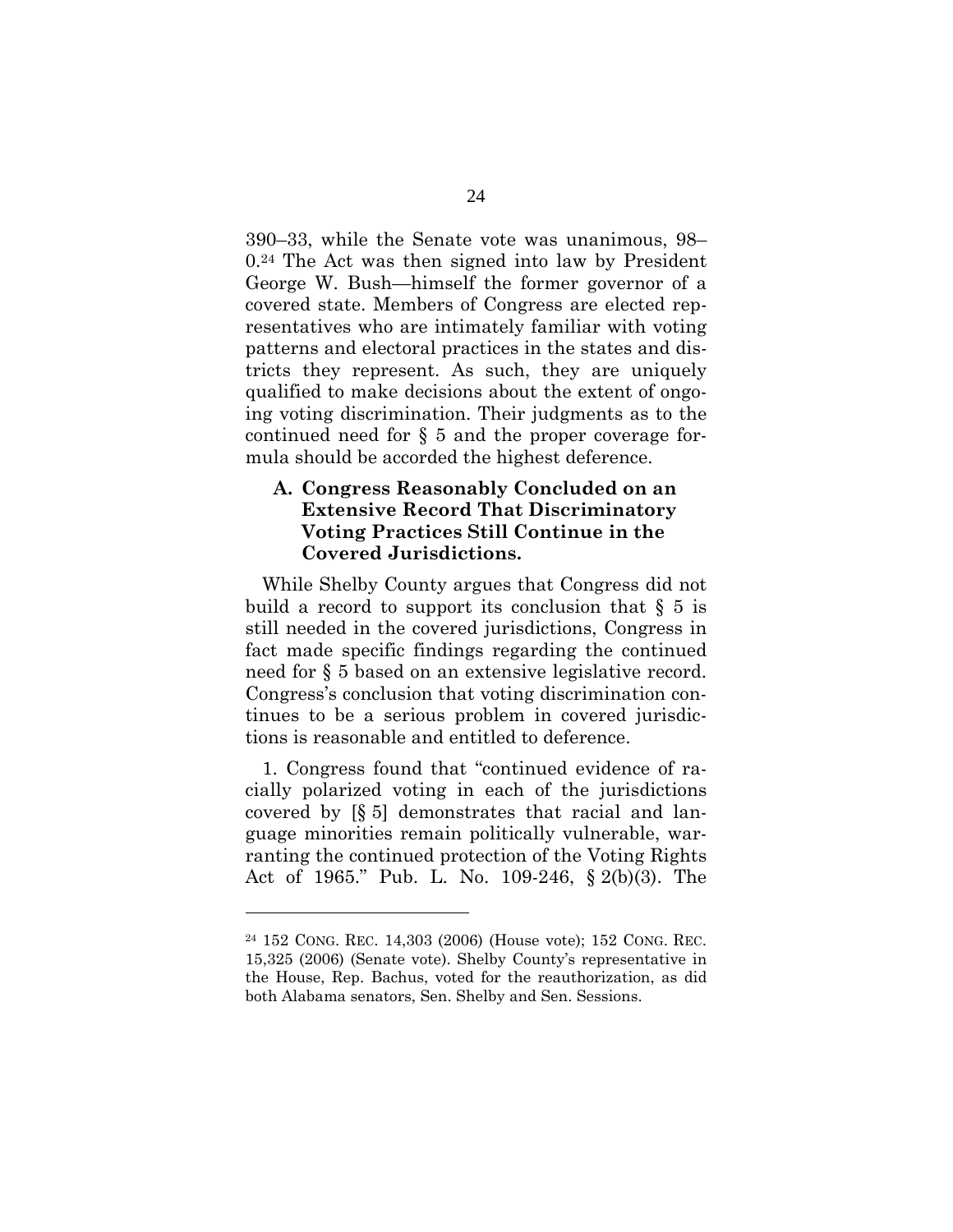House Report cited and relied on numerous court decisions finding legally significant racially polarized voting in several covered jurisdictions. H.R. REP. NO. 109-478, at 35. Shelby County does not dispute the continued presence of racially polarized voting. Instead, it argues (Pet. Br. at 31) that racially polarized voting is not important because it is not government discrimination.

Congress, however, reasonably concluded that racially polarized voting was an important indication of the continued need for § 5. While racially polarized voting is not itself unlawful, the House Report explained that "[t]he *potential* for discrimination in environments characterized by racially polarized voting is great." H.R. REP. NO. 109-478, at 35 (emphasis added). When voting is polarized along racial lines, it facilitates the use of discriminatory electoral practices by the majority to limit the minority's voting power and political influence. Absent racially polarized voting, there is much less likelihood of discrimination. Thus Congress reasonably placed great weight on evidence that voting in the covered jurisdictions continues to be polarized along racial lines.

2. Congress also found that "the hundreds of objections interposed [and] requests for more information submitted followed by voting changes withdrawn from consideration by jurisdictions covered by [§ 5]" evidenced continued discrimination. Pub. L. No. 109- 246,  $\S$  2(b)(4)(A). The House Report noted that more objections were lodged between 1982 and 2004 than between 1965 and 1982 and that these objections "did not encompass minor inadvertent changes." H.R. REP. NO. 109-478, at 21. It found that the voting changes devised by covered jurisdictions resembled the methods used in earlier years, including, "enact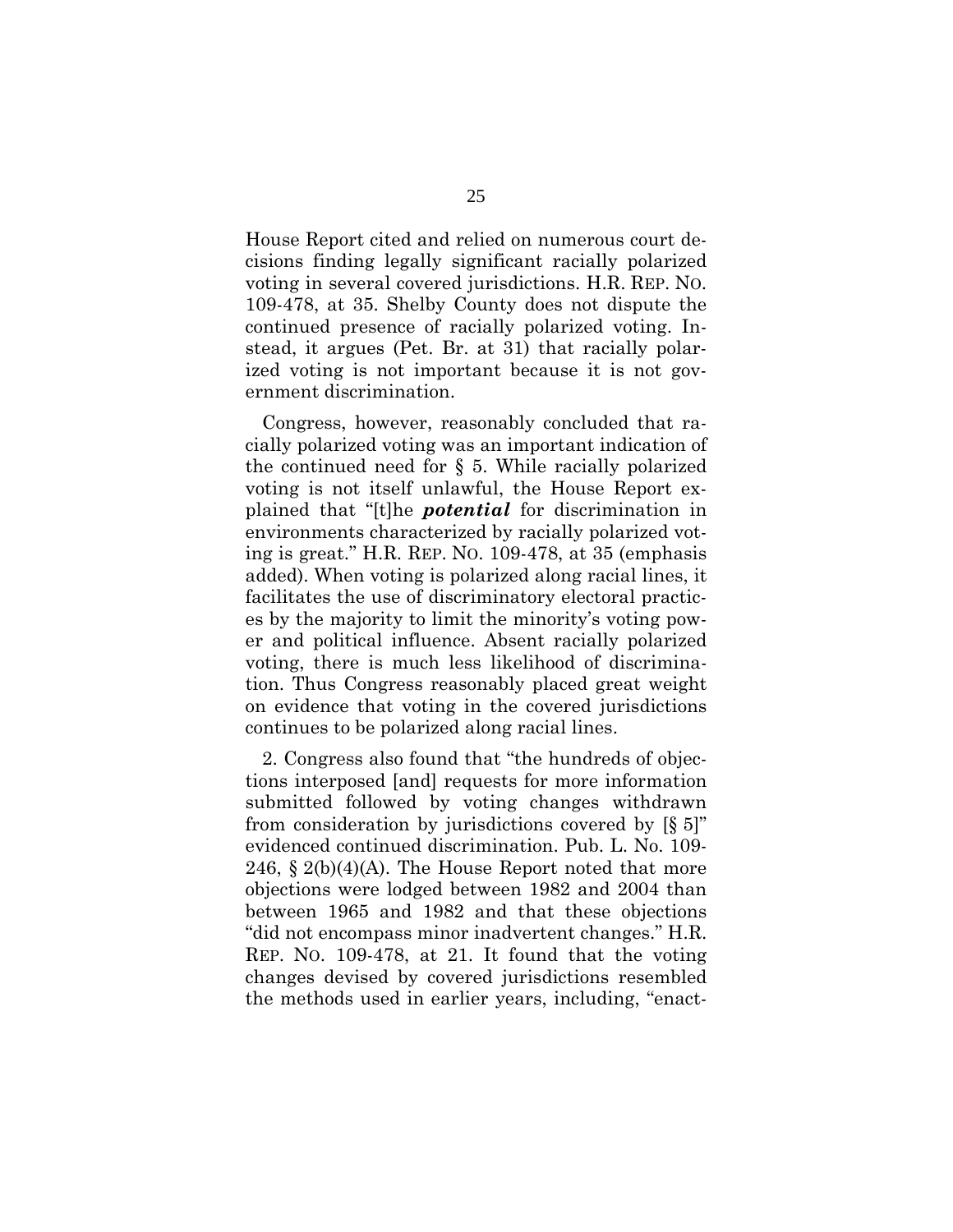ing discriminatory redistricting plans; switching offices from elected to appointed positions; relocating polling places; enacting discriminatory annexations and deannexations; setting numbered posts; and changing elections from single member districts to at-large voting and implementing majority vote requirements." *Id.* at 36. It cited numerous examples, including several from the post-2000 redistricting cycle. *Id.* at 36–40. And it found that these proposed changes were "calculated decisions to keep minority voters from fully participating in the political process," showing that "attempts to discriminate persist and evolve, such that Section 5 is still needed to protect minority voters in the future." *Id.* at 21.25 Shelby County largely ignores this evidence, instead arguing that the number of objections is small and the rate is declining. Pet. Br. at 29-30. But Congress reasonably looked at both the number of objections and the nature of the practices that were objected to, which supported its conclusion that § 5 was still necessary.

 3. Congress also found that in addition to formal objections, requests by the Department of Justice for more information ("MIRs") had "affected more than 800 additional voting changes that were submitted for preclearance, compelling covered jurisdictions to either alter the proposal or withdraw it from consideration altogether." H.R. REP. NO. 109-478, at 40–41. Shelby County argues that this evidence is not important because an MIR does not show a constitutional violation. Pet. Br. at 30. But regardless of

<sup>25</sup> *See also* H.R. REP. NO. 109-478, at 36 ("The Committee received testimony indicating that these changes were intentionally developed to keep minority voters and candidates from succeeding in the political process.").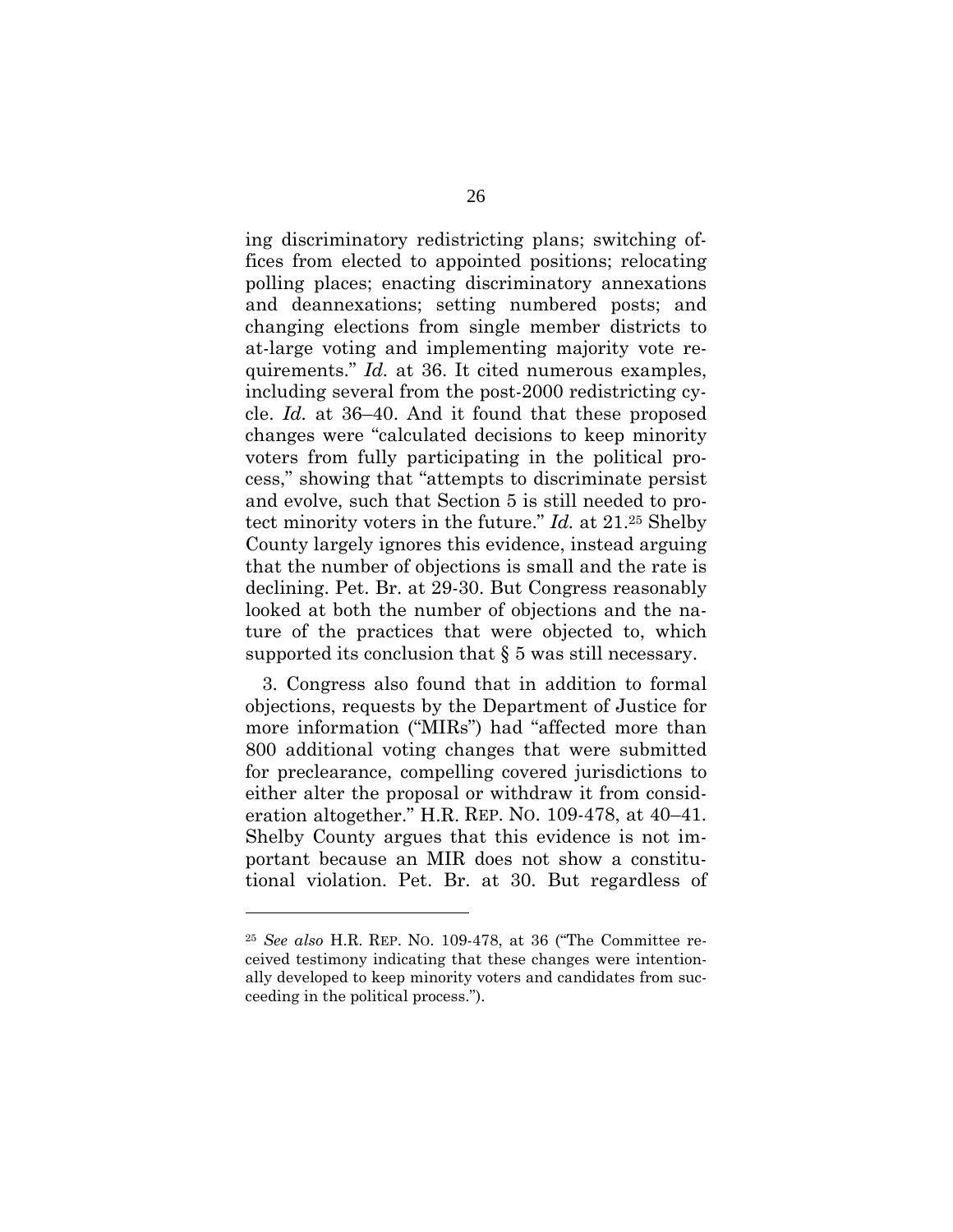whether particular changes would have violated the Constitution, Congress could reasonably conclude that the fact that jurisdictions were withdrawing or modifying changes in response to inquiries from the Department of Justice showed that § 5 was continuing to play an important role in preventing jurisdictions from trying to implement potentially discriminatory changes in the first place.

 4. Congress also looked at actions for judicial preclearance and found that "the number of requests for declaratory judgments denied by the United States District Court for the District of Columbia" evidenced continuing discrimination. Pub. L. No. 109-246, § 2(b)(4)(B). As the Court of Appeals noted, the evidence before Congress showed that plaintiffs either withdrew their proposed changes or lost on the merits in 25 declaratory judgment actions filed between 1982 and 2004, compared to 17 between 1966 and 1982. Shelby County ignores this evidence.

 5. Congress also found that actions undertaken by the Department of Justice since 1982 to block enforcement of changes that had not been precleared evidenced continued discrimination. It noted that these enforcement actions had "prevented election practices, such as annexation, at-large voting, and the use of multi-member districts, from being enacted to dilute minority voting strength." Pub. L. No. 109-246,  $\S 2(b)(4)(A)$ . The House Report cites numerous examples. H.R. REP. NO. 109-478, at 41–44. Shelby County argues that § 5 enforcement actions are not important because they only show that changes were not properly submitted for preclearance and that some of these changes may have been nondiscriminatory. Pet. Br. at 30 n.6. But the examples cited by Congress involve practices that are potentially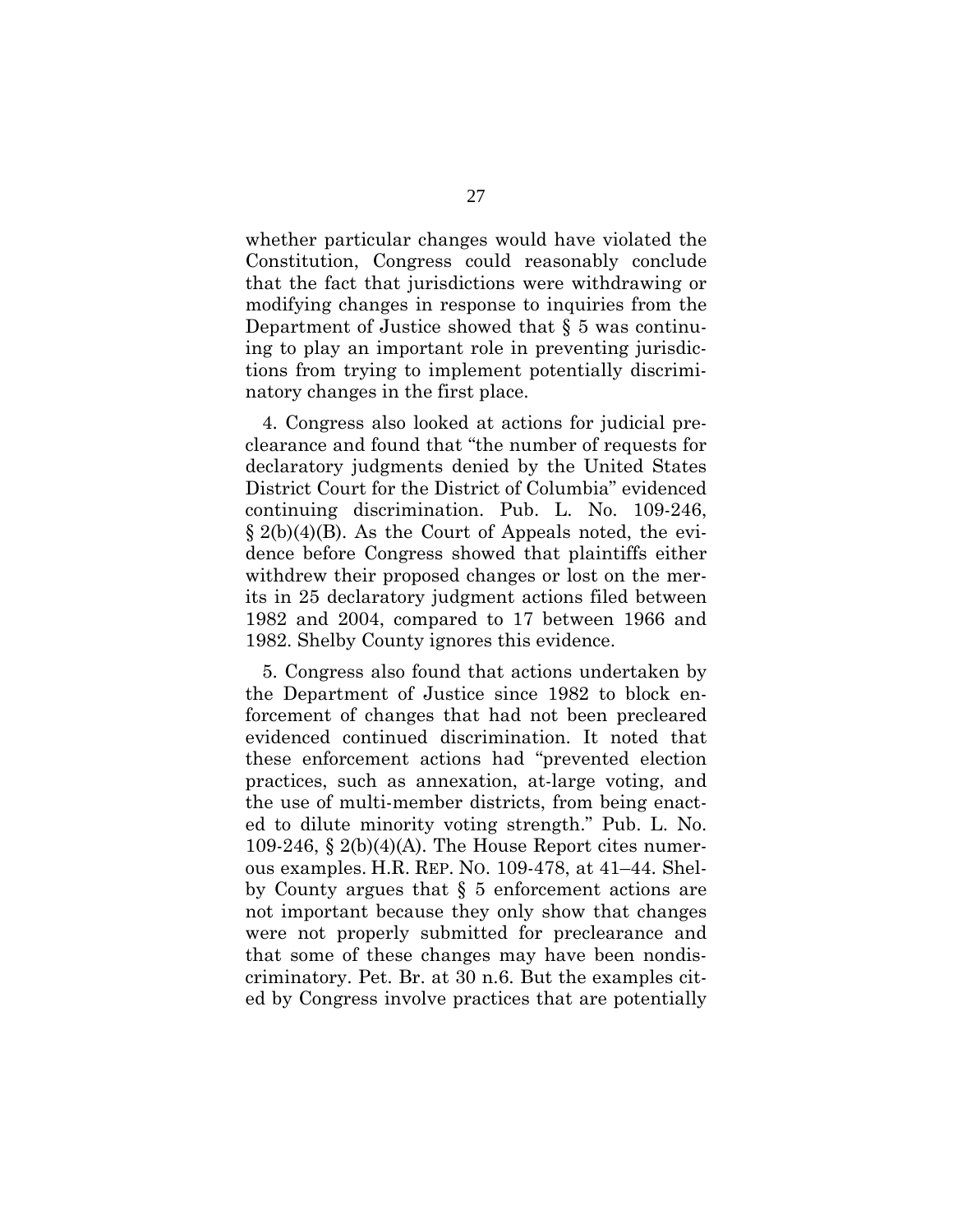highly discriminatory and could have had a severe impact on minority voting rights.

 In sum, Congress had an ample factual record to support its conclusion that  $\S 5$  is still needed in the covered jurisdictions. Even if the evidence could be read to support a different conclusion, the role of this Court is not to reweigh the evidence *de novo* but simply to determine whether Congress has drawn reasonable inferences based on substantial evidence. Congress's conclusion that  $\S$  5 is necessary was reasonably based on a careful consideration of the record, and the Court should defer to that judgment.

#### **B. Congress's Decision To Retain the Existing Coverage Formula Was Reasonable.**

In *Northwest Austin*, this Court expressed concern that § 5 "differentiates between the States, despite our historic tradition that all states enjoy equal sovereignty," and questioned whether "the evil that  $\S$  5 is meant to address" is still "concentrated in the jurisdictions singled out for preclearance." *Nw. Austin*, 557 U.S. at 203. Picking up on this theme, Shelby County argues that the coverage formula is no longer rational. But the legislative record shows that Congress reasonably concluded that voting discrimination was still concentrated in the jurisdictions subject to § 5 and that the existing coverage formula therefore remained appropriate. That conclusion is also entitled to deference.

1. Congress heard evidence that discriminatory practices are more common in covered jurisdictions than in non-covered jurisdictions. The most significant evidence is the study by Professor Ellen Katz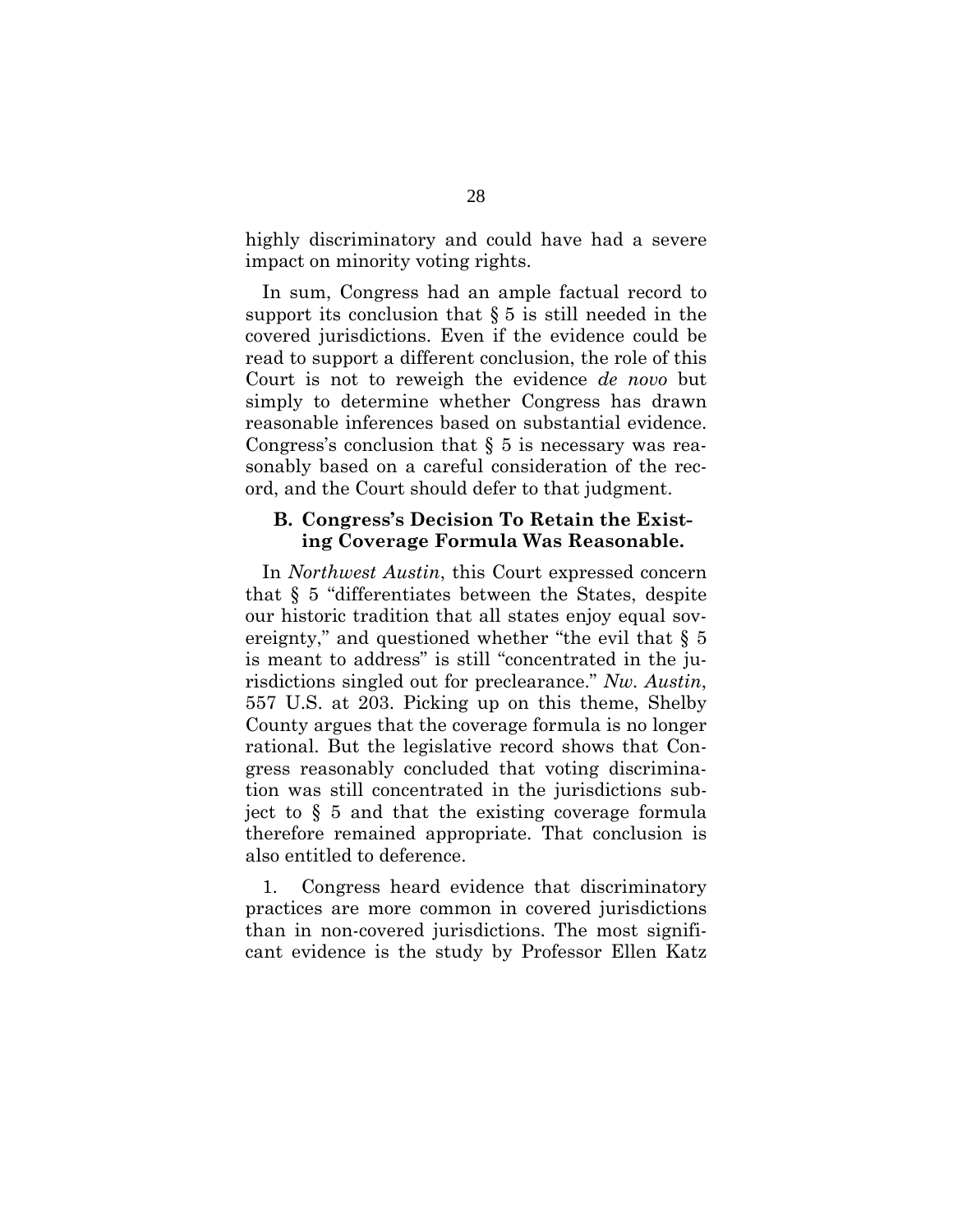which was presented to the House.26 Professor Katz compared published § 2 decisions and concluded that of the 114 successful plaintiff outcomes, 64 originated in covered jurisdictions, even though these jurisdictions account for less than a quarter of the U.S population. She further found that § 2 plaintiffs from covered jurisdictions were more likely to prevail on discrimination claims than plaintiffs from noncovered jurisdictions; while 30% of lawsuits from non-covered jurisdictions produced a favorable result for the plaintiffs, the comparable figure from covered jurisdictions was 40.5%.27 The House Report cited and relied on Professor Katz's findings as evidence that discrimination was more severe in the covered jurisdictions than in non-covered jurisdictions. H.R. REP. NO. 109-478, at 53.

 Shelby County does not dispute the significance of the Katz study. Rather, it argues that Congress drew the wrong conclusions from the study, and offers an alternative analysis of the data. Pet. Br. at  $47-48$ . But it is not the role of this Court to reweigh the evidence that was before Congress. Congress examined the data and drew reasonable conclusions, and its judgment should not be second-guessed.

2. Congress did not reflexively reenact all provisions of the Voting Rights Act. It carefully considered the need for each provision and made adjustments

<sup>26</sup> *To Examine the Impact and Effectiveness of the Voting Rights Act: Hearing Before the Subcomm. on the Constitution of the House Comm. on the Judiciary*, 109th Cong. 964–1124 (2006).

<sup>27</sup> *Id.* at 974.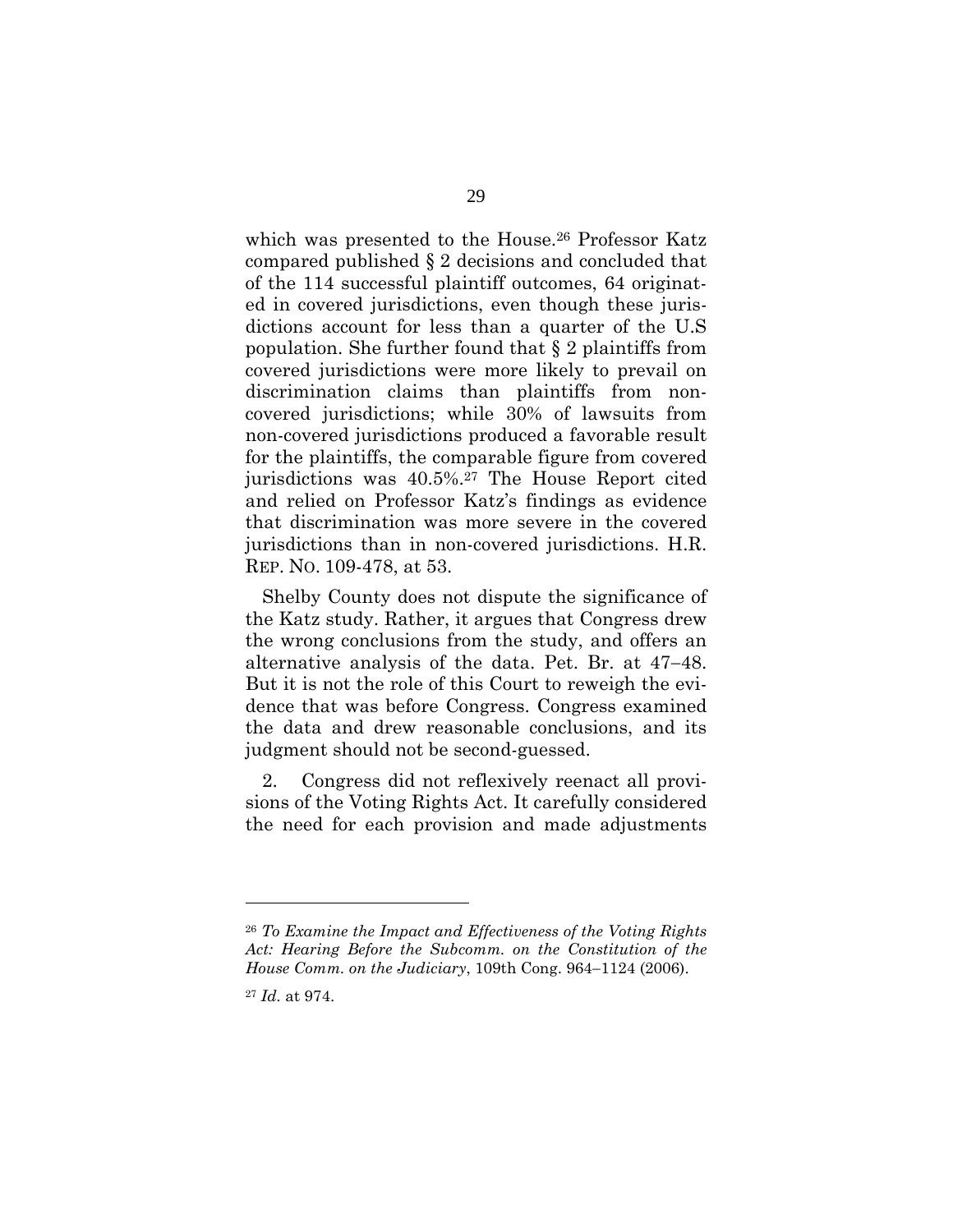where it considered them necessary.28 For example, Congress determined that the provisions relating to the appointment of federal examiners to monitor voting registration were outdated and repealed those provisions. Pub. L. No. 109-246, § 3(c); H.R. REP. NO. 109-478 at  $61-62$ .

Congress also gave careful consideration to whether changes should be made to the coverage formula. Rep. Norwood offered an amendment on the House floor that would have altered the formula so that coverage would be determined by voting and registration rates in the three most recent presidential elections.29 In response, the Chairman of the House Judiciary Committee, Rep. Sensenbrenner, stated that the amendment would "gut[] the Voting Rights Act" by "radically altering the coverage formula of the Voting Rights Act in a way that severs its connection to jurisdictions with proven discriminatory histories."30 He explained:

 "The existing formula triggering coverage under the Voting Rights Act is not at all outdated in any meaningful sense of the term, and States covered are not unfairly punished under the coverage formula. Sixteen States are covered in whole or in part under the temporary provisions

<sup>28</sup> *See* H.R. REP. NO. 109-478 at 61 ("[T]he Committee recognizes that the electoral environment has evolved since 1965. . . . Recognizing these realities, the Committee amended and eliminated certain provisions to ensure that the VRA remains a relevant and effective remedy to the continued problems of discrimination in the 21st century.").

<sup>29 152</sup> CONG. REC. 14,273-74 (2006).

<sup>30</sup> *Id.* at 14,274.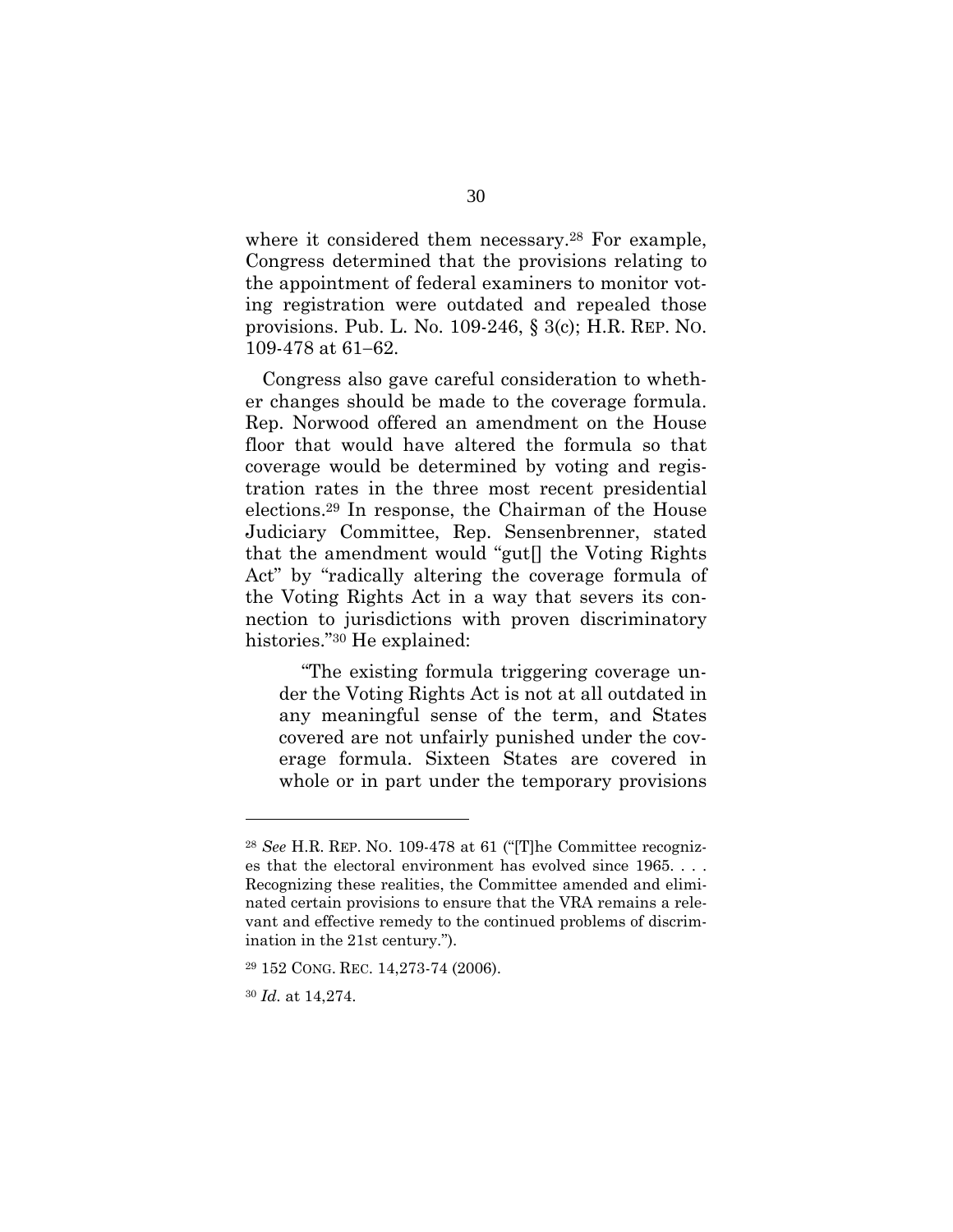of the Voting Rights Act. The formula does not limit coverage to a particular region, but encompasses those States and jurisdictions where less than 50 percent of the citizens of voting age population registered or turned out to vote in 1964, 1968 or 1972.

 "But coverage is not, and I repeat 'not' predicated on these statistics alone. States are not covered unless they applied discriminatory voting tests. And it was this aspect of the formula that brought these jurisdictions with the most serious histories of discrimination under Federal scrutiny."<sup>31</sup>

Following debate, the Norwood amendment was soundly defeated,  $318-96.32$  Thus the legislative record shows that Congress made a considered decision that the existing coverage formula remained appropriate.

 3. Congress was aware of criticisms that the existing formula is both underinclusive and overinclusive. But this problem is inherent in *any* coverage formula that could possibly be devised (including the alternative proposed by Rep. Norwood). The approach taken by Congress was to continue to target the jurisdictions where discrimination has historically been most severe and where the evidence showed that there was still a strong potential for discrimination. To the extent that changes in coverage may be appropriate, Congress addressed this issue through the statute's "bailout" and "bail-in" procedures. Bail-

<sup>31</sup> *Id*. at 14,275.

<sup>32</sup> *Id.* at 14,301.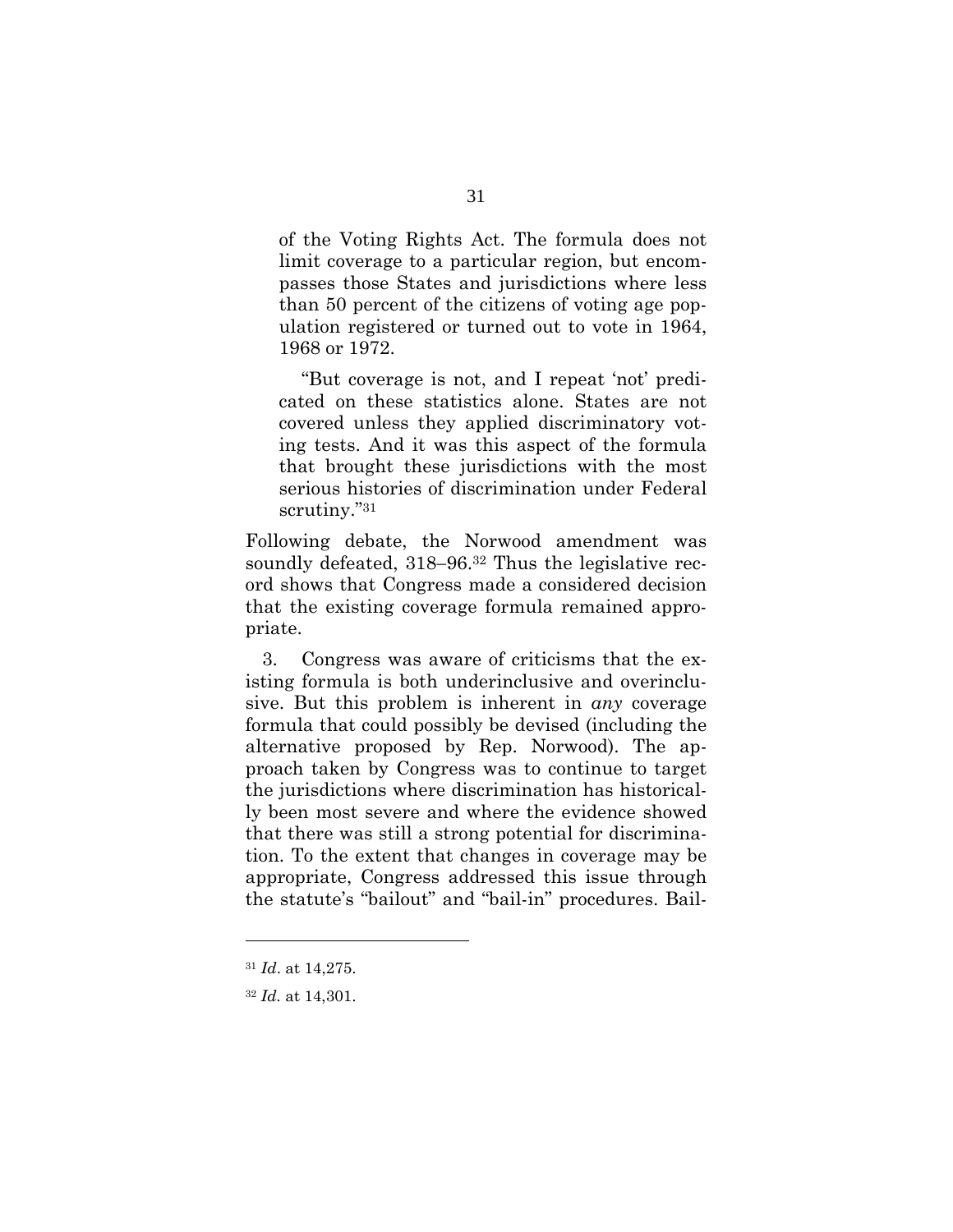in allows federal courts to subject particular jurisdictions to preclearance upon finding a Fourteenth or Fifteenth Amendment violation. *See* 42 U.S.C. § 1973a(c).33 Bailout, as amended by Congress in 1982, allows individual covered jurisdictions to obtain a declaratory judgment removing them from § 5 coverage if they can demonstrate a "clean" record for a period of 10 years *Id.* § 1973b(a).

 Congress placed particular emphasis on the availability of bailout. The House Report noted that 11 counties had bailed out since the procedure was liberalized in 1982, and commented:

"The Committee was encouraged that the bailout requirements have been utilized by some jurisdictions, and believes that the success of those jurisdictions illustrates that: (1) covered status is neither permanent nor over-broad; and (2) covered status has been and continues to be within the control of the jurisdiction such that those jurisdictions that have a genuinely clean record and want to terminate coverage have the ability to do so." H.R. REP. NO. 109-478 at 25.34

<sup>33</sup> The Court of Appeals noted that Arkansas and New Mexico have been subjected to bail-in procedures, as have cities or counties in California, Florida, Nebraska, New Mexico, South Dakota and Tennessee. Pet. App. 61a-62a. *See Jeffers v. Clinton*, 740 F. Supp. 585, 626-27 (E.D. Ark, 1990) (imposing partial preclearance on Arkansas); Travis Crum, Note, *The Voting Rights Act's Secret Weapon: Pocket Trigger Litigation and Dynamic Preclearance*, 119 YALE L.J. 1992, 2010 & nn.100-08 (2010) (collecting cases).

<sup>34</sup> *See also* H.R. REP. NO. 109-478 at 58 ("The Committee reiterates that termination of covered status has been and continues to be within the reach of compliant covered jurisdictions and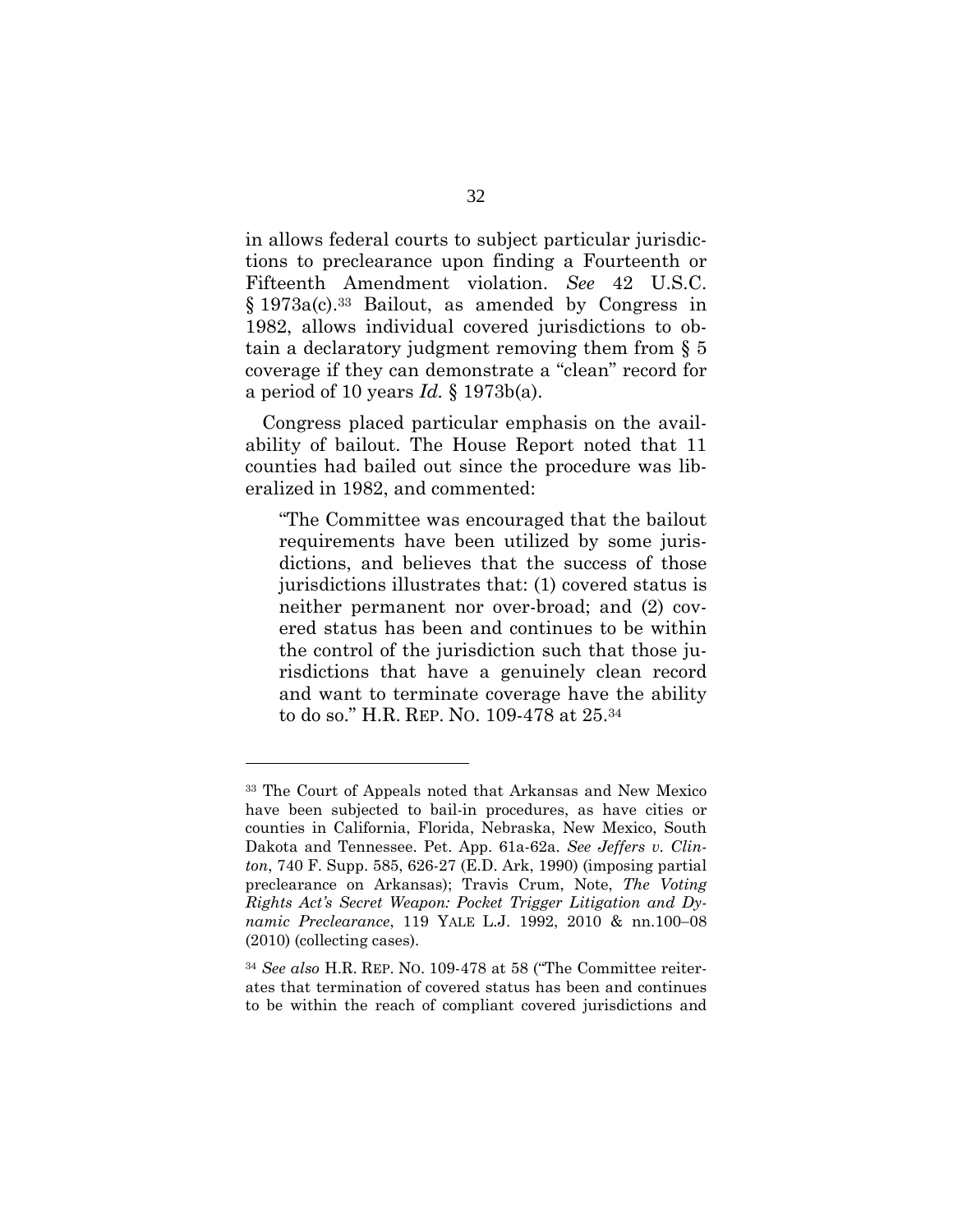In short, Congress expected that jurisdictions with a clean record could and would avail themselves of bailout.

4. While it is true that § 5 differentiates between states, our Constitutional system has built-in safeguards that protect the states against discrimination by the federal government—most notably, the participation of state representatives in the Legislative Branch. In the Senate, where states are represented as distinct political entities and each state has an equal vote, the vote to approve the 2006 extension was unanimous,  $98-0$ . While there was limited opposition in the House, the reauthorization nonetheless passed with overwhelming bipartisan support, 390–33. There was not a single state, covered or uncovered, in which a majority of the House delegation voted against reauthorization.

# **III. The Coverage of § 5 Will Likely Be Reduced Over Time Through the Application of the Bailout Mechanism.**

Shelby County urges the Court to invalidate § 5 in its entirety. This would be a drastic action that would remove a vital tool for combatting discrimination from *all* covered jurisdictions, including those that have continued to engage in discriminatory practices or where there is a significant risk of backsliding. Rather than taking such a radical step, the Court should allow decisions about whether coverage should be maintained in individual jurisdictions to be made on a case-by-case basis through the bailout

hopes that more covered States and political subdivisions will take advantage of the process.").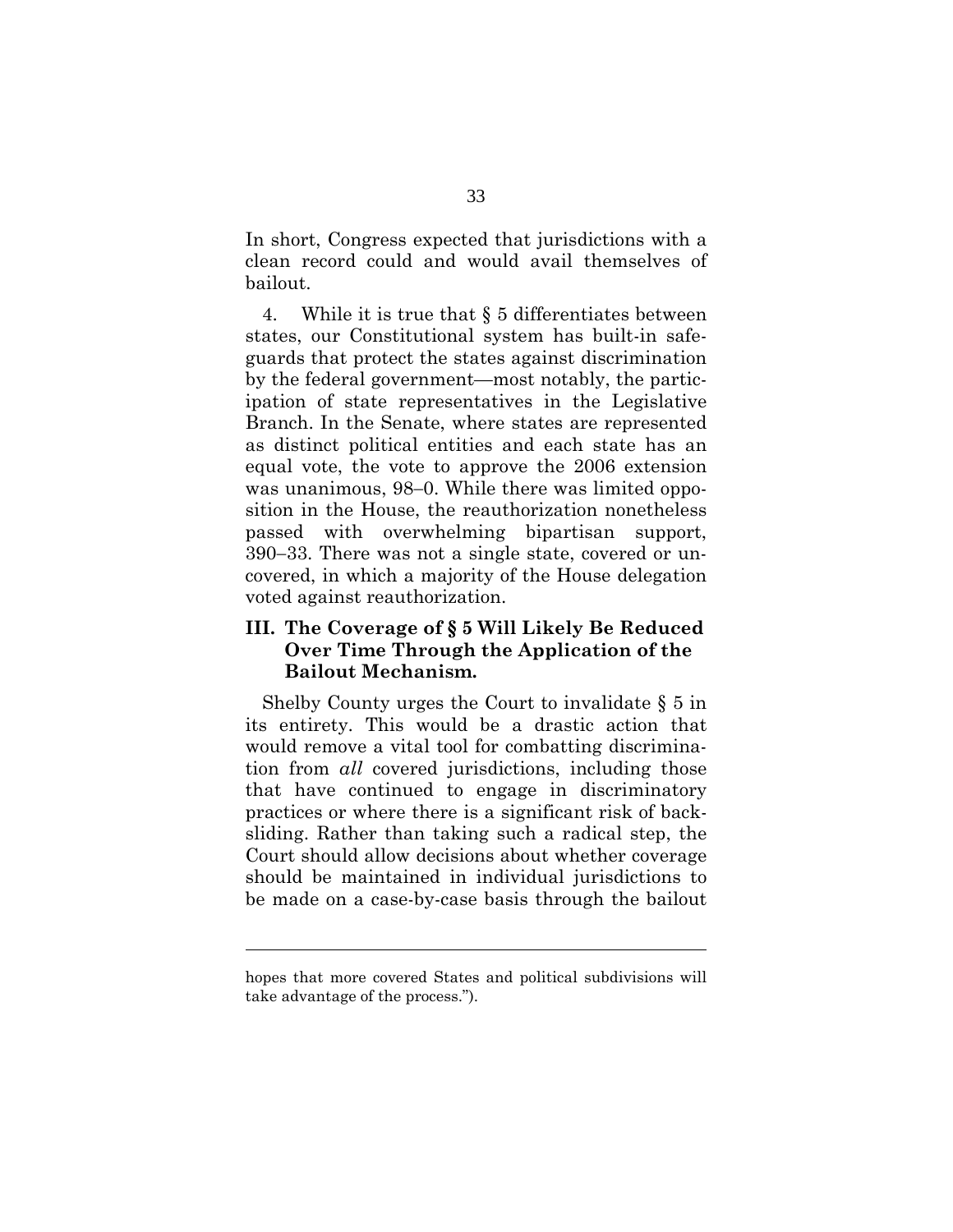process, as Congress intended and as this Court did in *Northwest Austin*.

The bailout process is working just as Congress intended. Prior to 1982 only five bailout applications were granted. From 1982 through 2006 an additional 17 applications were granted. Since 2006 the rate of bailouts has increased substantially (no doubt due in part to the Court's decision in *Northwest Austin*). A total of 25 bailout applications have been granted since 2006, including applications from covered jurisdictions in Alabama, California, Georgia, North Carolina, Texas and Virginia.35 These figures understate the impact of the bailout process because one application often covers many different political subdivisions. Of the 236 jurisdictions that have bailed out so far, 145 have occurred since 2006.36

Obtaining a bailout is not a difficult or expensive proposition for a jurisdiction that has maintained a clean record. The standards for bailout are well defined, and Congress heard evidence that "[f]or the vast majority of jurisdictions, the process is relatively straightforward and easy" and the criteria are "easily proven for jurisdictions that do not discriminate in their voting practices."37 Since the procedure

<sup>35</sup> In addition, an application by New Hampshire on behalf of itself and the 10 covered towns within the State is currently awaiting court approval. *See New Hampshire v. Holder*, No. 12 cv-1854 (D.D.C.).

<sup>36</sup> The figures in this paragraph are derived from the information on the Department of Justice website. *See*  http://www.justice.gov/crt/about/vot/misc/sec\_4.php (last visited Jan. 31, 2013).

<sup>37</sup> *Voting Rights Act: An Examination of the Scope and Criteria for Coverage Under the Special Provisions of the Act: Hearing*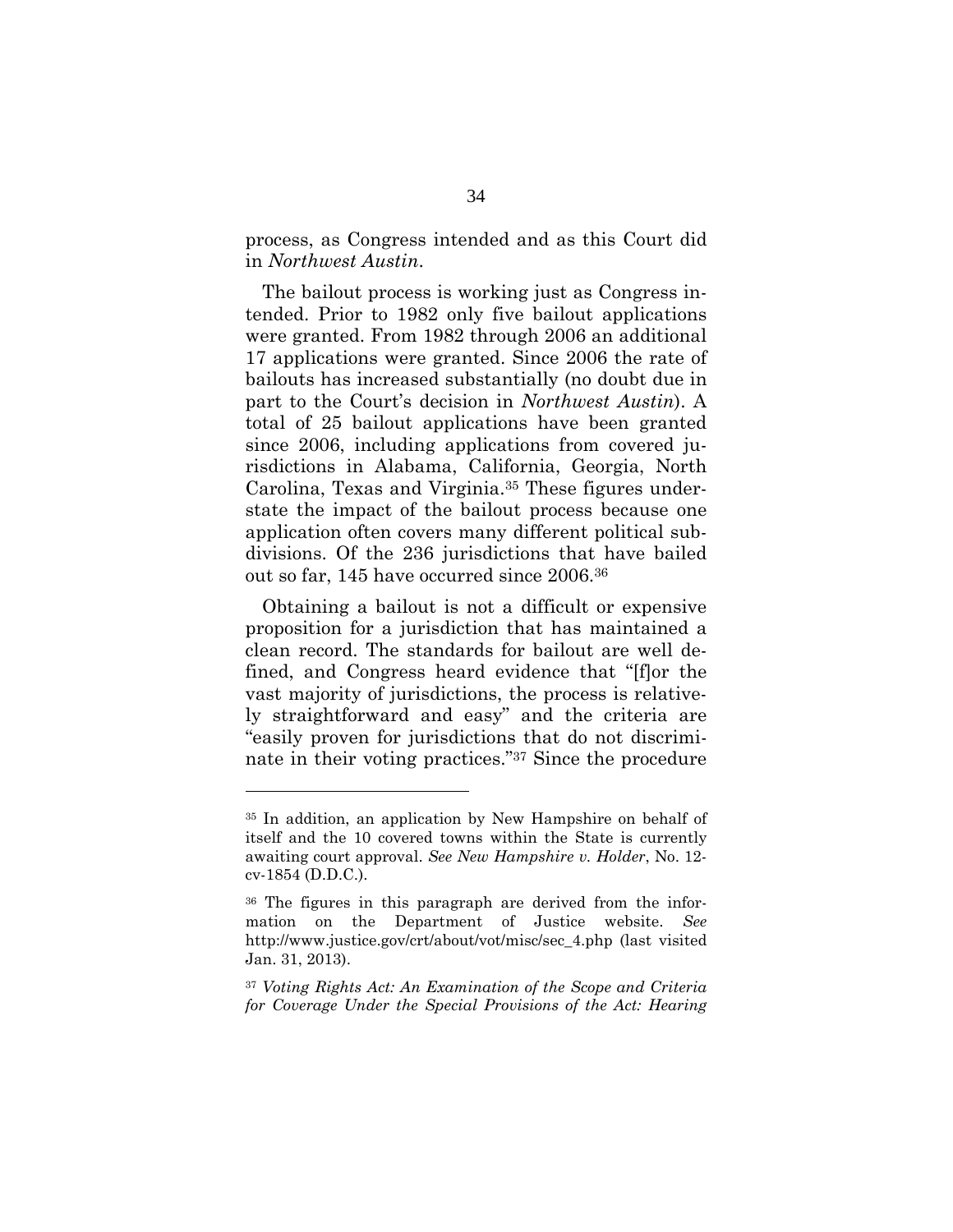was liberalized in 1982, no bailout application has ever been denied.38 In short, there is every reason to expect that the number of successful bailout applications will continue to climb as the covered jurisdictions continue to make progress toward eliminating voting discrimination. This process will naturally reduce the coverage of § 5 over time. The Court should allow this process to proceed in the manner that Congress intended.

#### **CONCLUSION**

The judgment of the Court of Appeals should be affirmed.

Respectfully submitted,

| LISA M. BORNSTEIN      | <b>MATTHEW M. HOFFMAN</b>  |
|------------------------|----------------------------|
| THE LEADERSHIP CONFER- | (Counsel of record)        |
| ENCE ON CIVIL AND HU-  | <b>STEPHEN J. POLLAK</b>   |
| <b>MAN RIGHTS</b>      | <b>JOHN TOWNSEND RICH</b>  |
| 1629 K St. N.W.        | SIRISHA V. KALICHETI       |
| Washington, DC 20006   | ELLA A. CAPONE             |
| $(202)$ 466-3311       | <b>GOODWIN PROCTER LLP</b> |
|                        | 901 New York Ave., N.W.    |
|                        | Washington, DC 20001       |

*Counsel for Amici Curiae* 

(202) 346-4000

February 1, 2013

l

*Before the Subcomm. on the Constitution of the H. Comm. On the Judiciary*, 109th Cong. 90 (2005).

38 J. Gerald Hebert, *An Assessment of the Bailout Provisions of The Voting Rights Act*, *in* VOTING RIGHTS ACT REAUTHORIZA-TION OF 2006: PERSPECTIVES ON DEMOCRACY, PARTICIPATION, AND POWER 257, 268 (Ana Henderson ed. 2007).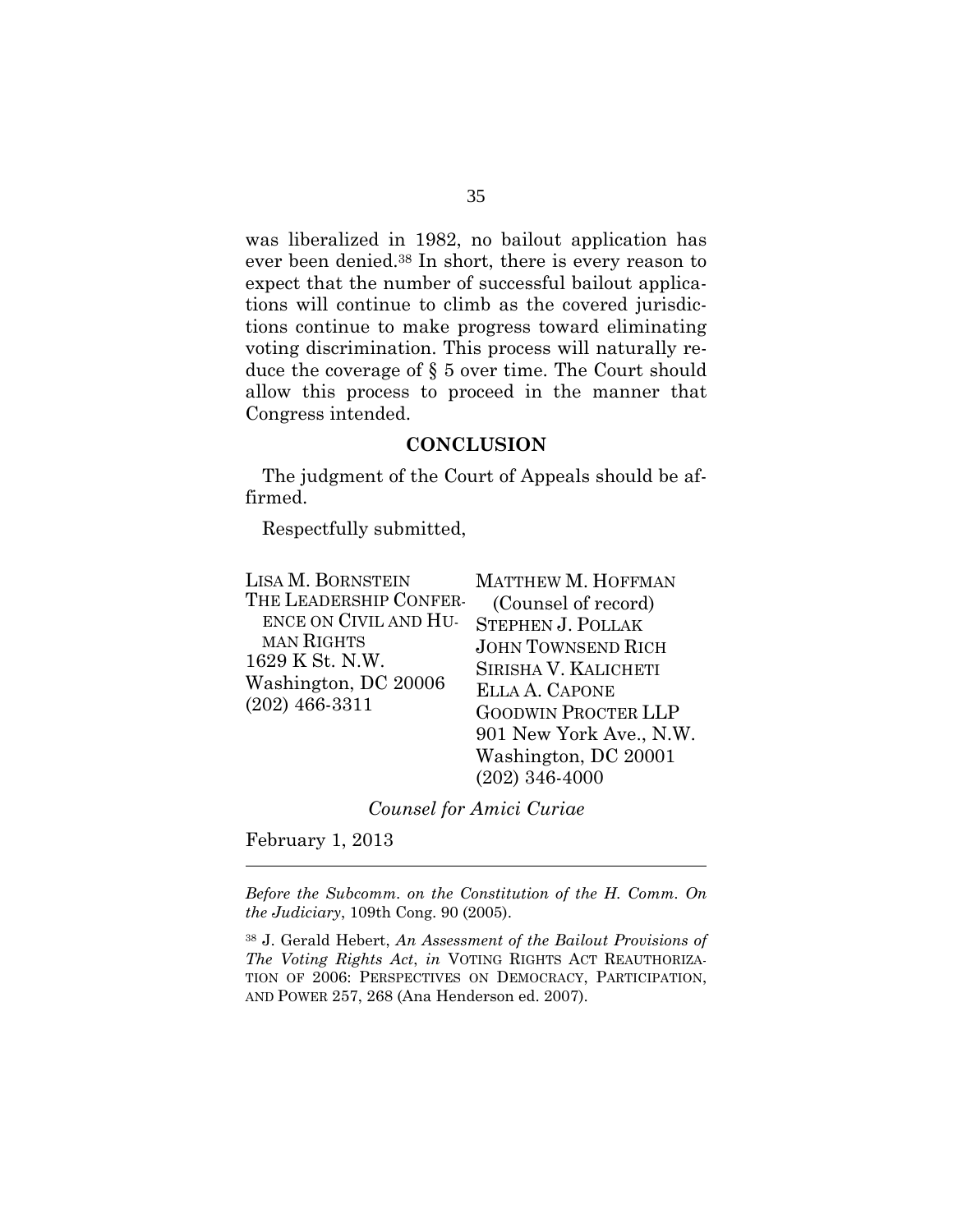# **APPENDIX A**

# **The Leadership Conference on Civil and Human Rights Participating Member Organizations\***

*(Bold names denote Executive Committee member organizations)* 

A. Philip Randolph Institute

# **AARP**

Advancement Project

African Methodist Episcopal Church

Alaska Federation of Natives

Alliance for Retired Americans

Alpha Kappa Alpha Sorority, Inc.

Alpha Phi Alpha Fraternity, Inc.

# **American-Arab Anti-Discrimination Committee**

American Association for Affirmative Action

**American Association of People with Disabilities** 

# **AAUW**

l

American Baptist Churches, U.S.A.-National Ministries

# **American Civil Liberties Union**

American Council of the Blind

American Ethical Union

<sup>\*</sup> Some member organizations are filing separate *amicus* briefs.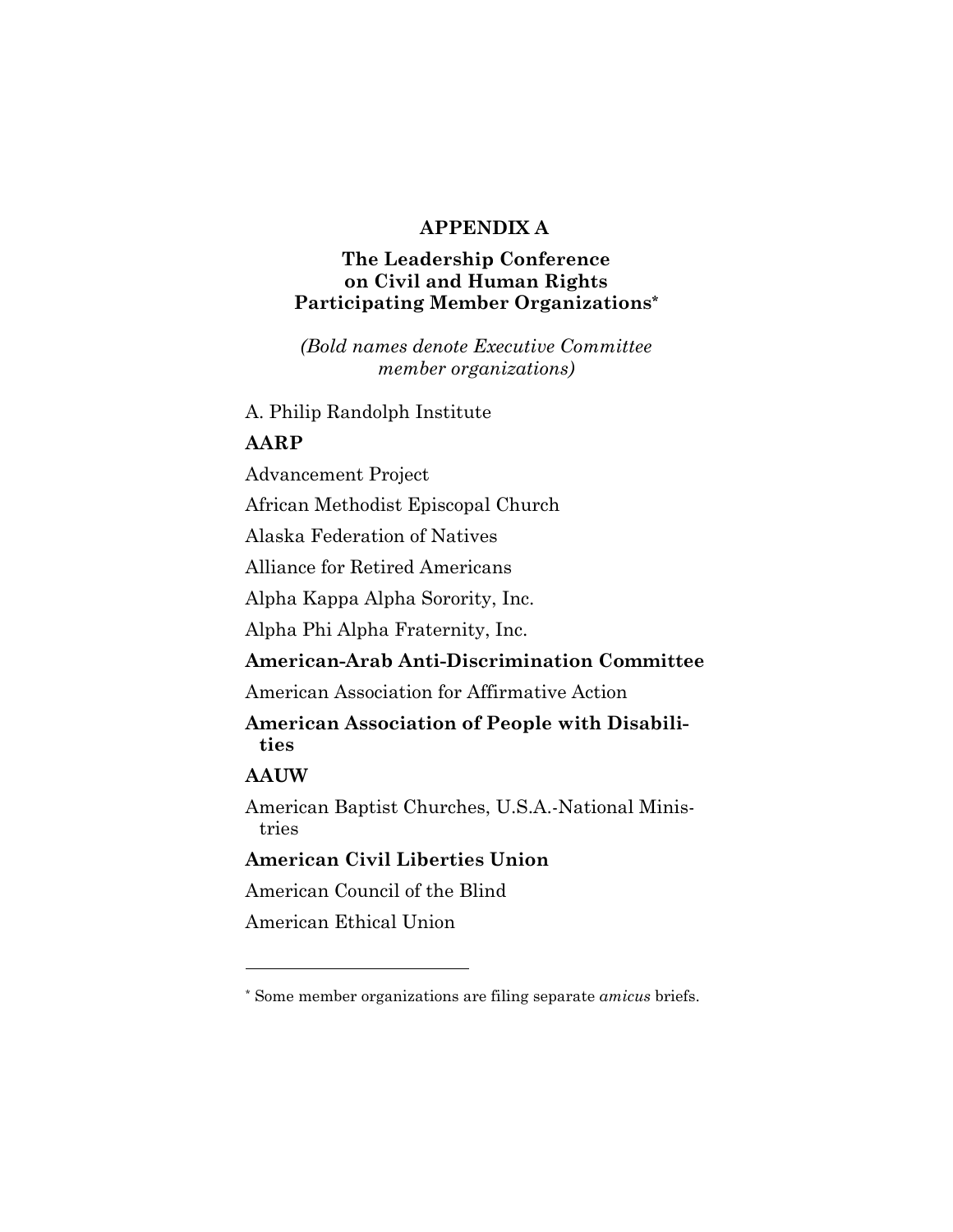American Federation of Government Employees

# **American Federation of Labor-Congress of Industrial Organizations**

# **American Federation of State, County & Municipal Employees, AFL-CIO**

# **American Federation of Teachers, AFL-CIO**

American Friends Service Committee

American Islamic Congress (AIC)

American Jewish Committee

American Nurses Association

American Society for Public Administration

American Speech-Language-Hearing Association

Americans for Democratic Action

Amnesty International USA

Anti-Defamation League

Appleseed

#### **Asian American Justice Center**

Asian Pacific American Labor Alliance

Association for Education and Rehabilitation of the Blind and Visually Impaired

B'nai B'rith International

Brennan Center for Justice at New York University School of Law

Building & Construction Trades Department, AFL-CIO

Center for Community Change

Center for Responsible Lending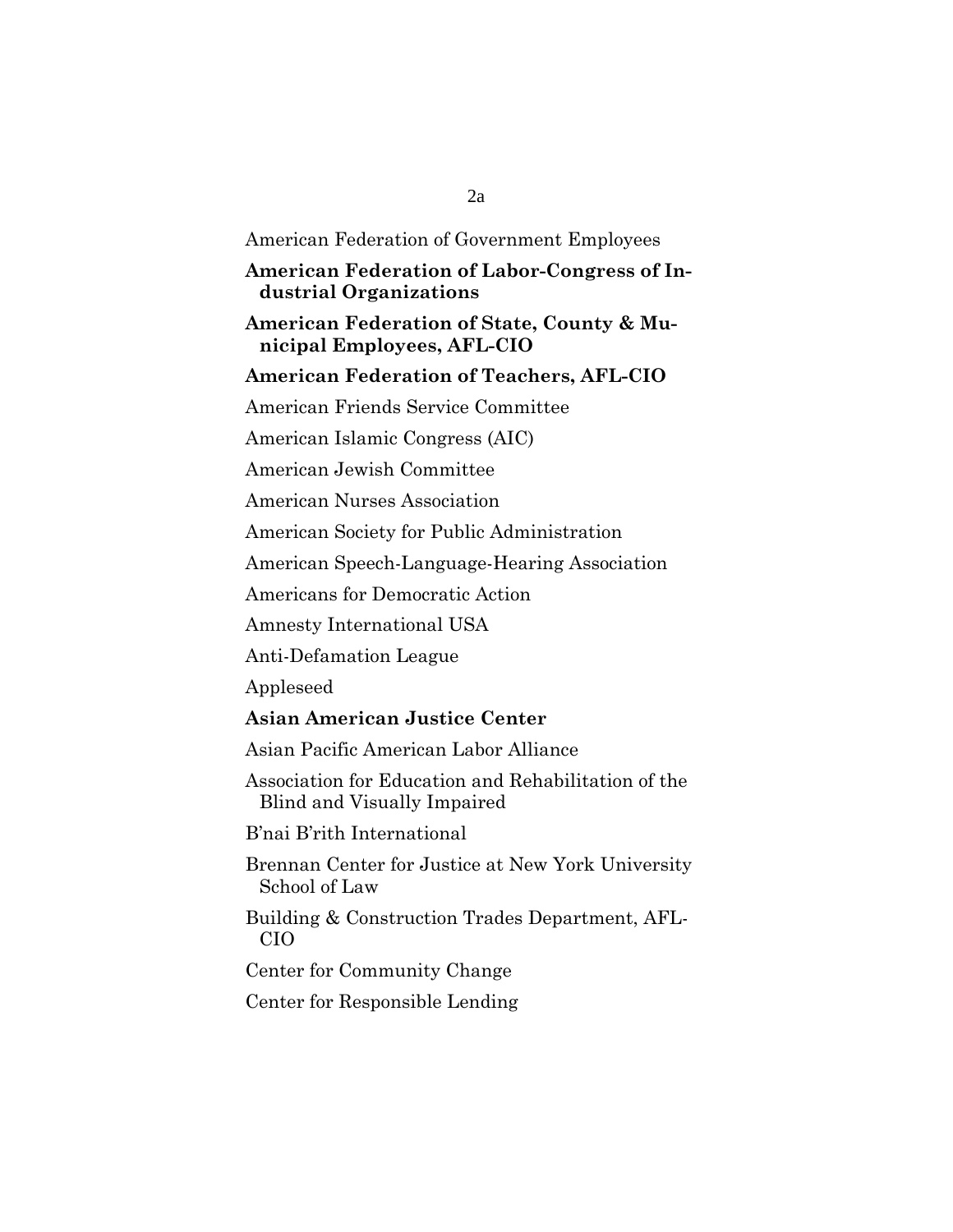Center for Women Policy Studies Children's Defense Fund Church of the Brethren-World Ministries Commission Church Women United Coalition of Black Trade Unionists Common Cause Communications Workers of America Community Action Partnership Community Transportation Association of America Compassion & Choices DC Vote Delta Sigma Theta Sorority DEMOS: A Network for Ideas & Action Disability Rights Education and Defense Fund Division of Homeland Ministries-Christian Church (Disciples of Christ) Epilepsy Foundation of America Episcopal Church-Public Affairs Office Equal Justice Society Evangelical Lutheran Church in America FairVote: The Center for Voting and Democracy Families USA Federally Employed Women Feminist Majority Friends Committee on National Legislation

3a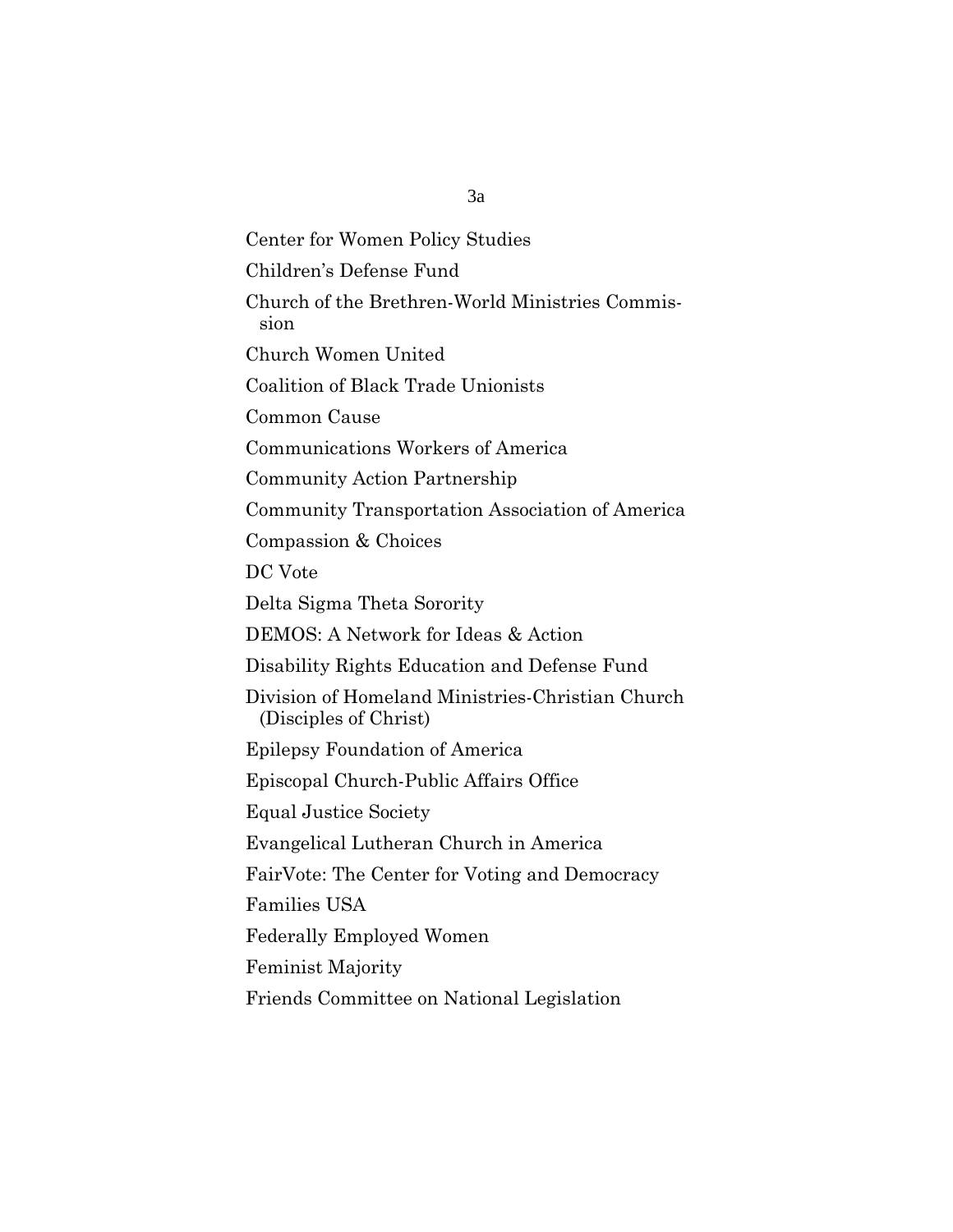Gay, Lesbian and Straight Education Network (GLSEN)

General Board of Church & Society of the United Methodist Church

Global Rights: Partners for Justice

GMP International Union

Hip Hop Caucus

#### **Human Rights Campaign**

Human Rights First

Immigration Equality

Improved Benevolent & Protective Order of Elks of the World

International Association of Machinists and Aerospace Workers

International Association of Official Human Rights Agencies

International Brotherhood of Teamsters

# **International Union, United Automobile, Aerospace and Agricultural Implement Workers of America (UAW)**

Iota Phi Lambda Sorority, Inc.

#### **Japanese American Citizens League**

Jewish Council for Public Affairs

Jewish Labor Committee

Jewish Women International

Judge David L. Bazelon Center for Mental Health Law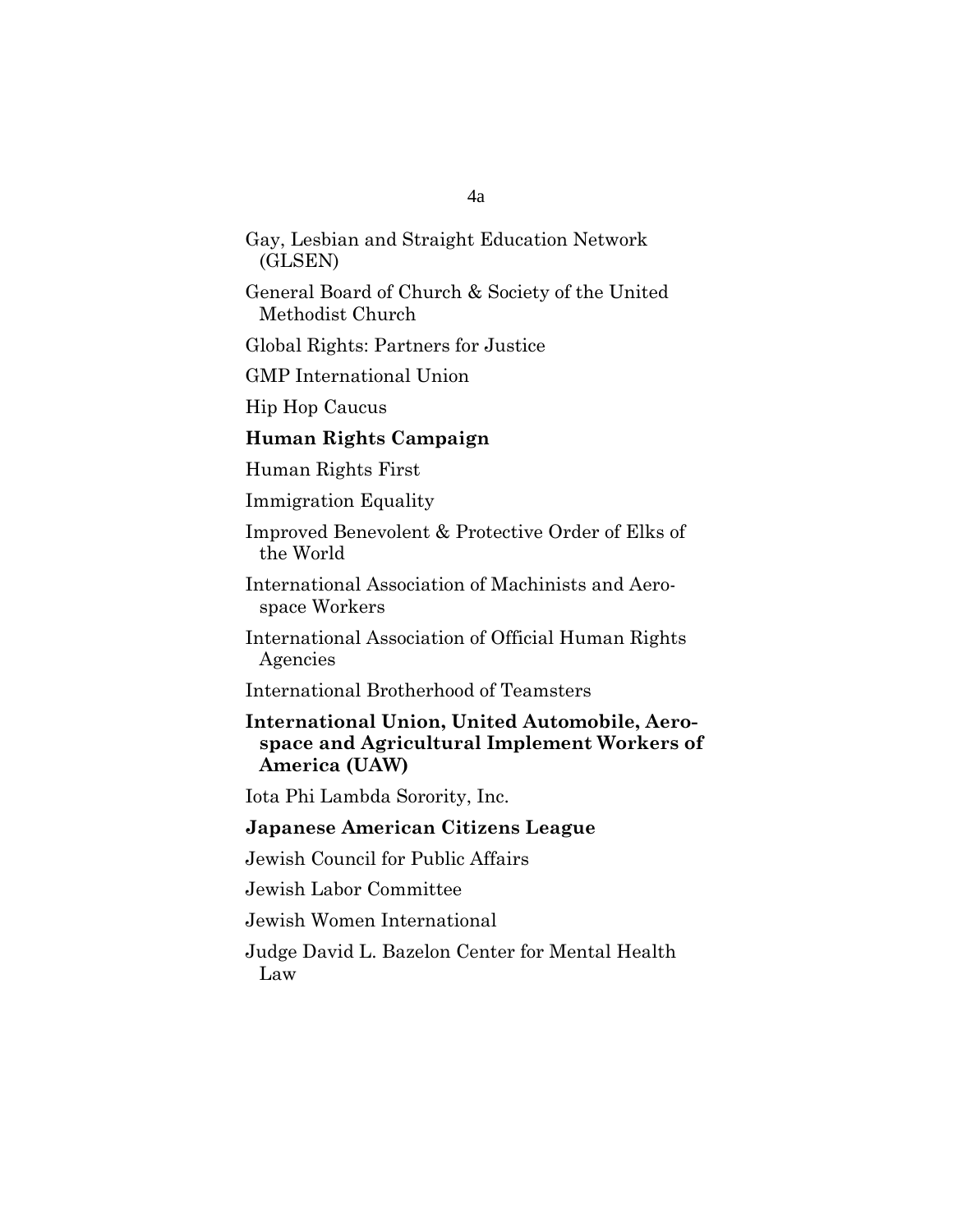Kappa Alpha Psi Fraternity Labor Council for Latin American Advancement Laborers' International Union of North America Lambda Legal LatinoJustice PRLDEF **Lawyers' Committee for Civil Rights Under Law**  League of United Latin American Citizens **League of Women Voters of the United States**  Legal Aid Society – Employment Law Center Legal Momentum Mashantucket Pequot Tribal Nation Matthew Shepard Foundation **Mexican American Legal Defense and Educational Fund**  Na'Amat USA **NAACP** 

# **NAACP Legal Defense and Educational Fund, Inc.**

NALEO Educational Fund

National Alliance of Postal & Federal Employees

National Association for Equal Opportunity in Higher Education

National Association of Colored Women's Clubs, Inc.

National Association of Community Health Centers

National Association of Consumer Advocates (NACA)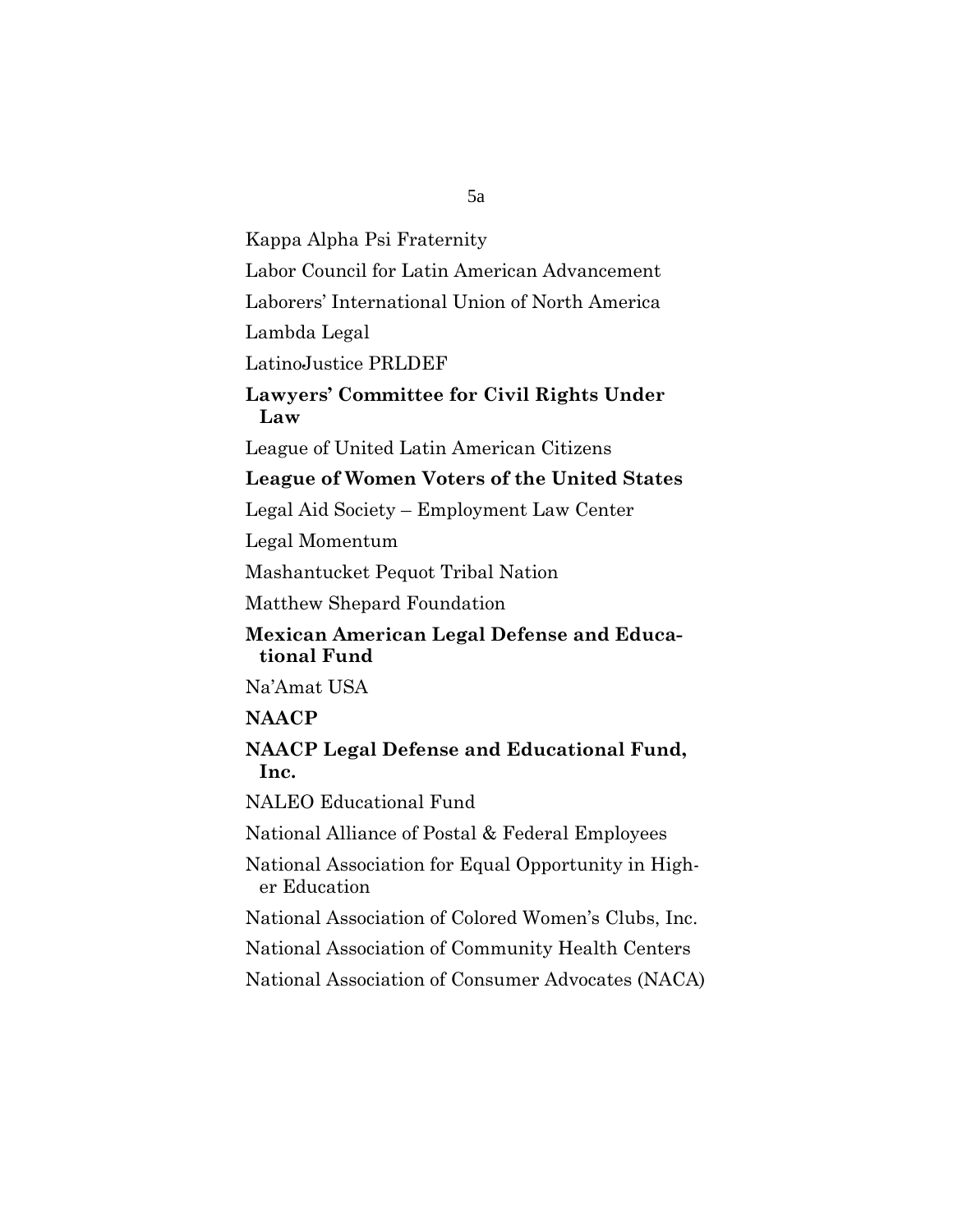National Association of Human Rights Workers National Association of Negro Business & Professional Women's Clubs, Inc. National Association of Neighborhoods National Association of Social Workers 9 to 5 National Association of Working Women National Bar Association National Black Caucus of State Legislators National Black Justice Coalition National CAPACD – National Coalition For Asian Pacific American Community Development National Center for Transgender Equality National Center on Time & Learning National Coalition for the Homeless National Coalition on Black Civic Participation National Coalition to Abolish the Death Penalty National Committee on Pay Equity National Community Reinvestment Coalition National Conference of Black Mayors, Inc. National Congress for Puerto Rican Rights **National Congress of American Indians**  National Consumer Law Center National Council of Churches of Christ in the U.S. National Council of Jewish Women **National Council of La Raza**  National Council of Negro Women

6a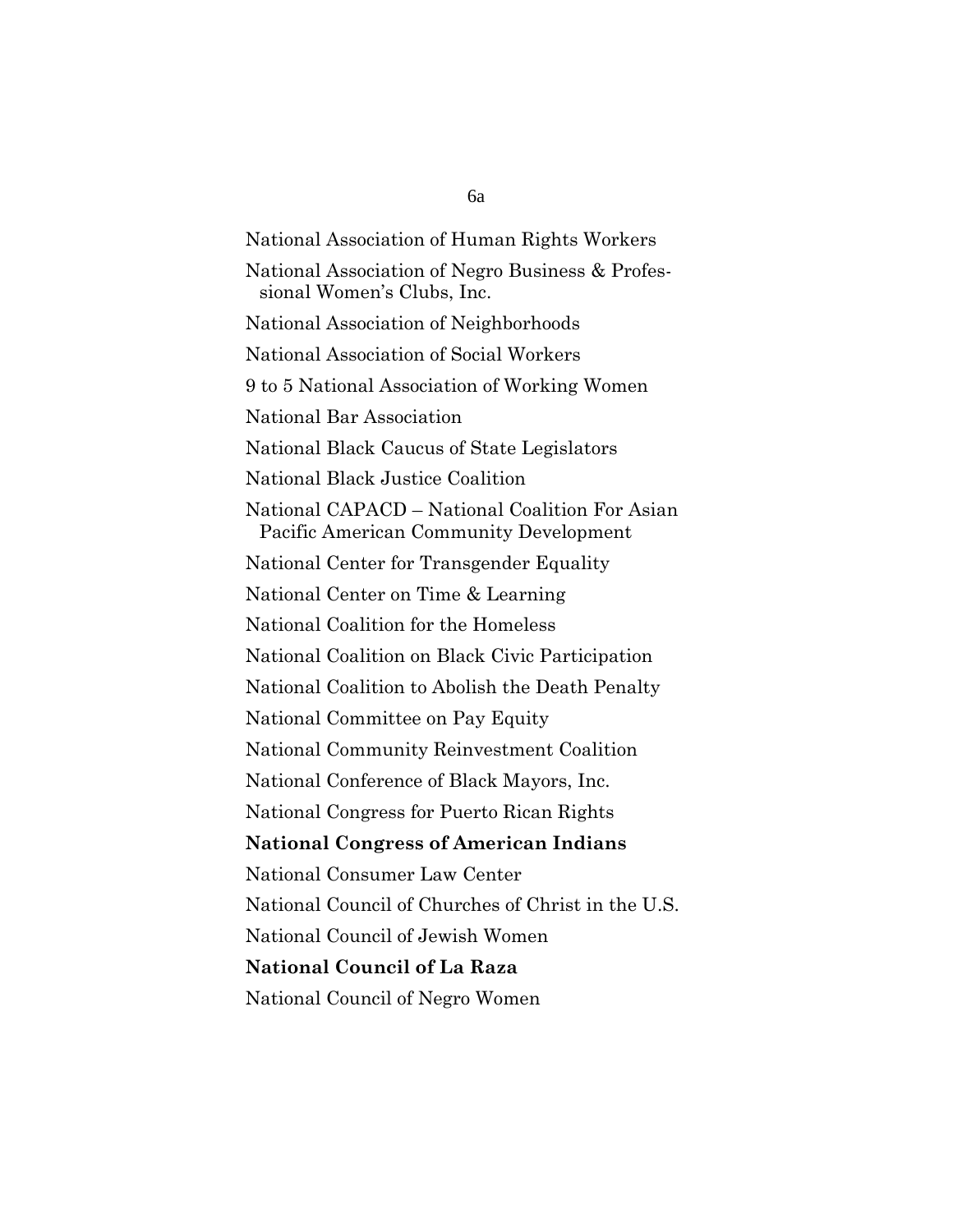National Council on Independent Living National Disability Rights Network **National Education Association**  National Employment Lawyers Association **National Fair Housing Alliance**  National Farmers Union National Federation of Filipino American Associations National Gay & Lesbian Task Force National Health Law Program National Hispanic Media Coalition National Immigration Forum National Immigration Law Center National Korean American Service and Education Consortium, Inc. (NAKASEC) National Latina Institute for Reproductive Health National Lawyers Guild National Legal Aid & Defender Association National Low Income Housing Coalition **National Organization for Women National Partnership for Women & Families**  National Senior Citizens Law Center National Sorority of Phi Delta Kappa, Inc. **National Urban League National Women's Law Center**  National Women's Political Caucus

7a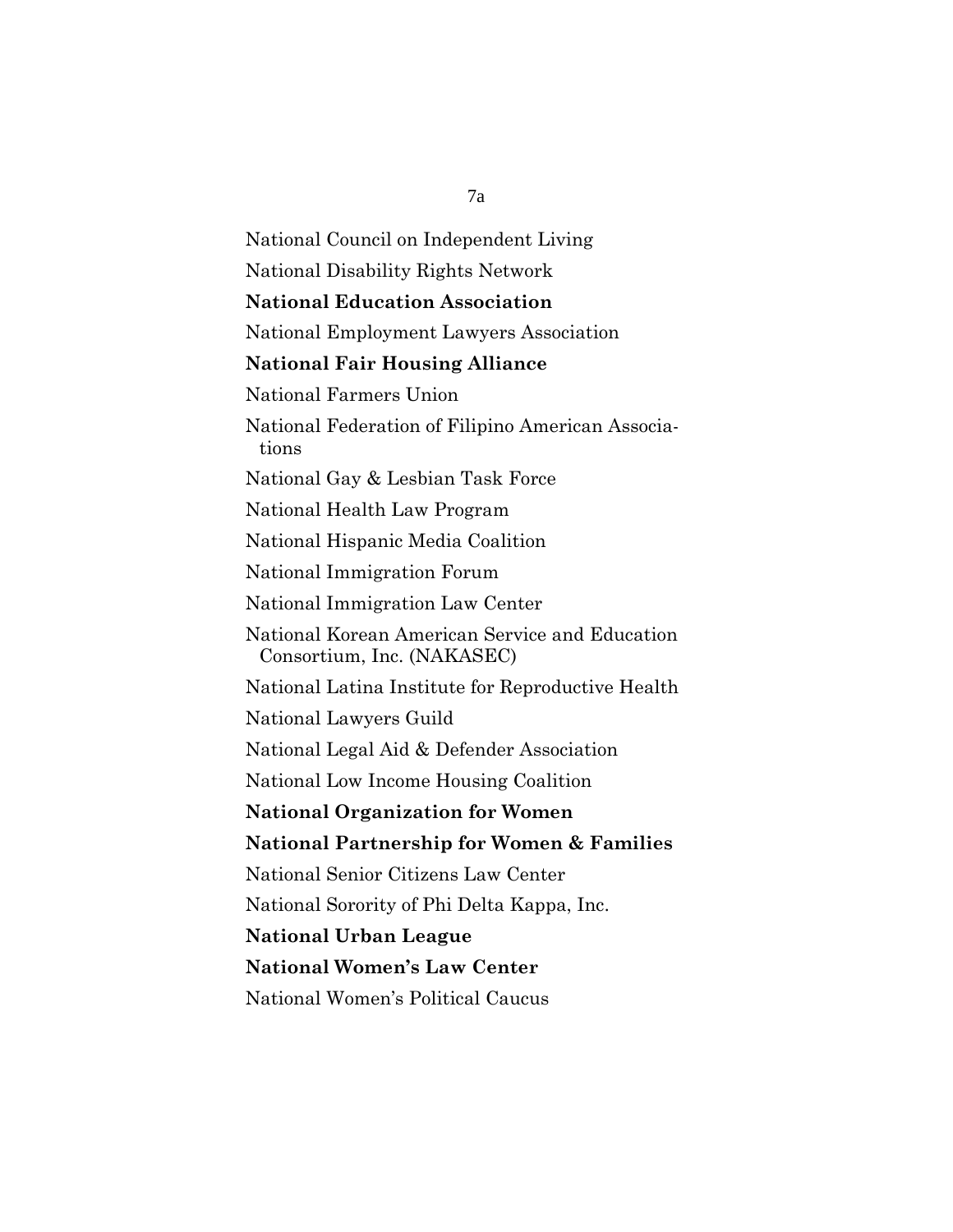Native American Rights Fund

Newspaper Guild

OCA (formerly known as Organization of Chinese Americans)

Office of Communications of the United Church of Christ, Inc.

Omega Psi Phi Fraternity, Inc.

Open Society Policy Center

ORT America

OutServe-SLDN

Paralyzed Veterans of America

Parents, Families, Friends of Lesbians and Gays

## **People for the American Way**

Phi Beta Sigma Fraternity, Inc.

Planned Parenthood Federation of America, Inc.

PolicyLink

Poverty & Race Research Action Council (PRRAC)

Presbyterian Church (USA)

Pride at Work

Progressive National Baptist Convention

Project Vote

Public Advocates

# **Religious Action Center of Reform Judaism**

Retail Wholesale & Department Store Union, AFL-CIO

SAALT (South Asian Americans Leading Together)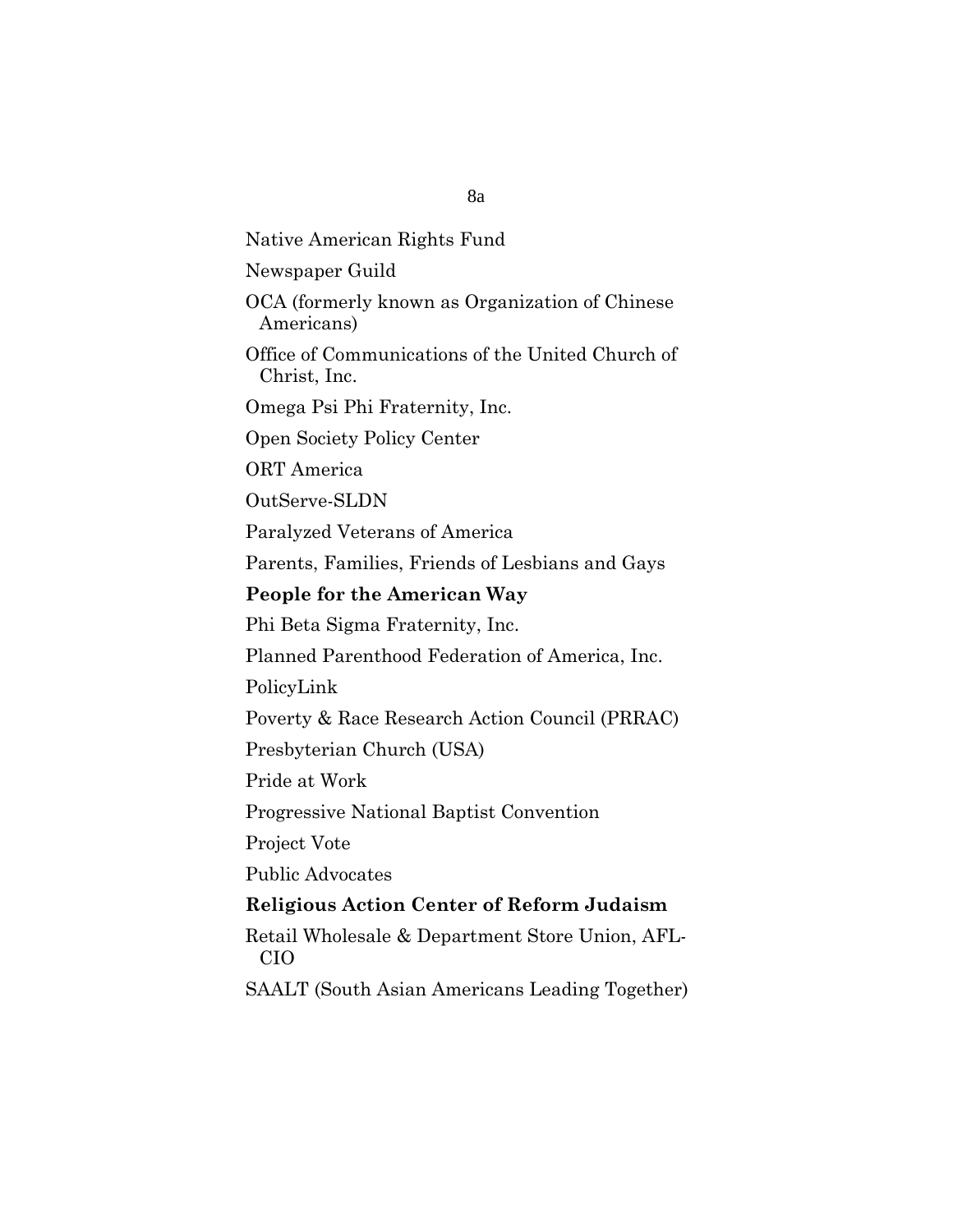Secular Coalition for America **Service Employees International Union**  Sierra Club Sigma Gamma Rho Sorority, Inc. Sikh American Legal Defense and Education Fund Sikh Coalition Southeast Asia Resource Action Center (SEARAC) Southern Christian Leadership Conference Southern Poverty Law Center Teach For America The Association of Junior Leagues International, Inc The Association of University Centers on Disabilities The National Conference for Community and Justice The National PTA TransAfrica Forum Union for Reform Judaism Unitarian Universalist Association UNITE HERE! United Brotherhood of Carpenters and Joiners of America United Church of Christ-Justice and Witness Ministries United Farm Workers of America (UFW) United Food and Commercial Workers International Union United Mine Workers of America

9a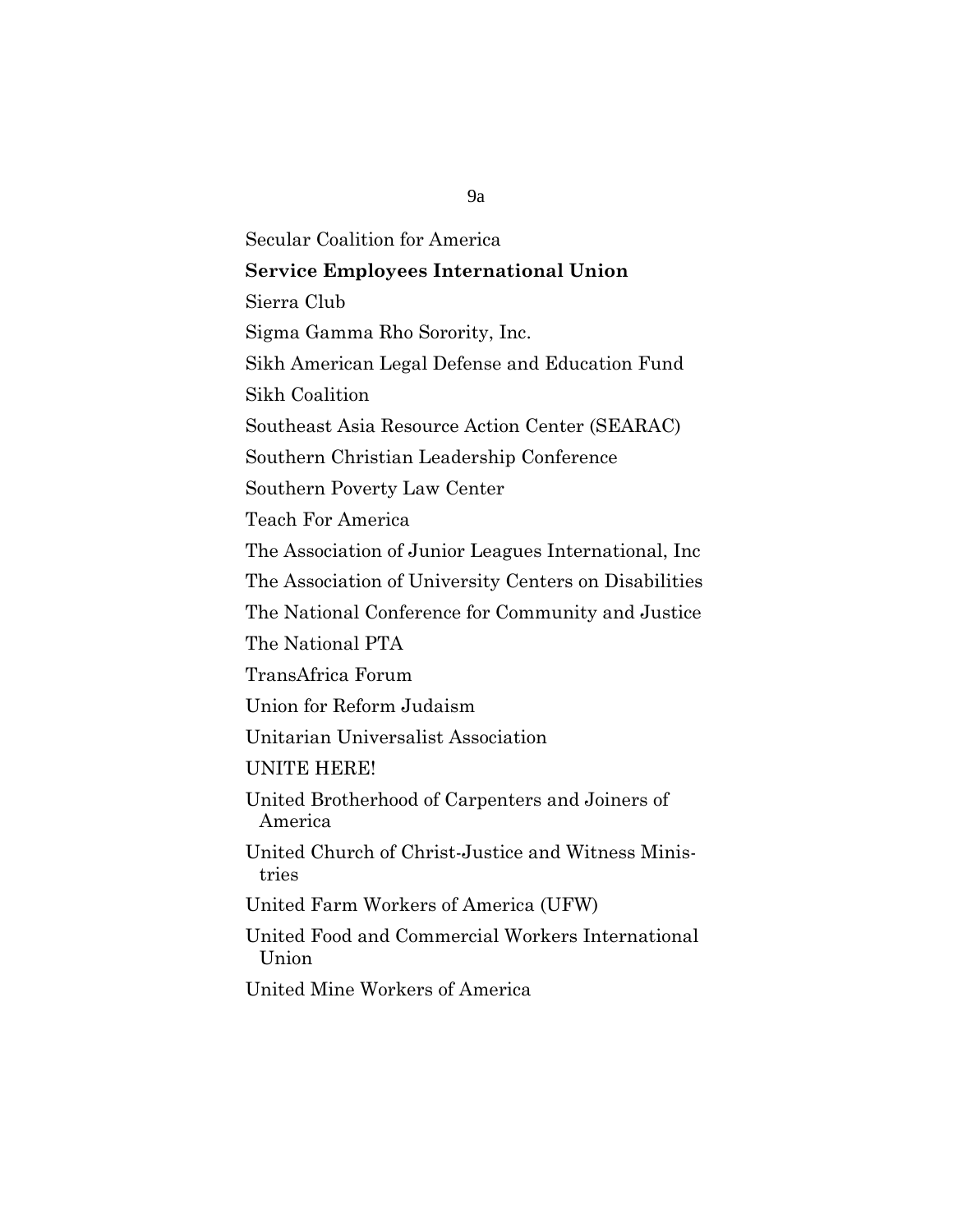# 10a

United States International Council on Disabilities United States Students Association United Steelworkers of America United Synagogue of Conservative Judaism Women of Reform Judaism Workers Defense League Workmen's Circle YMCA of the USA, National Board YWCA USA Zeta Phi Beta Sorority, Inc.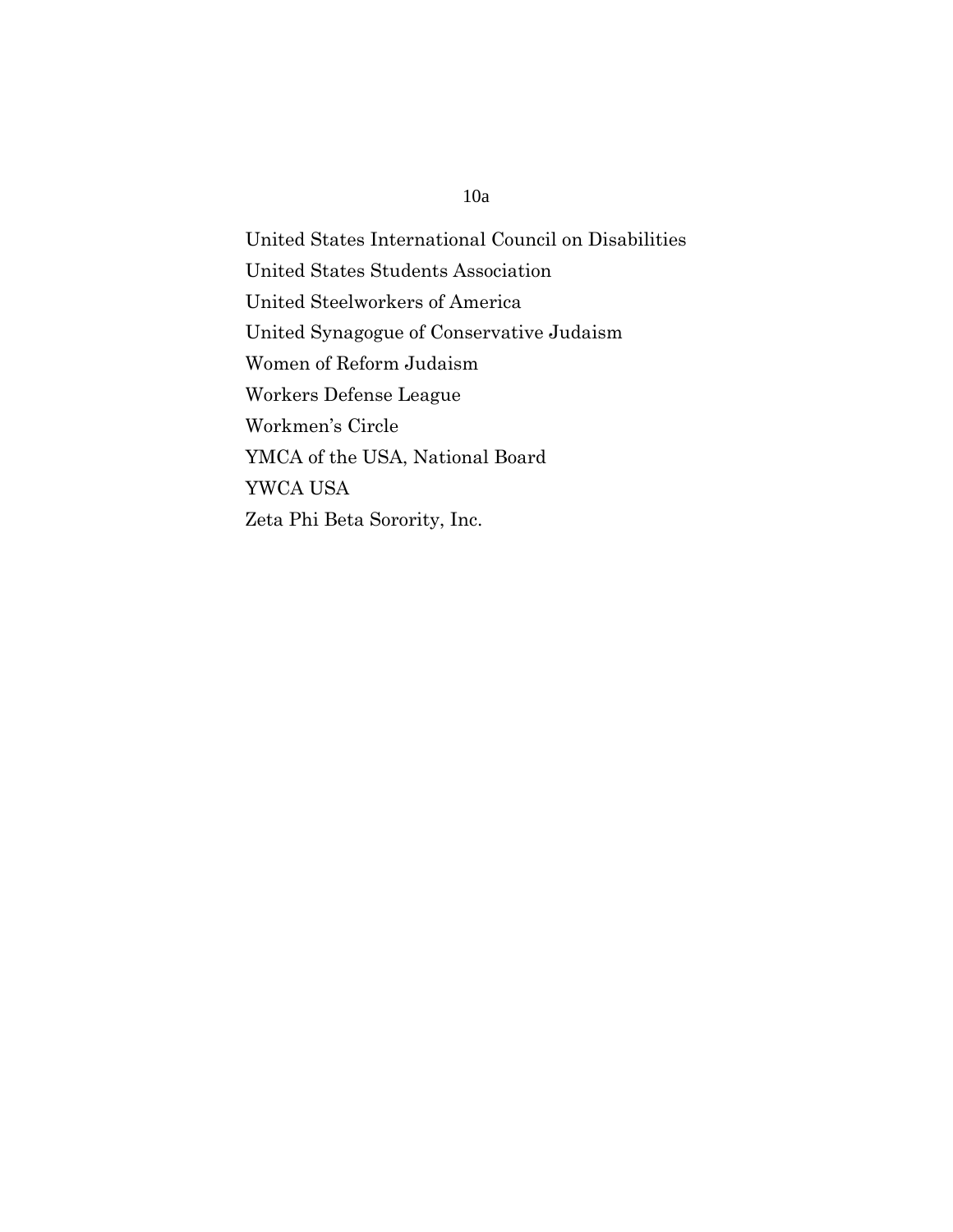#### **APPENDIX B**

#### **Additional Signatories**

 In addition to The Leadership Conference and The Education Fund, the following organizations are signatories to this Brief:

## **American-Arab Anti-Discrimination Committee**

 The American-Arab Anti-Discrimination Committee ("ADC") is a civil rights organization committed to defending the rights of people of Arab descent and promoting their rich cultural heritage. ADC is the largest Arab-American grassroots civil rights organization in the United States. ADC is at the forefront in addressing discrimination and bias against Arab Americans. Through its Legal Department, ADC offers counseling in cases of discrimination and defamation, and provides assistance in selected litigation. ADC strongly urges the Court to find Section 5 of the Voting Rights Act constitutional. It is apparent that Section 5 provides the necessary safeguards to prevent discrimination. States with high concentrations of Arab Americans have encountered racial polarization, which in turn affects the community's ability to vote and feelings of comfort when voting. ADC has been, and continues to be, a significant force in securing justice for members of this community.

#### **AARP**

 AARP is a nonpartisan, nonprofit organization with a membership. AARP strives to enable people age 50+ to secure independence, choice and control in ways beneficial and affordable to them and to society as a whole. In a variety of ways, including legal ad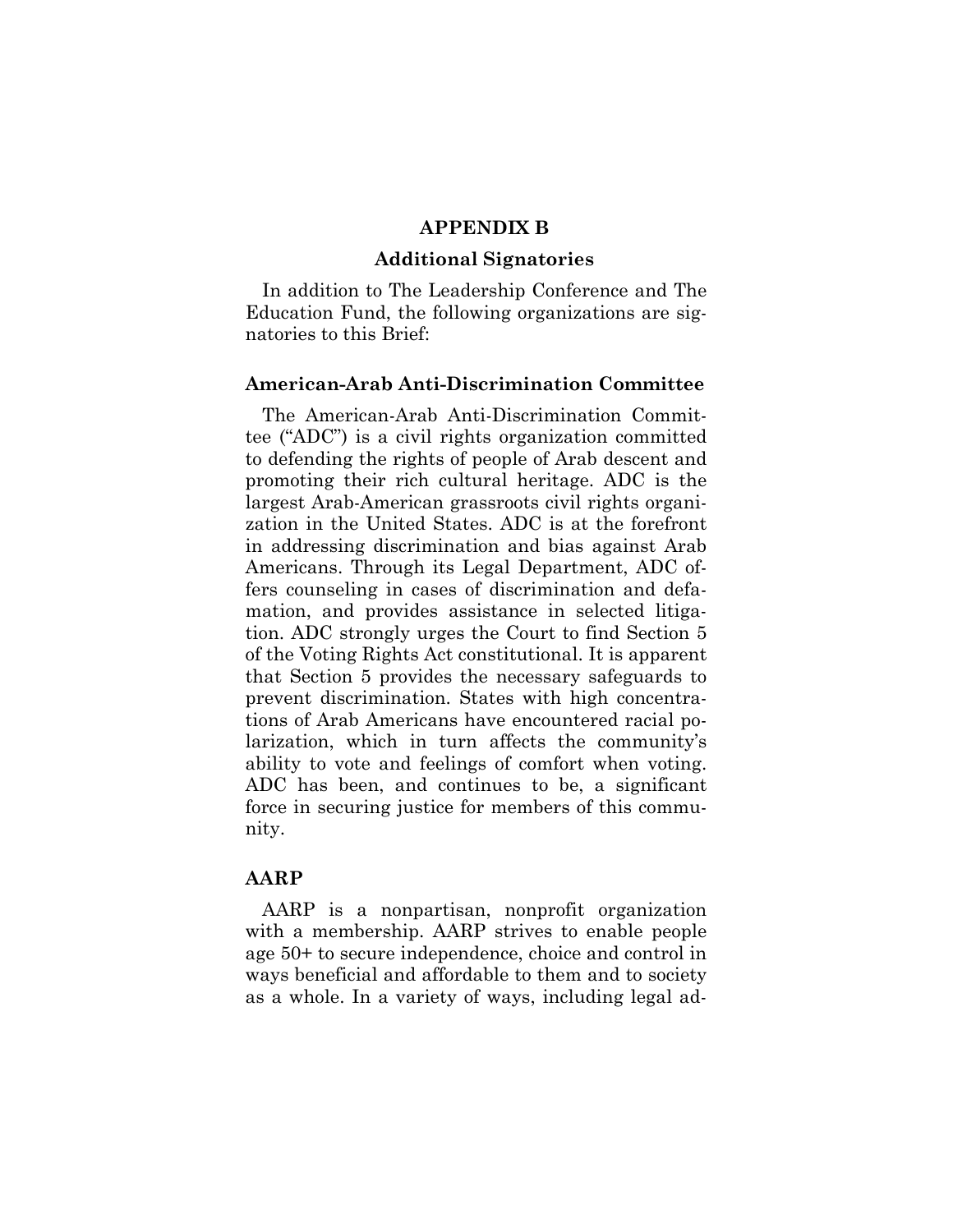vocacy as an amicus curiae, AARP supports the fundamental right to vote. To that end, AARP advocates for interpretation and enforcement of federal and state laws so as to encourage robust political engagement, including voting by all persons eligible to do so. AARP strongly favors removal of unfair and unnecessary impediments to electoral participation, including measures that diminish the voting rights of minority citizens.

#### **Anti-Defamation League**

 The Anti-Defamation League ("ADL") was founded in 1913—at a time when anti-Semitism was rampant in the United States—to advance good will and mutual understanding among Americans of all creeds and races, and to combat racial and religious prejudice in the United States. ADL is vitally interested in protecting the civil rights of all persons, whether they are members of the minority or the majority, and in ensuring that each individual receives equal treatment under the law regardless of race, ethnicity, or religion. ADL recognizes the Voting Rights Act of 1965 as one of the most important and most effective pieces of civil rights legislation ever passed.

#### **Advancement Project**

 Advancement Project ("AP"), is a nonpartisan, not for profit, national racial justice organization. In partnership with local communities, AP engages in legal advocacy to achieve universal opportunity and a just democracy. AP has a voter protection program that focuses on litigation, policy, coalition-building, and voter education and community empowerment strategies. In 2012, AP utilized Section 5 to protect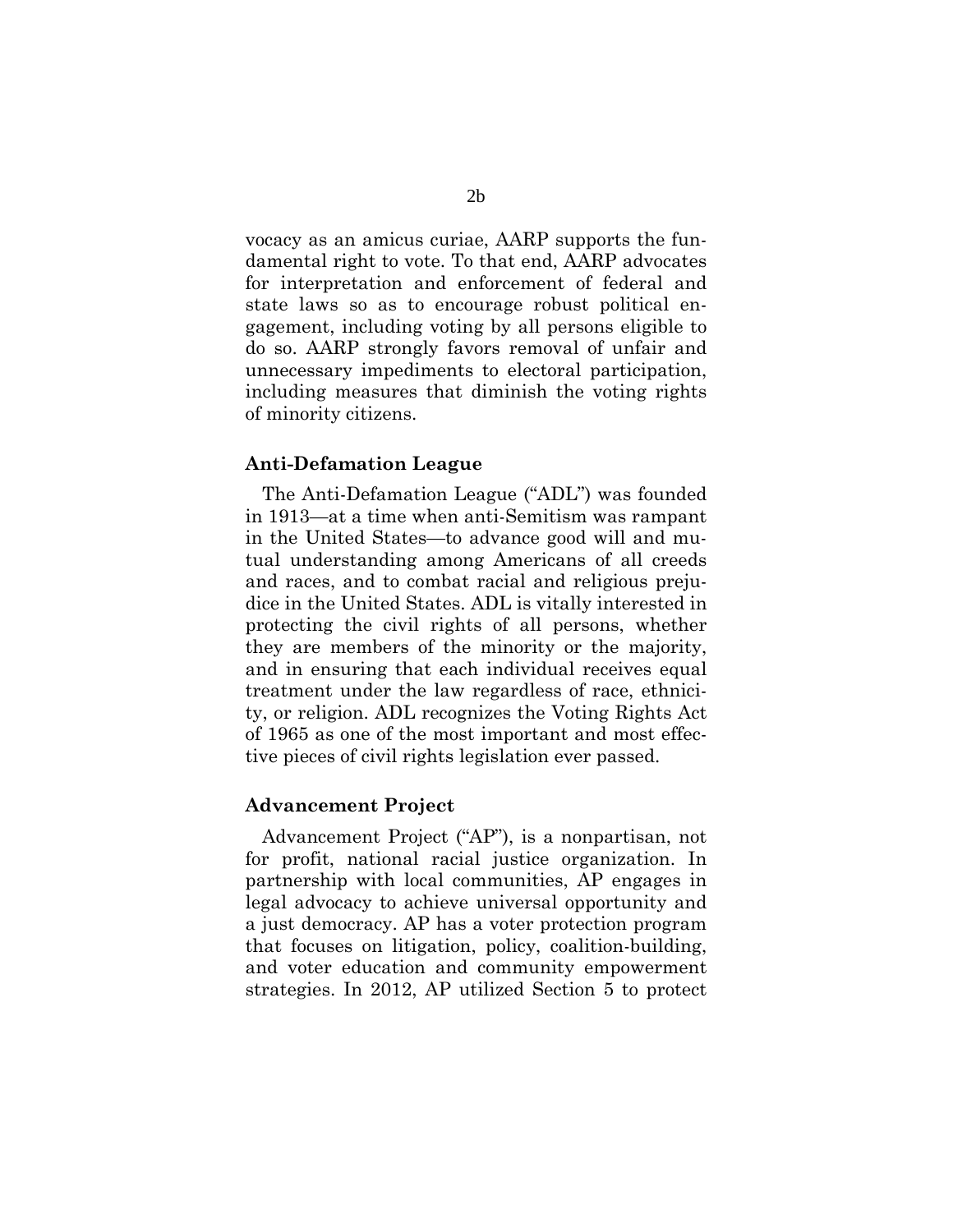against retrogression of voting rights for African American and Latino communities in Florida and Texas. The continued viability of Section 5 is essential to AP's voter protection work in these and other covered jurisdictions. Thus, the issues in this case are directly related to AP's work to protect the right to vote and ensure that elections are free, fair, and accessible.

# **American Federation of Labor and Congress of Industrial Organizations**

 The American Federation of Labor and Congress of Industrial Organizations ("AFL-CIO") is a federation of 56 national and international labor organizations with a total membership of approximately 12.2 million working men and women throughout the Nation, including in every jurisdiction that is covered by Section 5 of the Voting Rights Act. The AFL-CIO represents the interests of working families, many of whom reside in jurisdictions covered by section 5 and are affected by changes to election laws. The AFL-CIO has long been active in legislative efforts and litigation to protect and advance the right to vote and to keep elections fair and free from discrimination. The AFL-CIO has a strong interest in the Court upholding and respecting Congress's legislative decisions in 2006 regarding the reauthorization of the Voting Rights Act.

#### **American Jewish Committee**

 American Jewish Committee ("AJC") is a national organization of Jewish Americans founded in 1906 committed to, among other concerns, assuring equal protection of law and equal rights of citizenship for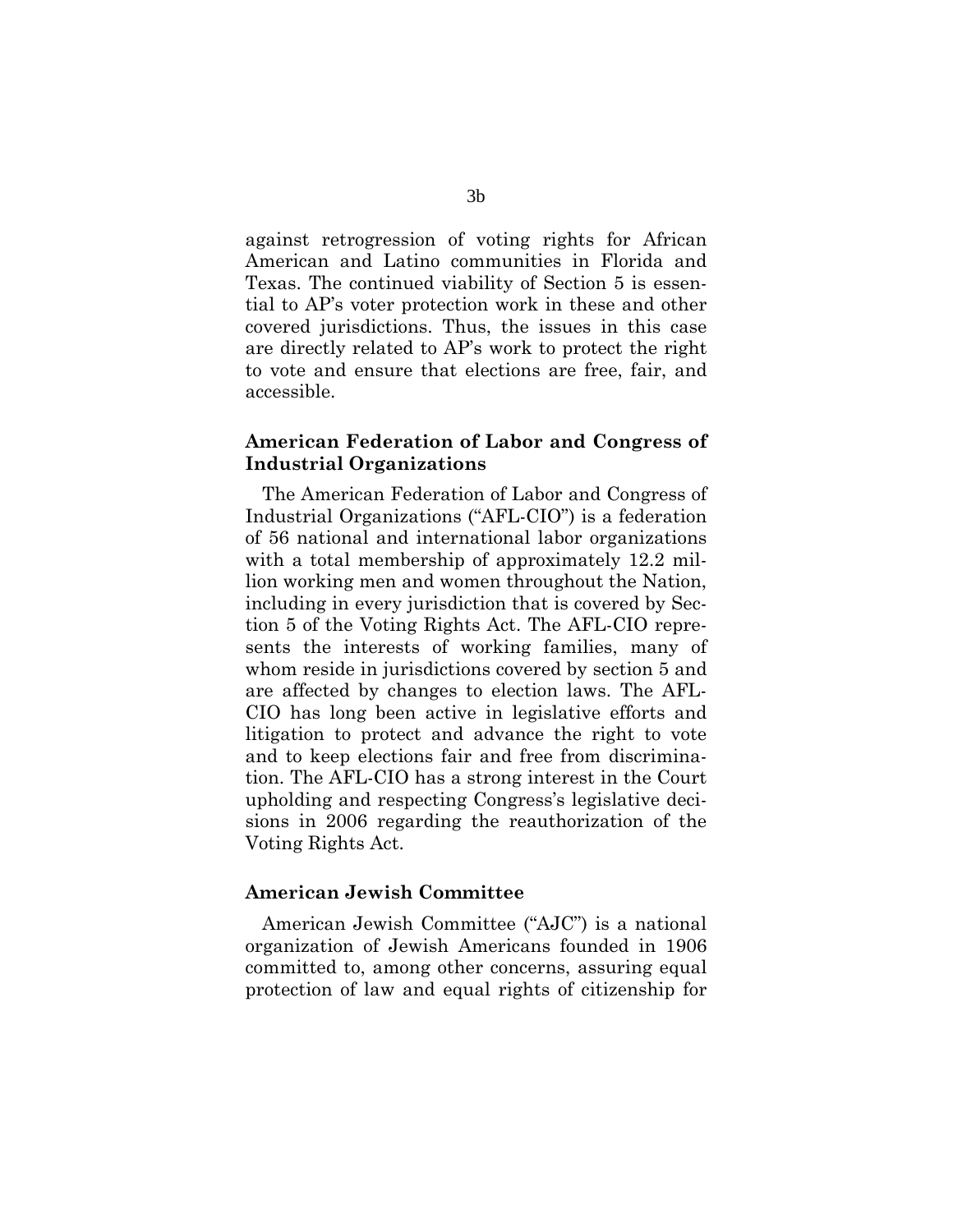all Americans, including the right to vote. Long before enactment of the 1965 Voting Rights Act, AJC sought effective federal protection of the right to vote.

#### **The Center for American Progress**

 The Center for American Progress is an independent nonpartisan educational institute dedicated to improving the lives of Americans through progressive ideas and action. Building on the achievements of progressive pioneers such as Teddy Roosevelt and Martin Luther King, the Center's work addresses 21st-century challenges, including combating racial and ethnic discrimination. The issues of this case are directly related to the work of the Center for American Progress work in these areas.

# **Charles Hamilton Houston Institute for Racial Justice**

 Established in the fall of 2005 at Harvard Law School, the Charles Hamilton Houston Institute for Race and Justice ("CHHIRJ") seeks to honor the extraordinary contributions of one of the great lawyers of the twentieth century. Charles Hamilton Houston dedicated his life to using the law to address matters of racial discrimination. CHHIRJ is committed to continuing Mr. Houston's legacy through research, instruction, and advocacy. CHHIRJ, through research and litigation, seeks to address various issues of disparity and racial justice. The issue of ensuring the voting rights of minority group members protected under Section 5 of the Voting Rights Act is directly related to the Institute's mission.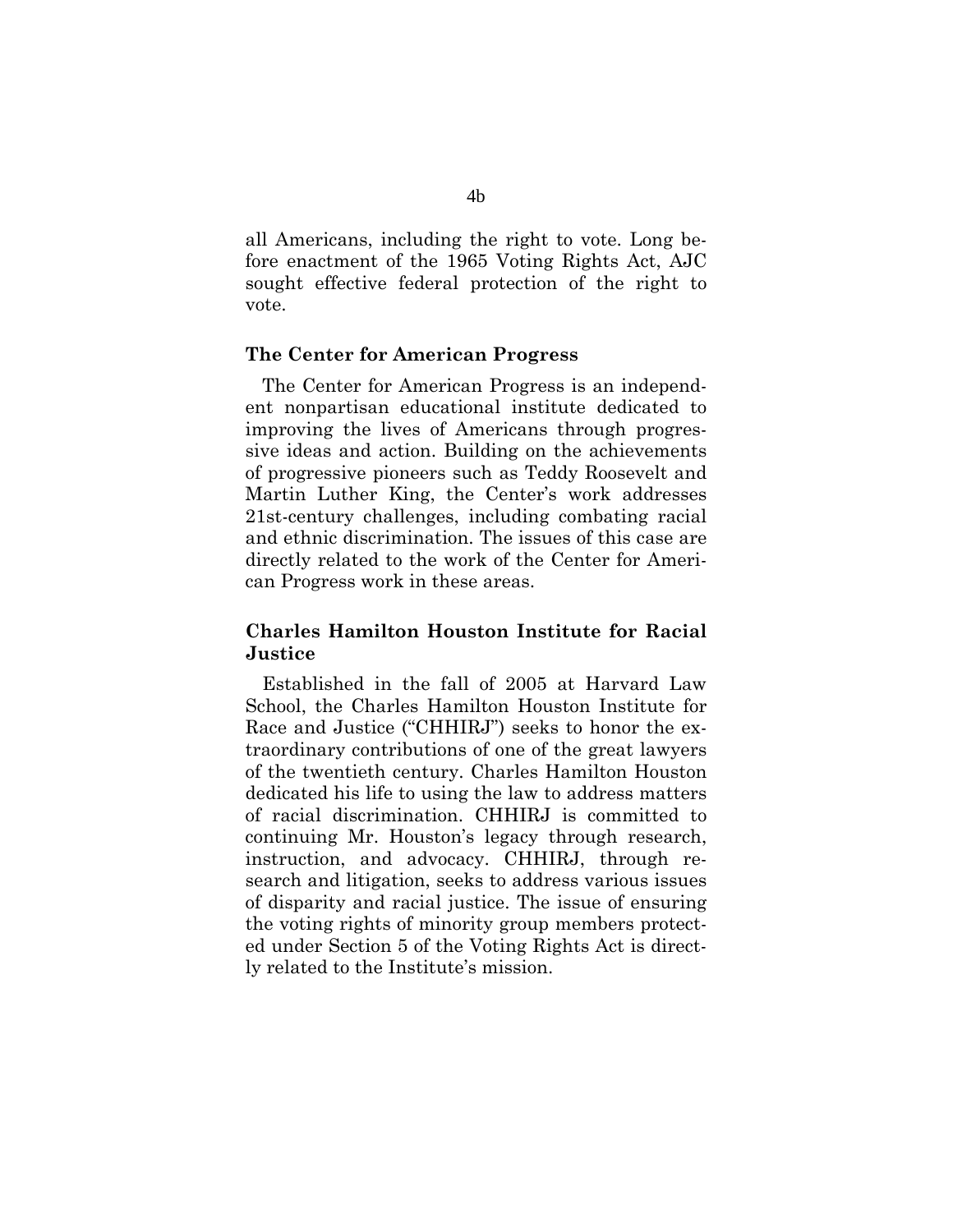#### **Church Women United**

 Church Women United is a national volunteer Christian ecumenical women's organization that works to prevent discrimination and promotes actions and programs that embody racial, ethnic, and religious diversity and inclusion. The issues in this case are directly related to Church Women United's work in these areas.

#### **Common Cause**

 Common Cause is a nonpartisan, nonprofit advocacy organization founded in 1970 as a vehicle for citizens to make their voices heard in the political process and to hold their elected leaders accountable to the public interest. Today, Common Cause is one of the largest nonprofit organizations working for accountability and reform in America. With over 400,000 members and supporters, Common Cause advocates for honest and open government. As part of its core mission, Common Cause works at the state and federal levels to defend the bedrock freedom of our democracy: casting a vote and having it counted, free from discrimination, suppressive tactics and intimidation. Common Cause is a leading partner organization of the national nonpartisan "Election Protection" coalition, which provides nonpartisan information to voters about the election process. Common Cause has a long history of supporting the Voting Rights Act, including its renewal in 2006 and 1982. Common Cause's former chairman emeritus, the late Archibald Cox, defended the constitutionality of the Voting Rights Act before this Court in 1966.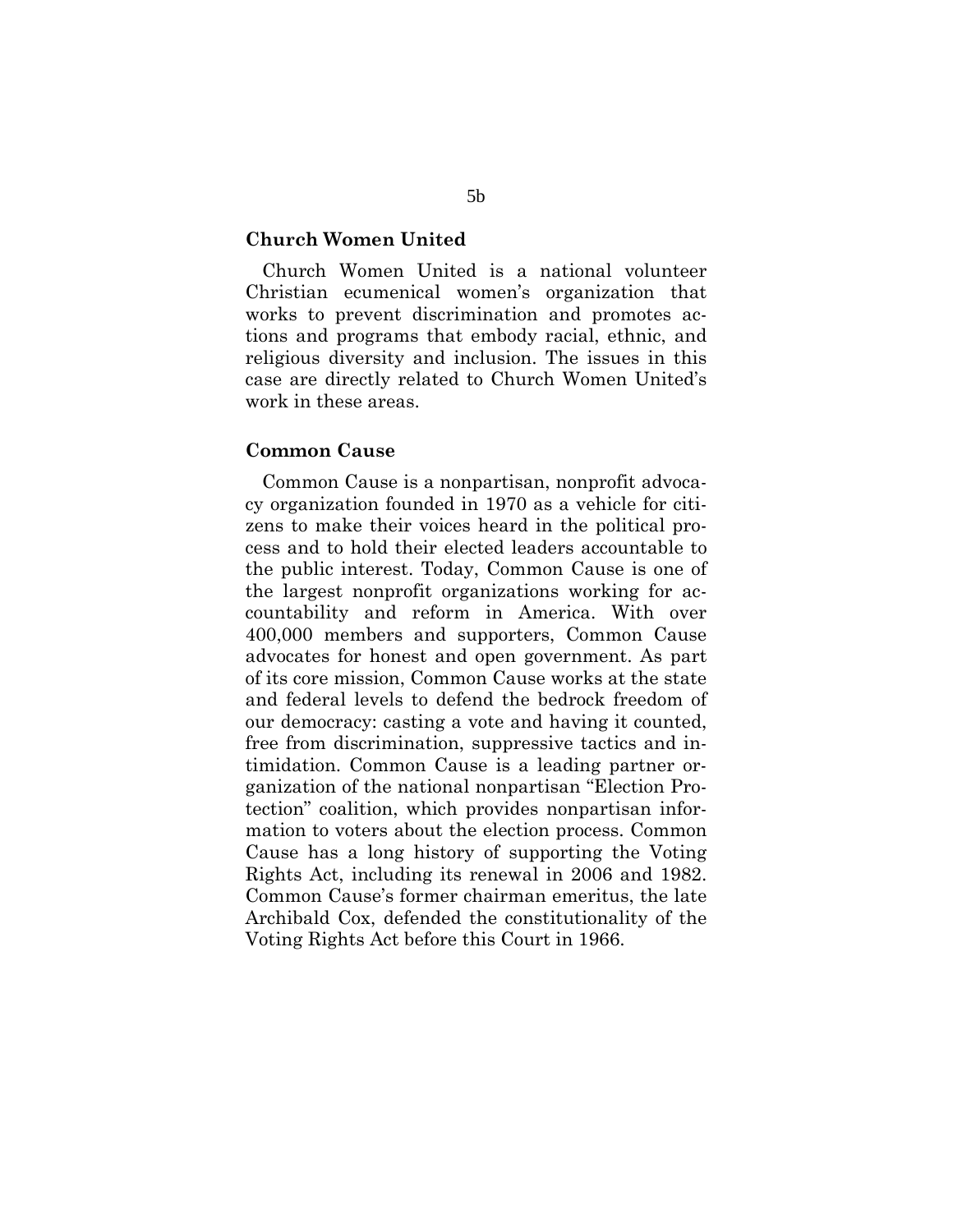#### **Dēmos**

 Dēmos is a national public policy center working for an America where we all have an equal say in our democracy and an equal chance in our economy. Removing barriers to political participation and ensuring full representation of America's diverse citizenry are central to Dēmos' mission. Dēmos actively supported Congress' 2006 reauthorization of the protections of Section 5 of the Voting Rights Act and believes those protections remain indispensable to the goal of full and equal access to political participation.

#### **The Fair Elections Legal Network**

 The Fair Elections Legal Network ("FELN") is a national, nonpartisan advocacy organization whose overall mission is to remove barriers to registration and voting for traditionally underrepresented constituencies and protect their ability to exercise the right to vote. The issues of this case are directly related to FELN's work in these areas.

#### **The Hip Hop Caucus**

 The Hip Hop Caucus is a national membership organization working to combat discrimination and promote inclusion, particularly on behalf of urban and hip hop communities. The issues of this case are directly related to Hip Hop Caucus' work in these areas; voter suppression laws were the main target of its Respect My Vote! Campaign in which the Caucus aimed to educate urban voters (mostly 18-40) so as to help them exercise their right to vote in spite of suppression efforts. The Hip Hop Caucus uses its high profile platform of hip hop connections and networks to bring attention to issues that affect urban com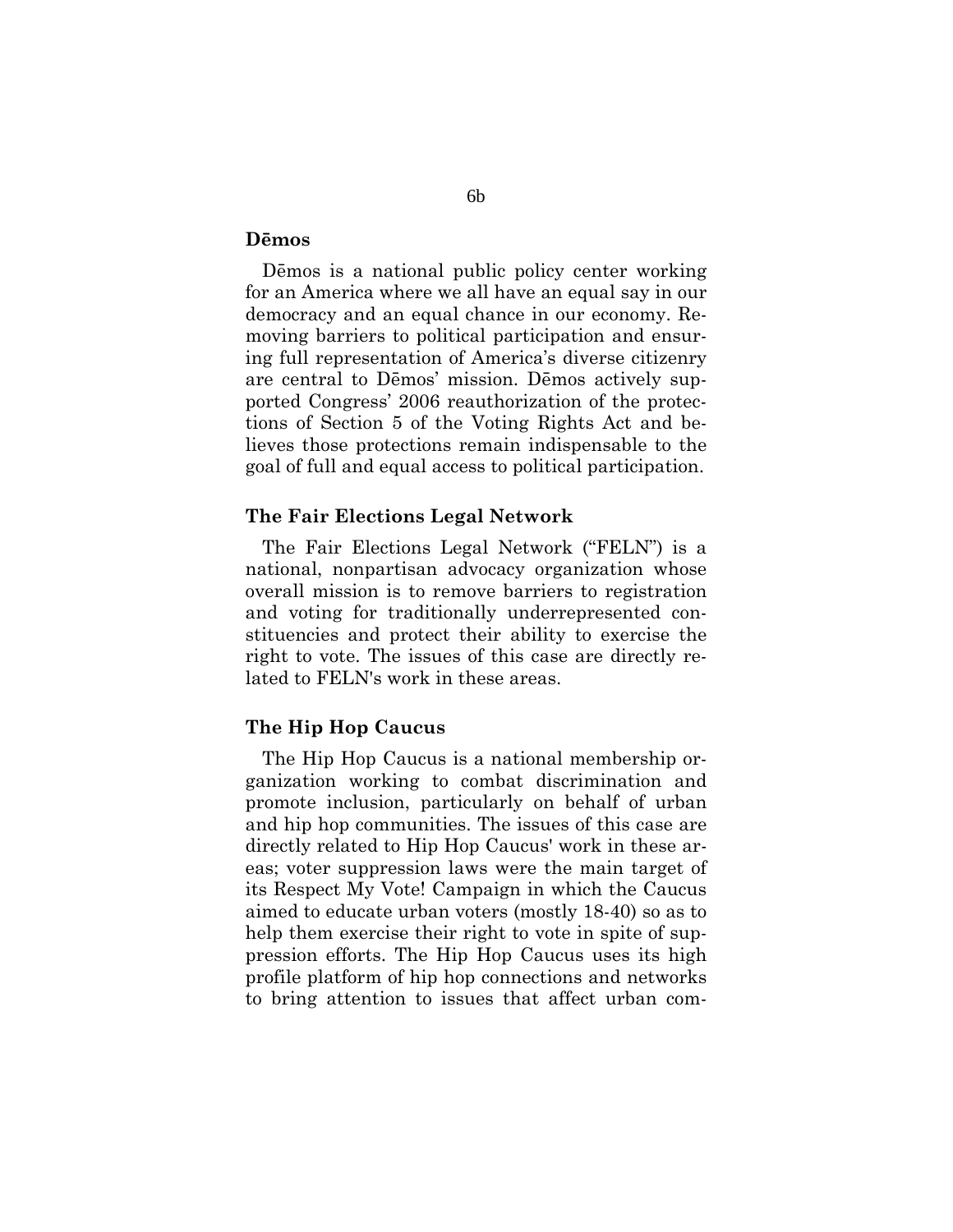munities, especially where there are injustices. It is honored to join forces with other leading civil rights organizations in a concerted effort to address issues surrounding the voting rights of the underrepresented, namely African Americans.

# **The Lawyers' Committee for Civil Rights-San Francisco Bay Area**

 The Lawyers' Committee for Civil Rights of the San Francisco Bay Area ("LCCR-SF") was founded after the assassination of Dr. Martin Luther King, Jr. in 1968 by leading members of the San Francisco Bar. LCCR-SF is a civil rights and legal services organization that advances, protects and promotes the rights of communities of color and immigrants and refugees, with a specific focus on low-income communities and a long-standing commitment to African Americans. Its core programs remain focused on addressing structural racism and ensuring that everyone has equal access to justice. LCCR-SF continues to expand on its legacy as a leader in the development, advocacy, and advancement of voting rights protections, both state and federal, through ongoing contributions to scholarly, litigation and community outreach and education efforts. The issues in this case are directly related to LCCR-SF's work in these areas.

#### **The League of Women Voters**

 The League of Women Voters of the United States is a nonpartisan, community-based organization that promotes political responsibility by encouraging Americans to participate actively and knowledgeably in government and the electoral process. Founded in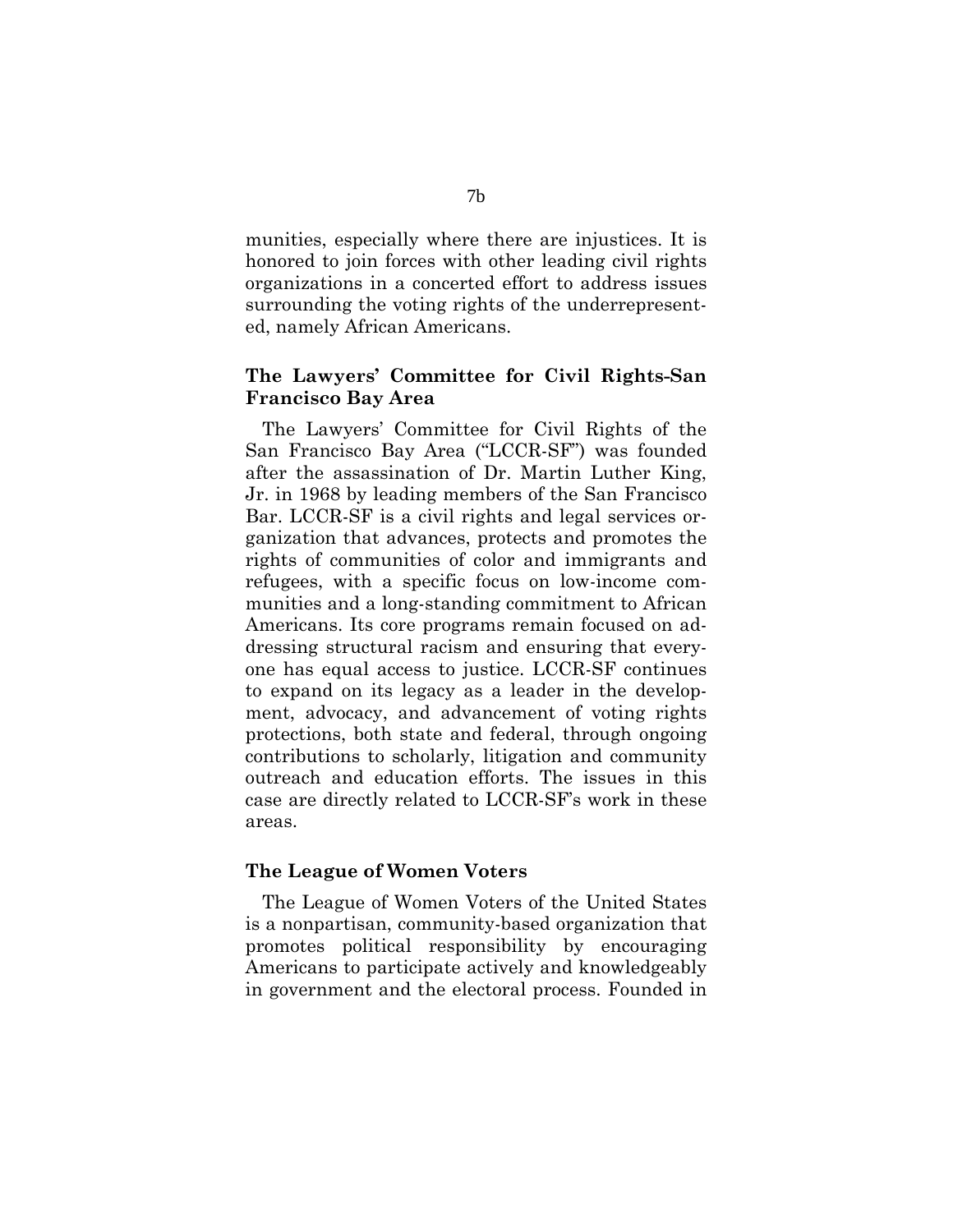1920 as an outgrowth of the struggle to win voting rights for women, the League now has more than 140,000 members and supporters, and is organized in approximately 800 communities and in every state. For more than 90 years, the League has worked to protect every American citizen's right to vote. The League has been a leader in seeking to remove the unnecessary barriers that too many Americans face in registering to vote and casting a ballot, and the League continues to reach out to increase political participation among women, youth, and traditionally underrepresented communities, including racial and ethnic minorities and new citizens. The League has long supported the Voting Rights Act as a fundamental guarantee of the rights of American citizenship.

# **National Association for Equal Opportunity in Higher Education**

 The National Association for Equal Opportunity in Higher Education ("NAFEO"), 209 3rd Street, S.E., Washington, D.C., was founded in 1969 as the nonprofit, voluntary, independent association of the 105 historically black colleges and universities ("HBCUs") and other equal educational opportunity institutions in 25 states, the District of Columbia, and Virgin Islands. NAFEO institutions today include 92 Predominantly Black Institutions ("PBIs"). HBCUs and PBIs enroll 500,000 students, have 52,000 faculty and 5 million alumni, most of whose opportunities and successes are as the direct result of the Voting Rights Act. NAFEO was organized to articulate the need for a higher education system where race, income, and previous education are not the determinants of either the quality or quantity of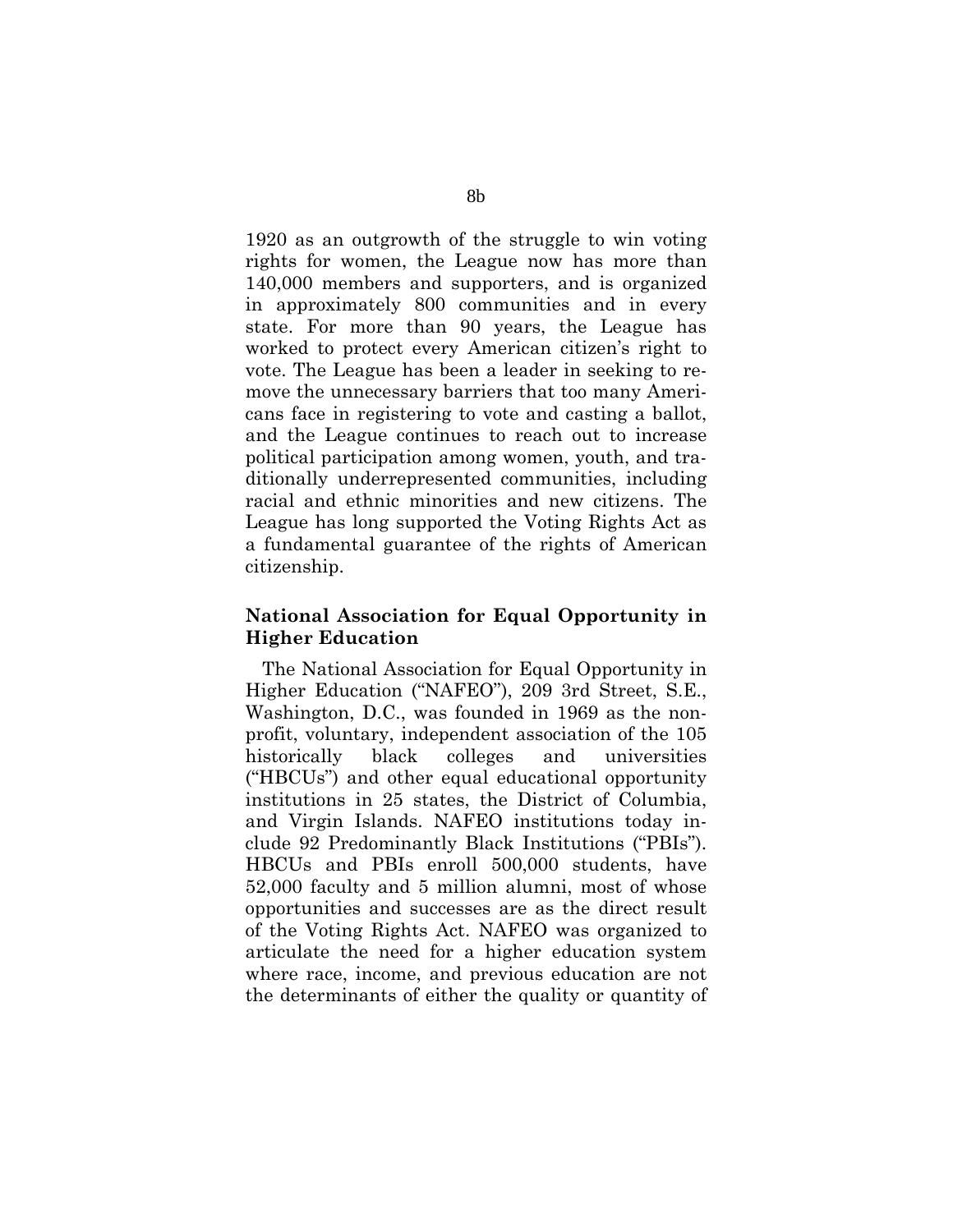higher education, and to tear down barriers to the full and unfettered participation of African Americans and other Americans who were historically disenfranchised in the educational, economic and civic life of this nation. NAFEO is not only committed to these goals, but its members are committed in terms of their resources, human and financial, to achieving these goals. NAFEO views the full and fair enforcement under the Voting Rights Act as well as its extension and expansion as essential to the realization of these goals.

#### **The National Association of Social Workers**

 The National Association of Social Workers ("NASW") is the largest professional membership organization of social workers in the world with nearly 145,000 social workers and 56 chapters. The NASW, Alabama Chapter has 1,148 members. With the purpose of developing and disseminating high standards of practice while strengthening and unifying the social work profession as a whole, NASW promulgates professional standards and criteria, conducts research, publishes studies of interest to the profession, provides continuing education and enforces the NASW Code of Ethics. The National Association of Social Workers recognizes that "those who are young, not white, poor and less educated are disproportionately unlikely to vote . . . [and] that increasing voter participation for these groups . . . is important as those elected will make decisions on policies that affect [the] lives of society's most vulnerable populations" (NASW, Voter Participation in SOCIAL WORK SPEAKS 346, 348 (9th ed., 2012; approved by the NASW Delegate Assembly in August 2011). NASW supports full implementation and enforce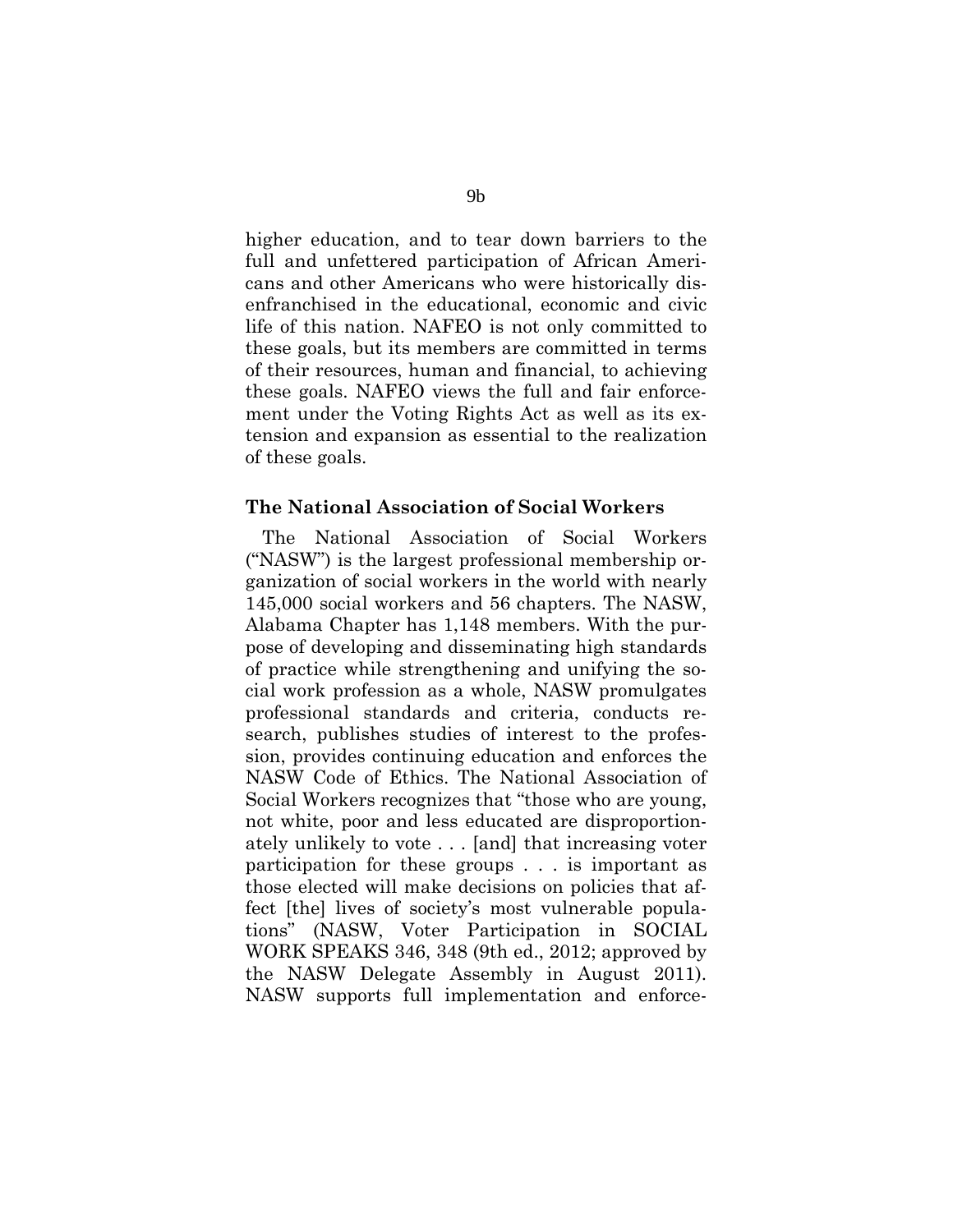ment of federal voting rights laws, including the Voting Rights Act of 1965, as amended in 2006. SOCIAL WORK SPEAKS, supra, at 349-350.

#### **National Black Law Students Association**

 The National Black Law Students Association ("NBLSA") is a membership organization formed in 1968 to promote the educational, professional, political, and social objectives of Black law students. Today, NBLSA is the largest student-run organization in the United States, with nearly 6,000 members, over 200 chapters in our nation's law schools, a growing pre-law division, and six international chapters or affiliates. NBLSA has an interest in this case because one of the purposes of NBLSA is to utilize the collective resources of the member chapters to influence the legal community by bringing about meaningful legal and political change that addresses the needs and concerns of the Black community. In renewing the Voting Rights Act, Congress gathered extensive evidence of a continuing need for prophylactic legislation that ensures that the right to vote is not abridged on account of race. Without section 5, there is a risk that much of the political and social progress made since the passage of the Voting Rights Act would be lost.

#### **National Council of Jewish Women**

 The National Council of Jewish Women ("NCJW") is a grassroots organization of 90,000 volunteers and advocates who turn progressive ideals into action. Inspired by Jewish values, NCJW strives for social justice by improving the quality of life for women, children, and families and by safeguarding individu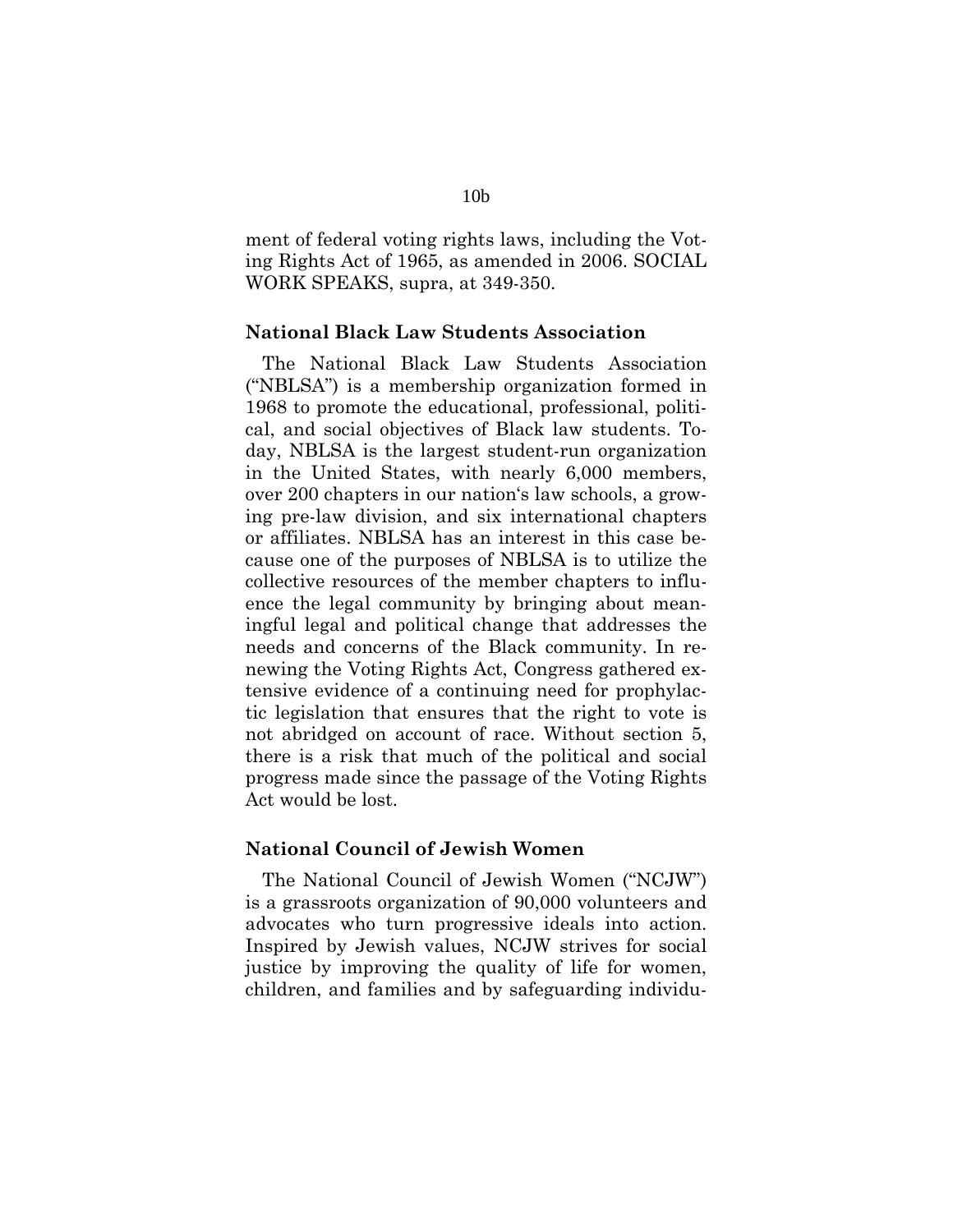al rights and freedoms. NCJW's Resolutions state that NCJW resolves to work for "Election laws, policies, and practices that ensure easy and equitable access to the electoral process and that every vote counts and can be verified." In addition its principles state that "A democratic society and its people must value diversity and promote mutual understanding and respect for all" and "discrimination on the basis of race, gender, national origin, ethnicity, religion, age, disability, marital status, sexual orientation, or gender identity must be eliminated." Consistent with its Principles and Resolutions, NCJW joins this brief.

#### **National Education Association**

 The National Education Association ("NEA") is a nationwide employee organization with more than three million members, the vast majority of whom are employed by public school districts, colleges, and universities. NEA is strongly committed to equal voter access and enfranchisement. To that end, NEA vigorously supports the Voting Rights Act, including its 2006 reauthorization.

#### **National Urban League**

 The National Urban League, founded in 1910, is an historic national civil rights organization dedicated to economic empowerment, combating discrimination, and promoting inclusion in order to elevate the standard of living in significantly underserved urban communities. The organization and its 98 local affiliates work through program development, public policy, research, advocacy, civic engagement, and provide direct services—including education, employment training and placement, health services, and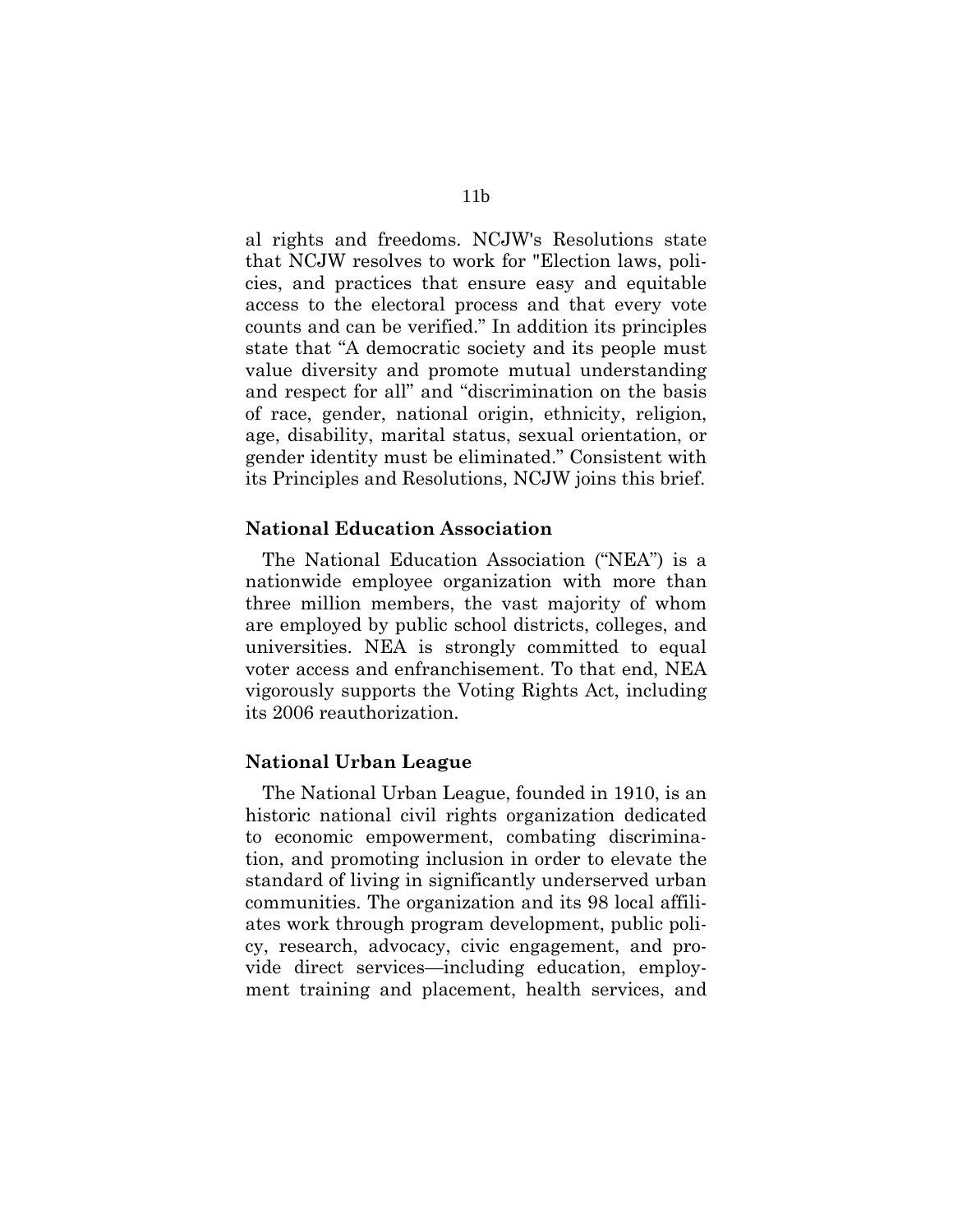housing—that improve the lives of over 2.6 million people. The National Urban League has historically fought for and supported the Voting Rights Act of 1965, including the Congressional decision in 2006 to extend § 5 of the Voting Rights Act for 25 years. Given its history and direct work in local communities, the National Urban League finds that the single issue that arguably stands to have the greatest impact on the future of Black America is the right to vote and have that vote counted. Indeed, more than half a century after the Voting Rights Act of 1965 was passed, protecting the Constitutional right to vote from poll taxes, literacy tests or other barriers, we face today a nationwide strategic campaign to suppress the vote of African Americans. As a 103-year old civil rights and human services organization, the National Urban League remains committed to this fight. Protecting each individual's fundamental right to vote, and the implications of the power of the vote, is inextricably linked to every individual's economic and social wellbeing and essential to preserving the very functioning of our democracy. The issues of this case are therefore especially and directly related to the work of the National Urban League.

#### **Project Vote**

 Project Vote, Inc. is a national nonpartisan, nonprofit 501(c)(3) based in Washington, DC that promotes voting in historically underrepresented communities. Through its research, advocacy, and direct legal services, Project Vote works to ensure that these constituencies are able to fully participate in American civic life by registering and voting. Since its founding, Project Vote has assisted millions of low-income and minority citizens nationwide with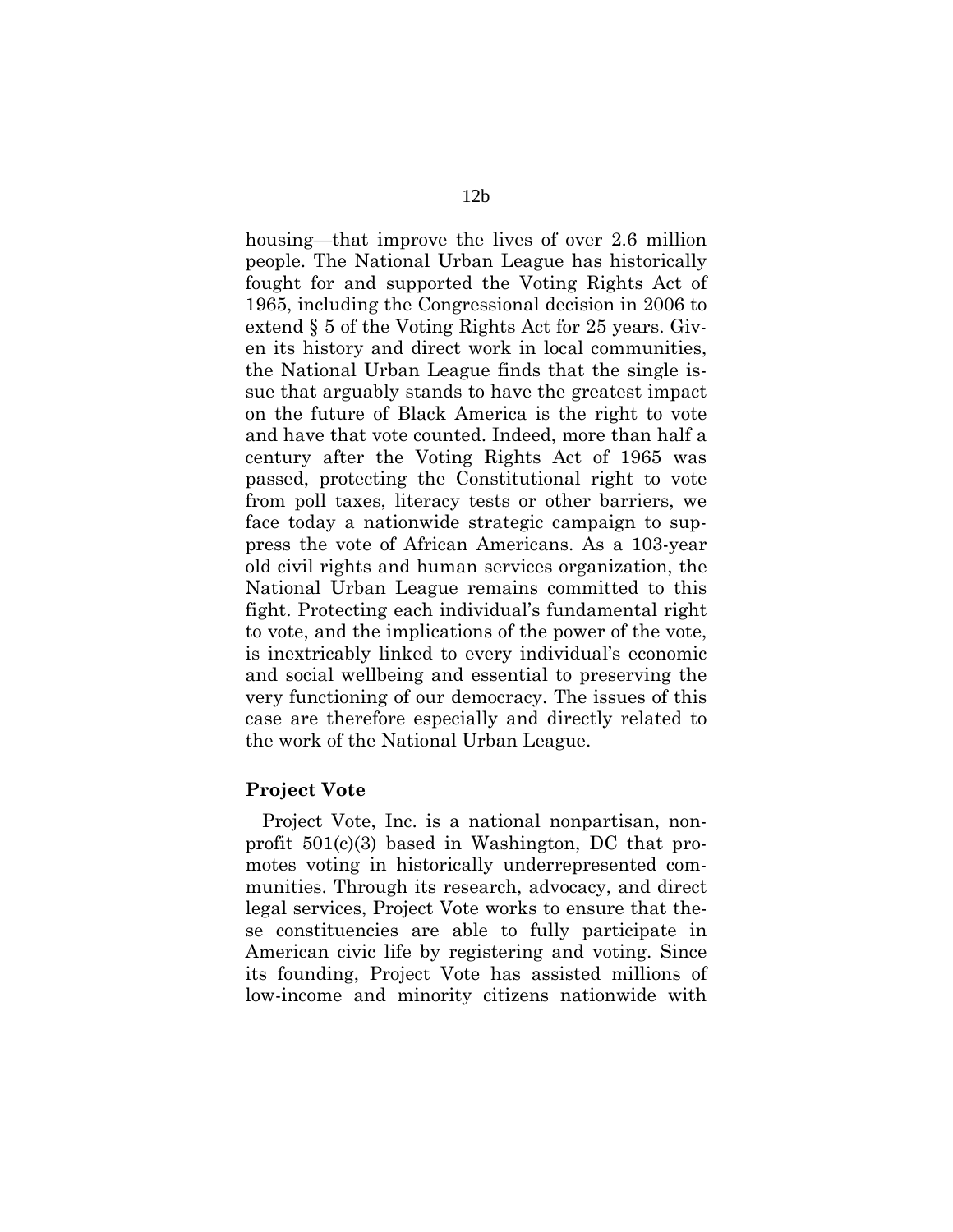voter registration, trained hundreds of low-income and minority organizers, and provided nonpartisan voter education on issues of voting rights and election administration.

#### **Public Advocates, Inc.**

 Public Advocates Inc. is a California-based civil rights law firm and advocacy organization that challenges the systemic causes of poverty and racial discrimination by strengthening community voices in public policy and achieving tangible legal victories. Public Advocates spurs change through collaboration with grassroots groups representing low-income communities, people of color and immigrants, combined with strategic policy reform, media advocacy and litigation. Since its founding in 1971, Public Advocates has engaged in a wide range of cutting edge civil rights issues from school finance, urban development, transportation policy, and climate justice, to language access, employment discrimination, and health services disparities. The issues of this case are directly related to Public Advocates' civil rights mission and work.

## **Service Employees International Union**

 Service Employees International Union ("SEIU") is one of the largest unions in North America. It represents over 2.1 million workers in service industries throughout the United States and Canada. Directly and through its affiliated local unions, SEIU activity participates in federal elections and has historically promoted legislation designed to assure full participation in the political process to citizens without regard to race, gender, sexual orientation or other clas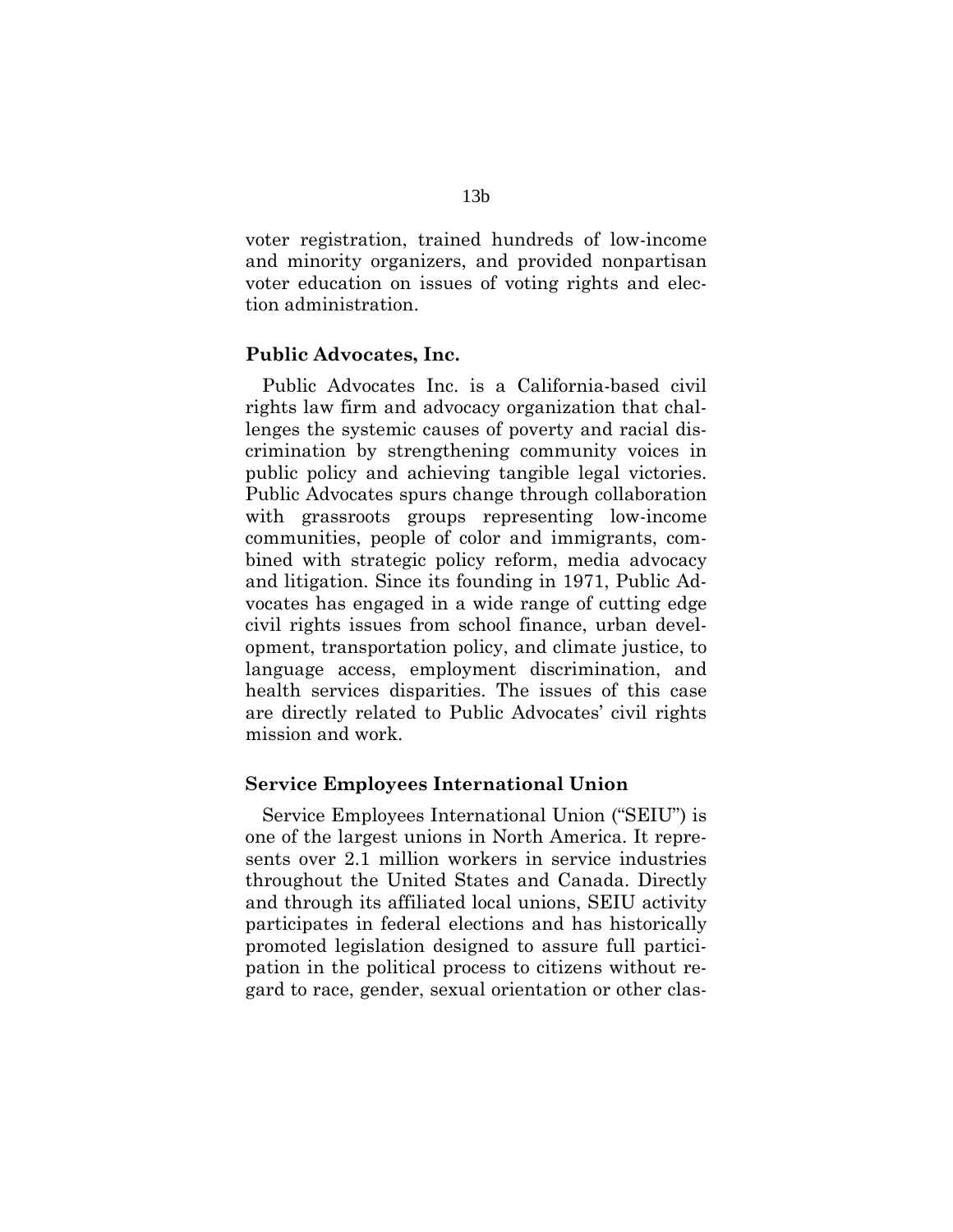sifications that should have no bearing on such participation. Because SEIU has many members who reside in jurisdictions currently subject to section 5 of the Voting Rights Act who wish to participate in a fair and open electoral process, SEIU has a substantial interest in the outcome of this litigation.

#### **Southern Poverty Law Center**

 The Southern Poverty Law Center, founded in 1971 and based in Montgomery, Alabama, has litigated numerous civil rights cases on behalf of minorities, women, prisoners, and other victims of discrimination. The Center also founded and operates Teaching Tolerance, a national program designed to reduce prejudice, improve intergroup relations and support equitable school experiences for our nation's children. Although the Center's legal work is concentrated in the South, its attorneys appear in courts throughout the country to ensure that all people receive equal and just treatment under federal and state law. The issues of this case are directly related to the Southern Poverty Law Center's purpose and mission.

# **Union for Reform Judaism Central Conference of American Rabbis Women of Reform Judaism**

 The Union for Reform Judaism has 900 congregations across North America, and these congregations include 1.5 million Reform Jews. The membership of the Central Conference of American Rabbis includes more than 2000 Reform rabbis. The Women of Reform Judaism represents more than 65,000 women in nearly 500 women's groups in North America and